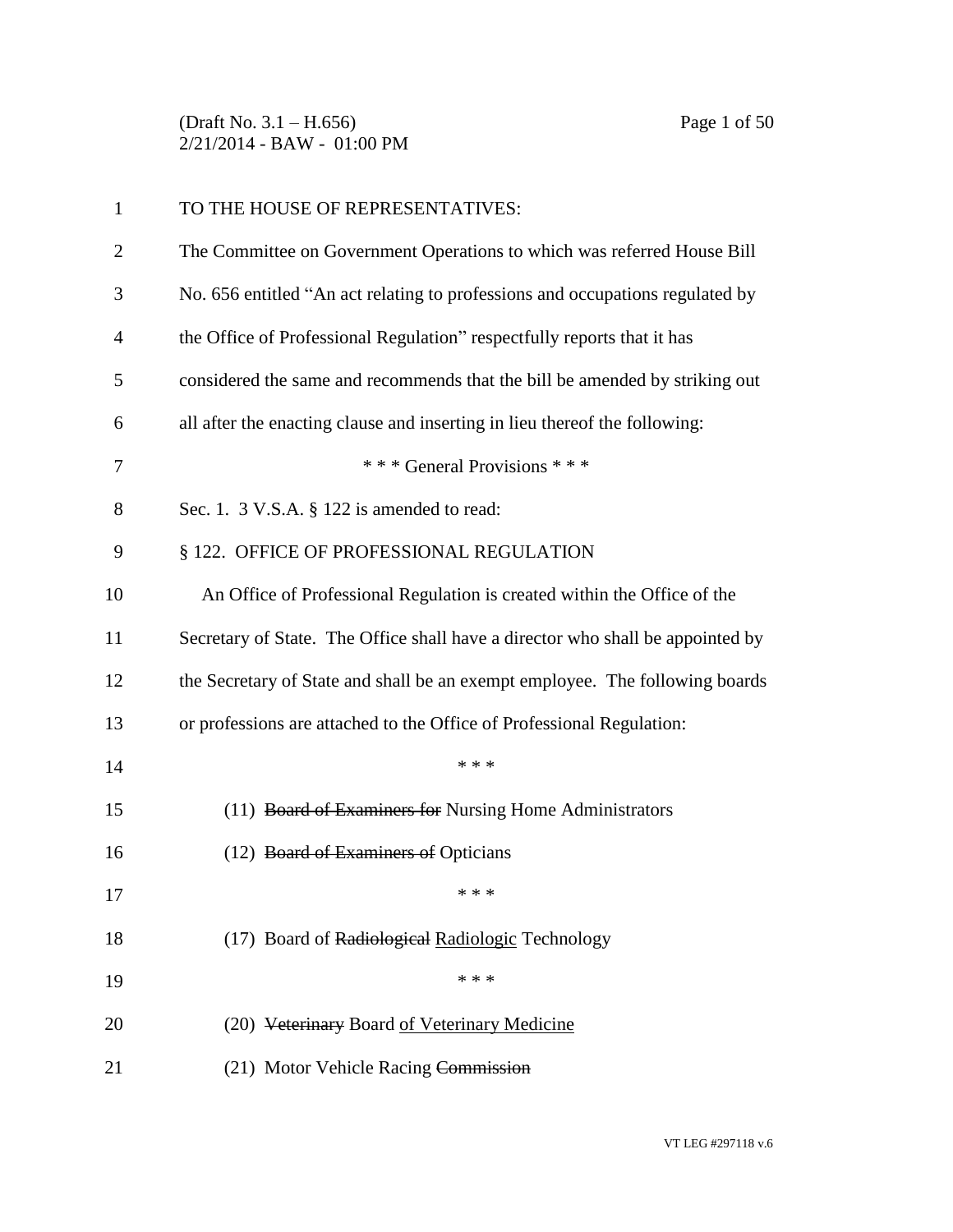|                | (Draft No. 3.1 – H.656)<br>Page 2 of 50<br>2/21/2014 - BAW - 01:00 PM       |  |  |
|----------------|-----------------------------------------------------------------------------|--|--|
| $\mathbf{1}$   | $(22)$ Boxing.                                                              |  |  |
| $\overline{2}$ | * * *                                                                       |  |  |
| 3              | (27) [Deleted.] Tattooists and Body Piercers                                |  |  |
| 4              | * * *                                                                       |  |  |
| 5              | (33) <del>[Deleted.]</del> Respiratory Care Practitioners                   |  |  |
| 6              | * * *                                                                       |  |  |
| 7              | Sec. 2. $3$ V.S.A. $\S$ 123 is amended to read:                             |  |  |
| 8              | § 123. DUTIES OF OFFICE                                                     |  |  |
| 9              | * * *                                                                       |  |  |
| 10             | (g) The Office of Professional Regulation shall create a process for:       |  |  |
| 11             | (1) accepting education, training, or service completed by a member of      |  |  |
| 12             | the U.S. Armed Forces toward the requirements of professional licensure or  |  |  |
| 13             | certification;                                                              |  |  |
| 14             | (2) creating a process for educational institutions under the supervision   |  |  |
| 15             | of a licensing board to award educational credits to a member of the U.S.   |  |  |
| 16             | Armed Forces for courses taken as part of the member's military training or |  |  |
| 17             | service that meet the standards of the American Council on Education; and   |  |  |
| 18             | (3) expediting the issuance of a professional license to a person:          |  |  |
| 19             | (A) who is certified or licensed in another state;                          |  |  |
| 20             | (B) whose spouse is a member of the U.S. Armed Forces and who               |  |  |
| 21             | has been subject to a military transfer to Vermont; and                     |  |  |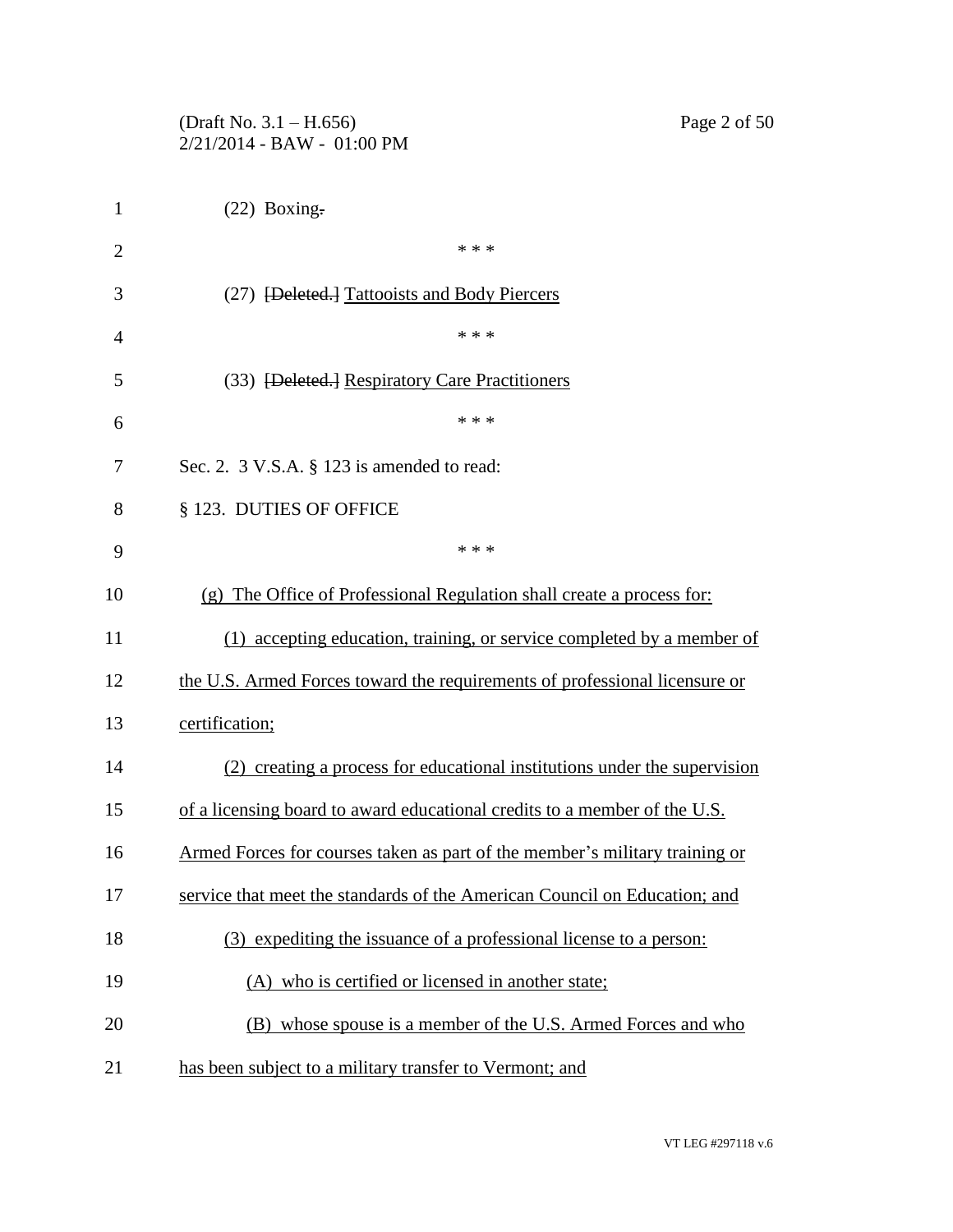# (Draft No. 3.1 – H.656) Page 3 of 50 2/21/2014 - BAW - 01:00 PM

| $\mathbf{1}$   | (C) who left employment to accompany his or her spouse to                        |  |  |
|----------------|----------------------------------------------------------------------------------|--|--|
| $\overline{2}$ | Vermont.                                                                         |  |  |
| 3              | Sec. 3. 3 V.S.A. § 128 is amended to read:                                       |  |  |
| $\overline{4}$ | § 128. DISCIPLINARY ACTION TO BE REPORTED TO THE BOARD                           |  |  |
| 5              | (a) Any hospital, clinic, community mental health center, or other health        |  |  |
| 6              | care institution in which a licensee performs professional services shall report |  |  |
| 7              | to the appropriate board, along with supporting information and evidence, any    |  |  |
| 8              | disciplinary action taken by it or its staff, after an initial investigation or  |  |  |
| 9              | hearing in which the licensee has been afforded the opportunity to participate,  |  |  |
| 10             | which limits or conditions the licensee's privilege to practice or leads to      |  |  |
| 11             | suspension or expulsion from the institution. The report shall be made within    |  |  |
| 12             | ten days of the date such disciplinary action was taken, regardless of whether   |  |  |
| 13             | the action is the subject of a pending appeal, and in the case of a licensee who |  |  |
| 14             | is employed by, or under contract with, a community mental health center, a      |  |  |
| 15             | copy of the report shall also be sent to the Commissioner of Mental Health and   |  |  |
| 16             | Mental Retardation Commissioners of Mental Health and of Disabilities,           |  |  |
| 17             | Aging, and Independent Living. This section shall not apply to cases of          |  |  |
| 18             | resignation, separation from service, or changes in privileges which are         |  |  |
| 19             | unrelated to:                                                                    |  |  |
| 20             | * * *                                                                            |  |  |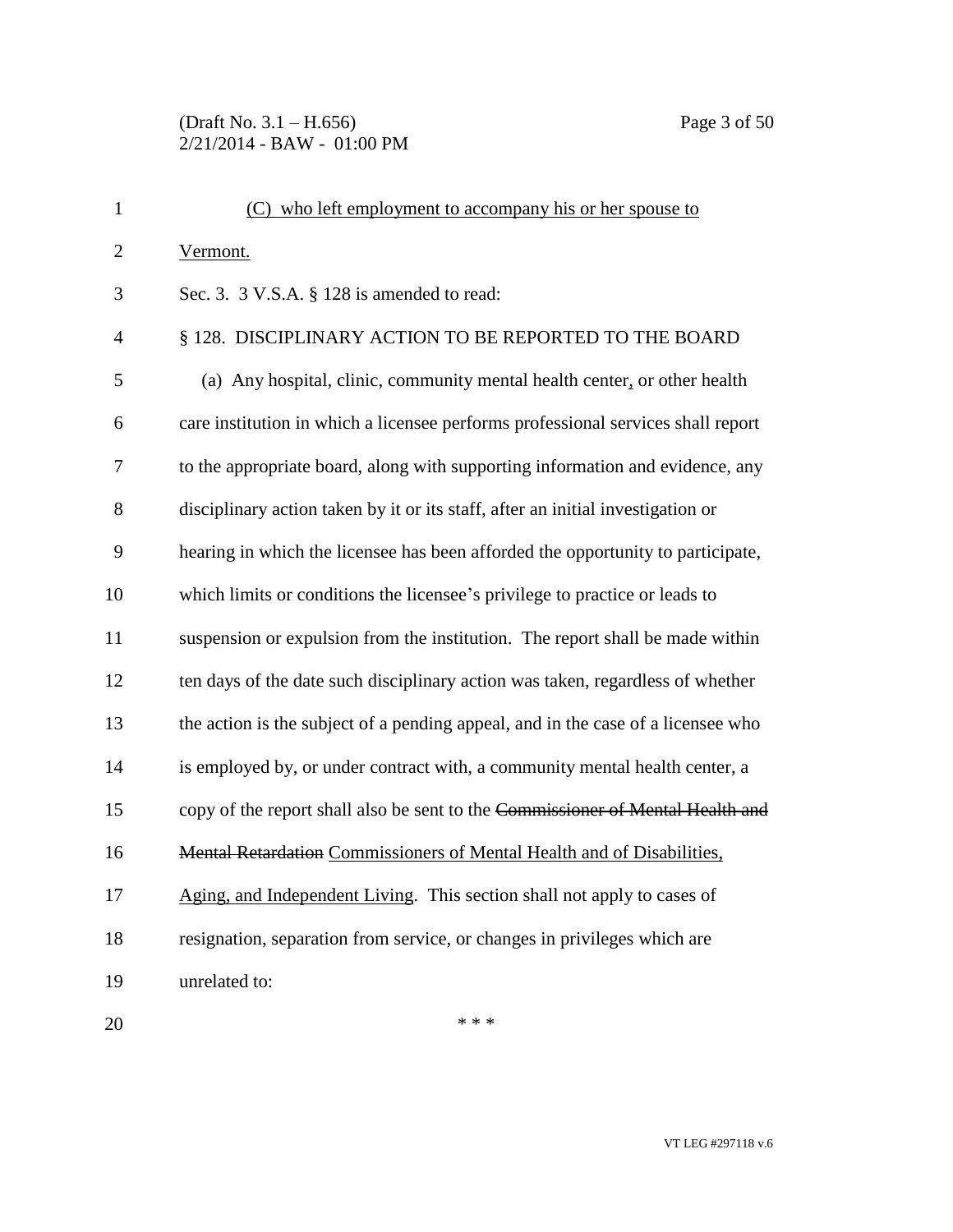(Draft No. 3.1 – H.656) Page 4 of 50 2/21/2014 - BAW - 01:00 PM

| $\mathbf{1}$   | *** Barbers and Cosmetologists ***                                                        |
|----------------|-------------------------------------------------------------------------------------------|
| $\overline{2}$ | Sec. 4. $26$ V.S.A. $\S$ 281 is amended to read:                                          |
| 3              | § 281. POSTSECONDARY SCHOOL OF BARBERING AND                                              |
| $\overline{4}$ | COSMETOLOGY; REGISTRATION CERTIFICATE OF                                                  |
| 5              | <b>APPROVAL</b>                                                                           |
| 6              | (a) No school of barbering or cosmetology shall be granted registration a                 |
| 7              | certificate of approval unless the school:                                                |
| 8              | (1) Is a postsecondary school operating a program of professional                         |
| 9              | education.                                                                                |
| 10             | (2) Employs and maintains a sufficient number of competent instructors                    |
| 11             | and has apparatus and equipment sufficient for the proper and full teaching of            |
| 12             | all subjects of its curriculum.                                                           |
| 13             | $\left(\frac{2}{3}\right)$ Maintains a daily record of the attendance of each student and |
| 14             | regular class and instruction hours, establishes grades, and holds examinations           |
| 15             | before issuing diplomas.                                                                  |
| 16             | $\left(\frac{3}{4}\right)$ Requires a school term of training,:                           |
| 17             | $(A)$ in the case of a school of barbering, of not less than 1,000 hours                  |
| 18             | for a complete course which includes all or the majority of the practices of              |
| 19             | barbering, and includes practical demonstrations and theoretical studies in               |
| 20             | sanitation, sterilization, the use of antiseptics, and electrical appliances,             |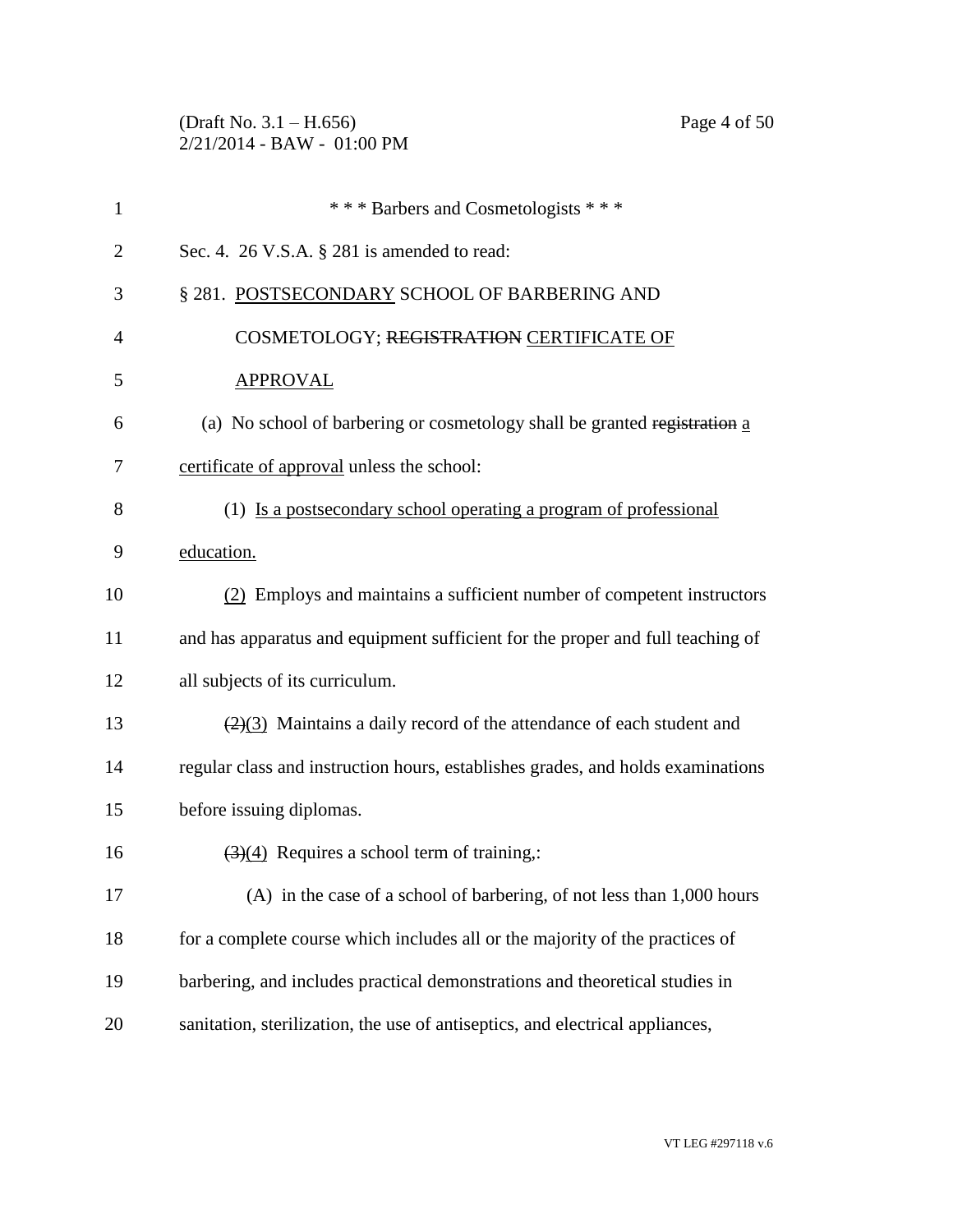| $\mathbf{1}$   | consistent with the practical and theoretical requirements applicable to         |
|----------------|----------------------------------------------------------------------------------|
| $\overline{2}$ | barbering or any practice of barbering; and                                      |
| 3              | (B) in the case of a school of cosmetology, requires a school term of            |
| $\overline{4}$ | training of not less than 1,500 hours for a complete course which includes all   |
| 5              | or the majority of the practices of cosmetology, and includes practical          |
| 6              | demonstrations and theoretical studies in sanitation, sterilization, the use of  |
| 7              | antiseptics, cosmetics, and electrical appliances, consistent with the practical |
| 8              | and theoretical requirements applicable to cosmetology or any practice of        |
| 9              | cosmetology.                                                                     |
| 10             | (b) Regional vocational centers may offer courses of instruction in              |
| 11             | barbering or cosmetology without certification by a certificate of approval      |
| 12             | from the board Board, and state State correctional facilities may offer courses  |
| 13             | of instruction in barbering without certification by a certificate of approval   |
| 14             | from the board Board; however, credits for licensing will only be given for      |
| 15             | courses that meet the board's Board's standards for courses offered in           |
| 16             | postsecondary schools of barbering or cosmetology certified by the Board.        |
| 17             | (c) A school of barbering or cosmetology shall not require, as a condition       |
| 18             | of training for licensure, that a person enter into a covenant not to compete    |
| 19             | with the training organization or an affiliate.                                  |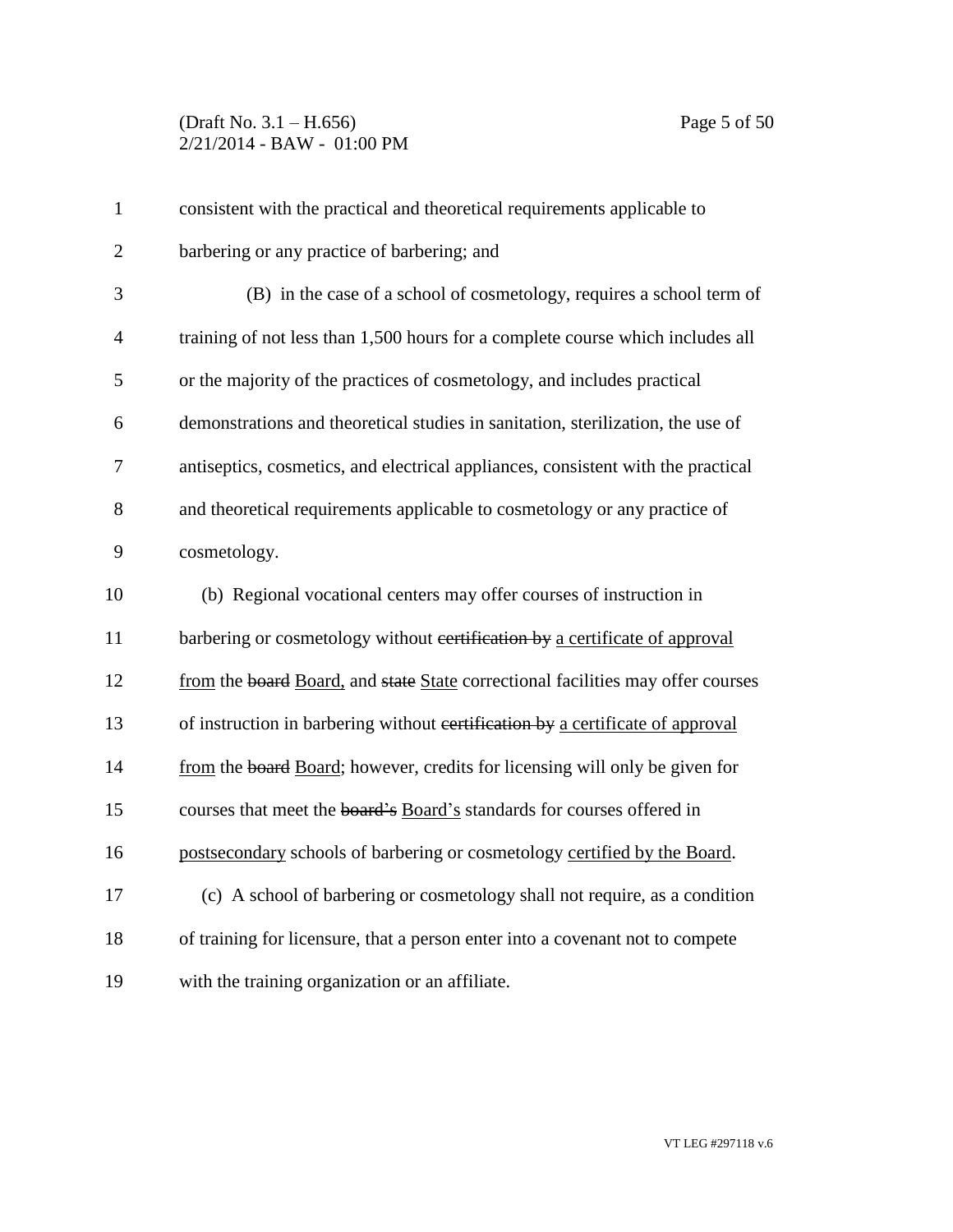| $\mathbf{1}$   | *** Funeral Services ***                                                       |
|----------------|--------------------------------------------------------------------------------|
| $\overline{2}$ | Sec. 5. 26 V.S.A. § 1211 is amended to read:                                   |
| 3              | § 1211. DEFINITIONS                                                            |
| $\overline{4}$ | (a) The following words as used in this chapter, unless a contrary meaning     |
| 5              | is required by the context, shall have the following meanings:                 |
| 6              | (1) "Crematory establishment" means a place of business registered with        |
| 7              | the Board conducted at a specific street address or location devoted to the    |
| 8              | disposition of dead human bodies by means of cremation, alkaline hydrolysis,   |
| 9              | or any other type of human reduction acceptable to the Board of Funeral        |
| 10             | Service as established by Board rule.                                          |
| 11             | (2) "Funeral director" means a licensed person who is the owner,               |
| 12             | co-owner, employee, or manager of a licensed funeral establishment and who,    |
| 13             | for compensation, engages in the practice of funeral service.                  |
| 14             | (3) "Funeral establishment" means a place of business registered with          |
| 15             | the Board conducted at a specific street address or location devoted to the    |
| 16             | practice of funeral service, and includes a limited services establishment.    |
| 17             | (4) "Practice of funeral service" means arranging, directing, or               |
| 18             | providing for the care, preparation, or disposition of dead human bodies for a |
| 19             | fee or other compensation. This includes, but is not limited to:               |
| 20             | (A) meeting with the public to select a method of disposition or               |
| 21             | funeral observance and merchandise;                                            |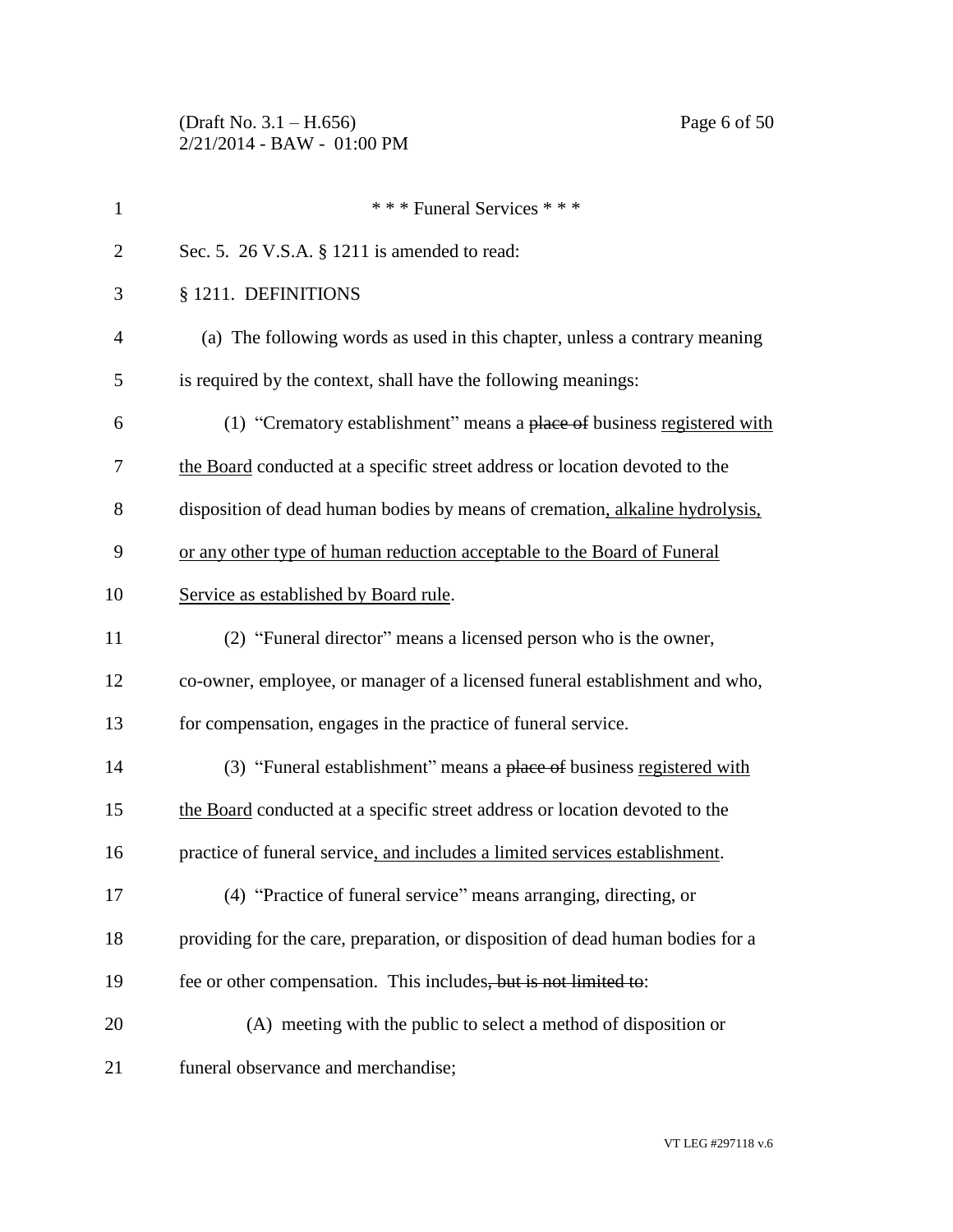### (Draft No. 3.1 – H.656) Page 7 of 50 2/21/2014 - BAW - 01:00 PM

| $\mathbf{1}$ | (B) entering into contracts, either at-need or pre-need, for the                |  |  |
|--------------|---------------------------------------------------------------------------------|--|--|
| 2            | provision of dispositions, funeral observances, and merchandise;                |  |  |
| 3            | (C) arranging, directing, or performing the removal or transportation           |  |  |
| 4            | of a dead human body;                                                           |  |  |
| 5            | (D) securing or filing certificates, permits, forms, or other                   |  |  |
| 6            | documents;                                                                      |  |  |
| 7            | (E) supervising or arranging a funeral, memorial, viewing, or                   |  |  |
| 8            | graveside observance;                                                           |  |  |
| 9            | (F) holding oneself out to be a licensed funeral director by using the          |  |  |
| 10           | words or terms "funeral director," "mortician," "undertaker," or any other      |  |  |
| 11           | words, terms, title, or picture that, when considered in context, would imply   |  |  |
| 12           | that such person is engaged in the practice of funeral service or is a licensed |  |  |
| 13           | funeral director.                                                               |  |  |
| 14           | (5) "Removal" means the removal of dead human bodies from places of             |  |  |
| 15           | death, hospitals, institutions, or other locations, for a fee or other          |  |  |
| 16           | compensation.                                                                   |  |  |
| 17           | (b) Nothing in this section shall prohibit:                                     |  |  |
| 18           | (1) cemetery owners, associations, or their employees from engaging in          |  |  |
| 19           | any functions normally performed by them in the course of their everyday        |  |  |
| 20           | affairs as allowed by 18 V.S.A. chapter 121;                                    |  |  |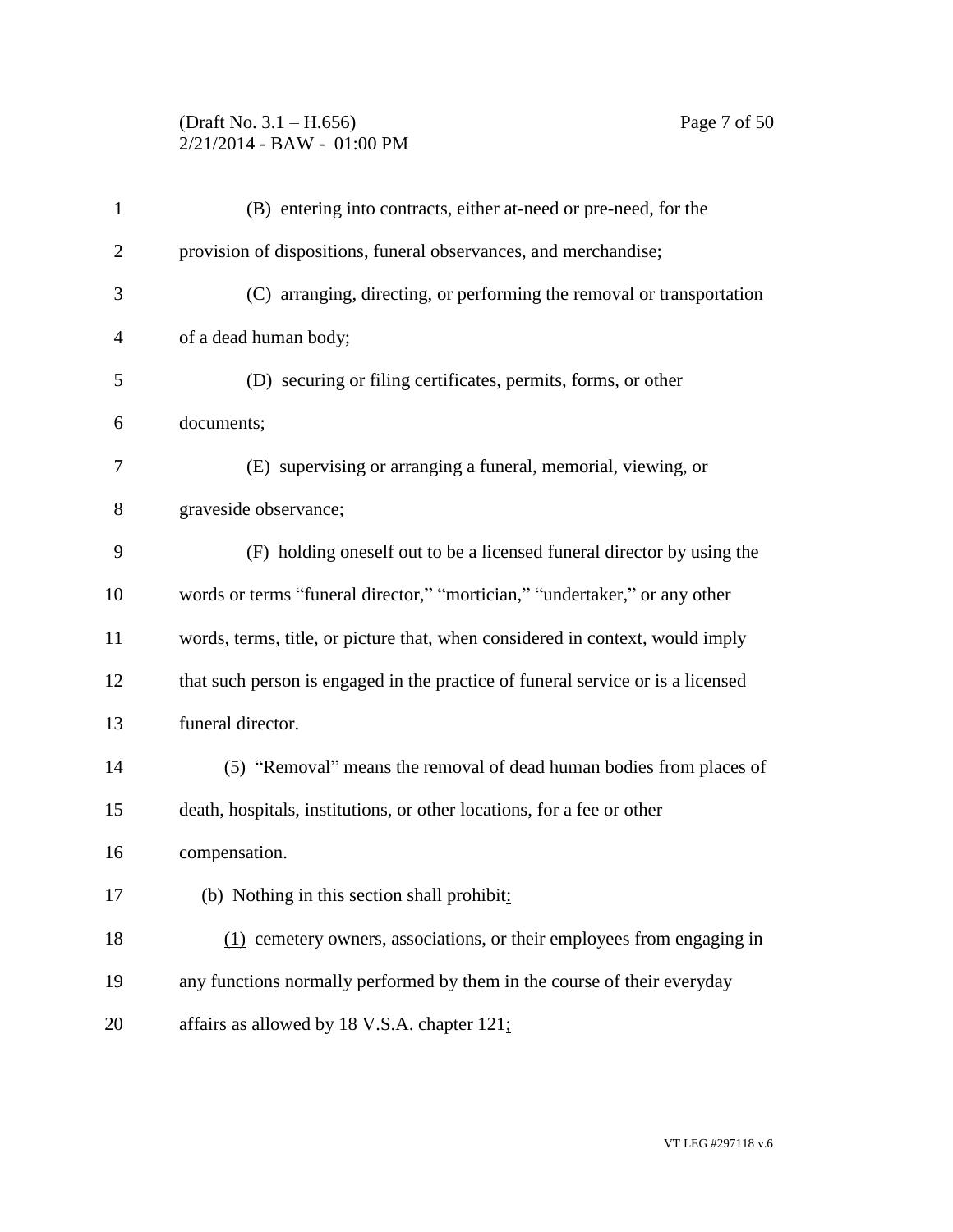### (Draft No. 3.1 – H.656) Page 8 of 50 2/21/2014 - BAW - 01:00 PM

| $\mathbf{1}$   | (2) the University of Vermont from engaging in functions normally                 |  |  |
|----------------|-----------------------------------------------------------------------------------|--|--|
| 2              | performed by it in the course of receiving anatomical gifts for research or       |  |  |
| 3              | education, provided that embalming and removal of dead human remains are          |  |  |
| $\overline{4}$ | performed by persons licensed or registered under this chapter;                   |  |  |
| 5              | (3) immediate family members of the deceased from providing for the               |  |  |
| 6              | care, preparation, or disposition of dead human bodies; or                        |  |  |
| 7              | (4) religious or spiritual persons directly authorized by the immediate           |  |  |
| 8              | family members of the deceased from providing for the care or preparation of      |  |  |
| 9              | dead human bodies without compensation.                                           |  |  |
| 10             | (c) Notwithstanding this section, crematory owners and their personnel            |  |  |
| 11             | may engage in the listed activities in subsection (a) of this section only to the |  |  |
| 12             | extent such functions are necessary to the performance of their duties.           |  |  |
| 13             | Specifically, crematory personnel may:                                            |  |  |
| 14             | (1) provide for the disposition of dead human bodies by cremation, and            |  |  |
| 15             | meet with the public to arrange and provide for the disposition;                  |  |  |
| 16             | (2) enter into contracts, without taking prepaid funds, for the provision         |  |  |
| 17             | of dispositions by cremation;                                                     |  |  |
| 18             | (3) arrange, direct, or perform the removal or transportation of a dead           |  |  |
| 19             | human body, so long as removals are performed by licensed removal                 |  |  |
| 20             | personnel; and                                                                    |  |  |
| 21             | (4) secure and file certificates, permits, forms, or other documents.             |  |  |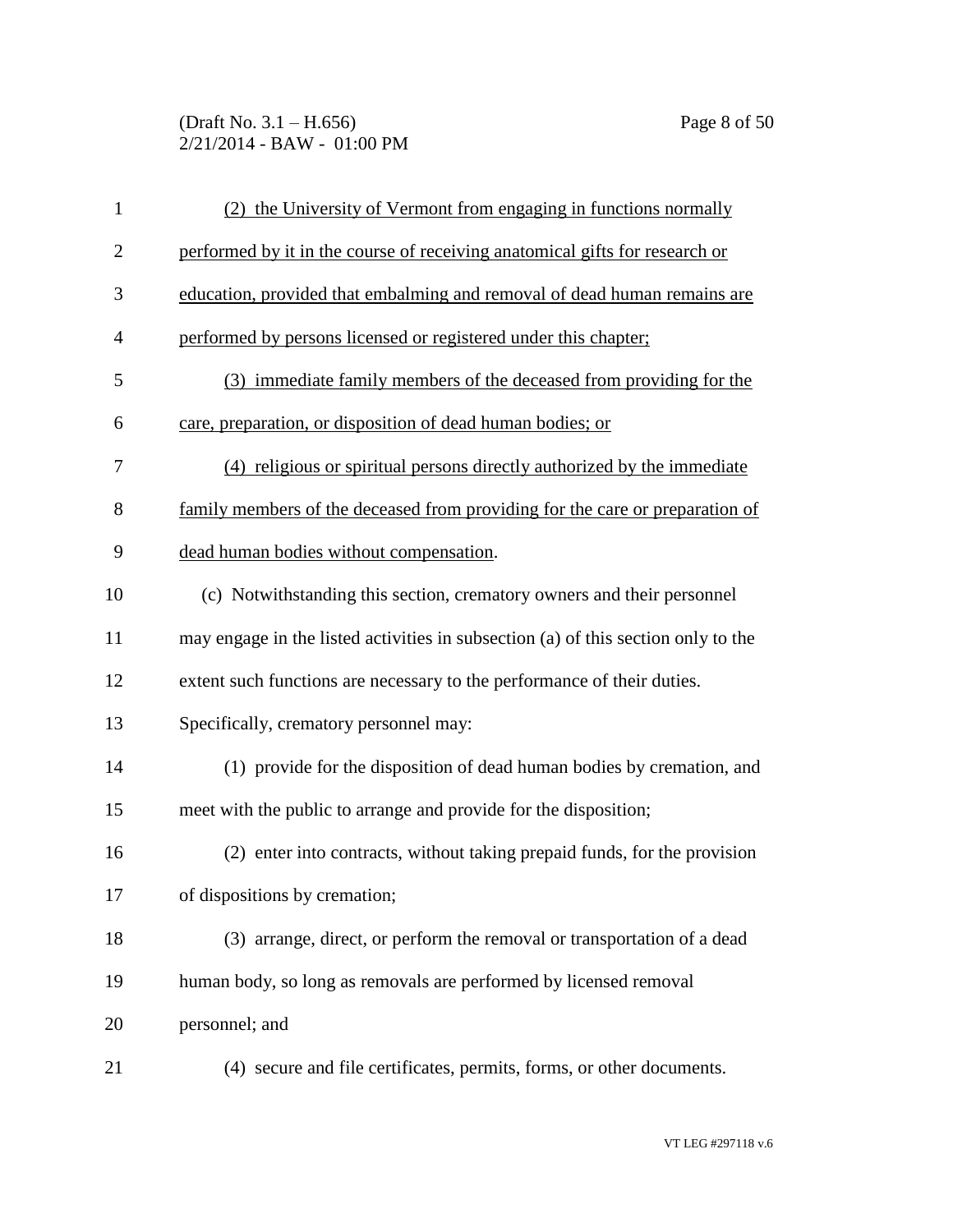(Draft No. 3.1 – H.656) Page 9 of 50 2/21/2014 - BAW - 01:00 PM

| $\mathbf{1}$   | Sec. 6. 26 V.S.A. § 1252 is amended to read:                                       |  |
|----------------|------------------------------------------------------------------------------------|--|
| $\overline{c}$ | § 1252. APPLICATION; QUALIFICATIONS                                                |  |
| 3              | * * *                                                                              |  |
| $\overline{4}$ | (d) Crematory establishment. A person, partnership, corporation,                   |  |
| 5              | association, or other organization desiring to operate a crematory establishment   |  |
| 6              | shall apply, in writing, to the board of funeral service Board of Funeral Service  |  |
| 7              | for a license. The applicant, if a partnership, corporation, association, or other |  |
| 8              | organization, must have a designated manager or co-owner who is responsible        |  |
| 9              | for the operation of the establishment and who is registered with the Board        |  |
| 10             | under subsection (e) of this section. The application for a license shall be       |  |
| 11             | sworn to by the individual, or a partner or a duly authorized officer of a         |  |
| 12             | corporation, shall be on the form prescribed and furnished by the board Board,     |  |
| 13             | and the applicant shall furnish information, as required by rule. The              |  |
| 14             | application shall be accompanied by a licensing fee. However, the applicant        |  |
| 15             | shall not be required to pay the fee under this subsection if the applicant pays   |  |
| 16             | the fee under subsection (b) of this section.                                      |  |
| 17             | (e) Crematory personnel. Any person who desires to engage in direct                |  |
| 18             | handling, processing, identification, or cremation of dead human remains           |  |
| 19             | within a licensed crematory establishment shall register with the Board of         |  |
| 20             | Funeral Service and pay the fee established in subsection 1256(d) of this          |  |
| 21             | chapter. The applicant shall have attained the age of majority and be directly     |  |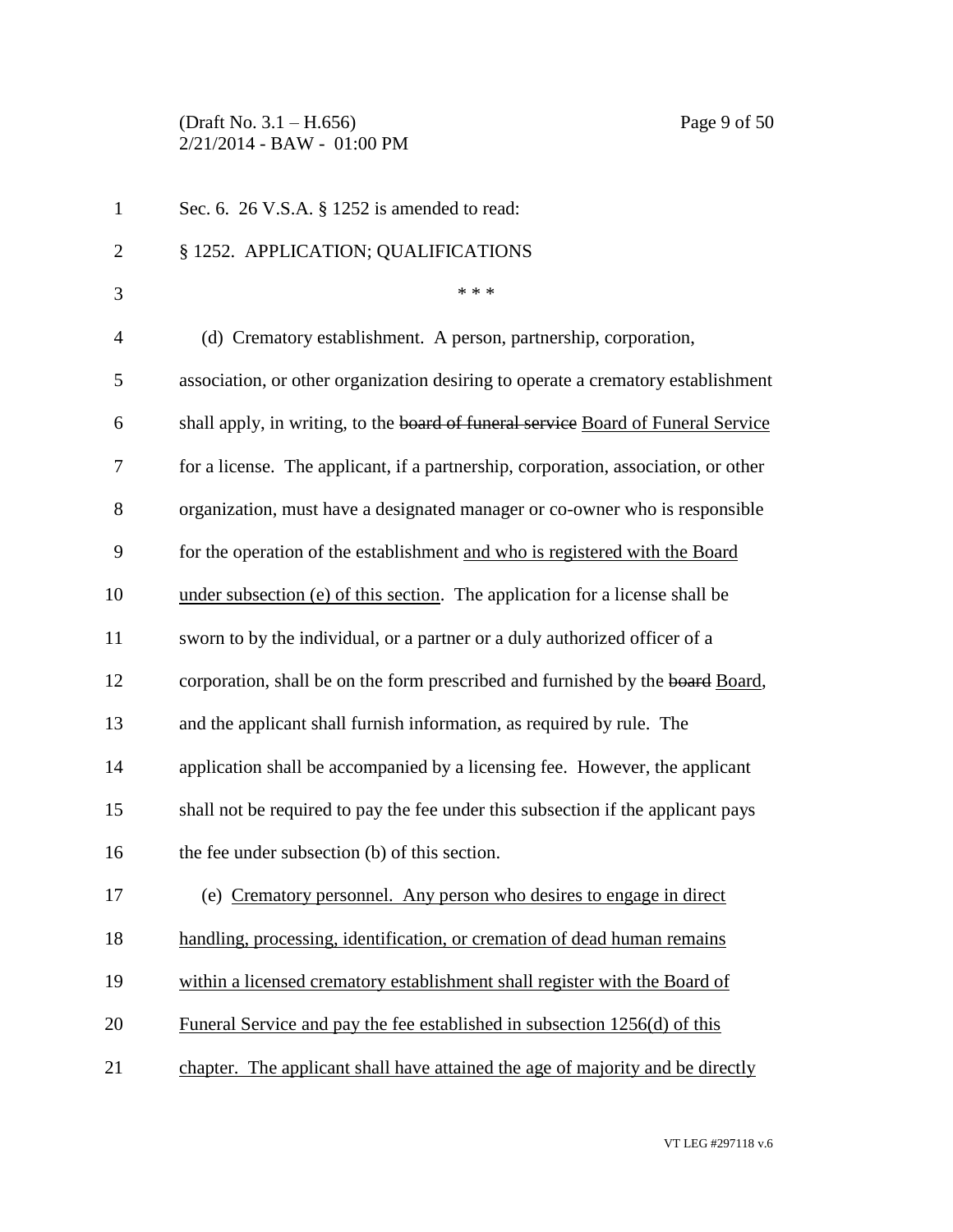### (Draft No. 3.1 – H.656) Page 10 of 50 2/21/2014 - BAW - 01:00 PM

| $\mathbf{1}$   | employed by a licensed crematory establishment. The Board may prescribe,         |  |  |
|----------------|----------------------------------------------------------------------------------|--|--|
| $\mathbf{2}$   | by rule, the forms for applicants, which may include proof of completion of up   |  |  |
| 3              | to three hours of education and training in programs approved by the Board.      |  |  |
| $\overline{4}$ | $(f)$ Removal personnel. Any person who desires to engage in removals            |  |  |
| 5              | shall register with the board of funeral service Board of Funeral Service and    |  |  |
| 6              | pay the fee established in subsection $1256(d)$ of this title chapter. The       |  |  |
| 7              | applicant shall have attained the age of majority and be directly employed by a  |  |  |
| 8              | licensed funeral or crematory establishment, or the University of Vermont for    |  |  |
| 9              | removals related to the University's anatomical gift program. The board Board    |  |  |
| 10             | may prescribe, by rule, the forms for applicants, which may include proof of     |  |  |
| 11             | completion of up to three hours of education and training in infectious diseases |  |  |
| 12             | in programs approved by the board Board. Registrants under this section are      |  |  |
| 13             | authorized to perform removals only, as defined by this chapter. Unregistered    |  |  |
| 14             | personnel may accompany registered personnel to assist in removals so long as    |  |  |
| 15             | they have been instructed in handling and precautionary procedures prior to      |  |  |
| 16             | the call.                                                                        |  |  |
| 17             | Limited services establishment.<br>(g)                                           |  |  |
| 18             | The Board of Funeral Service may adopt rules for the issuance of                 |  |  |
| 19             | limited service establishment licenses in accordance with this chapter. Limited  |  |  |
| 20             | service establishment licensees are authorized to perform only disposition       |  |  |
| 21             | services without arranging, directing, or performing embalming, public           |  |  |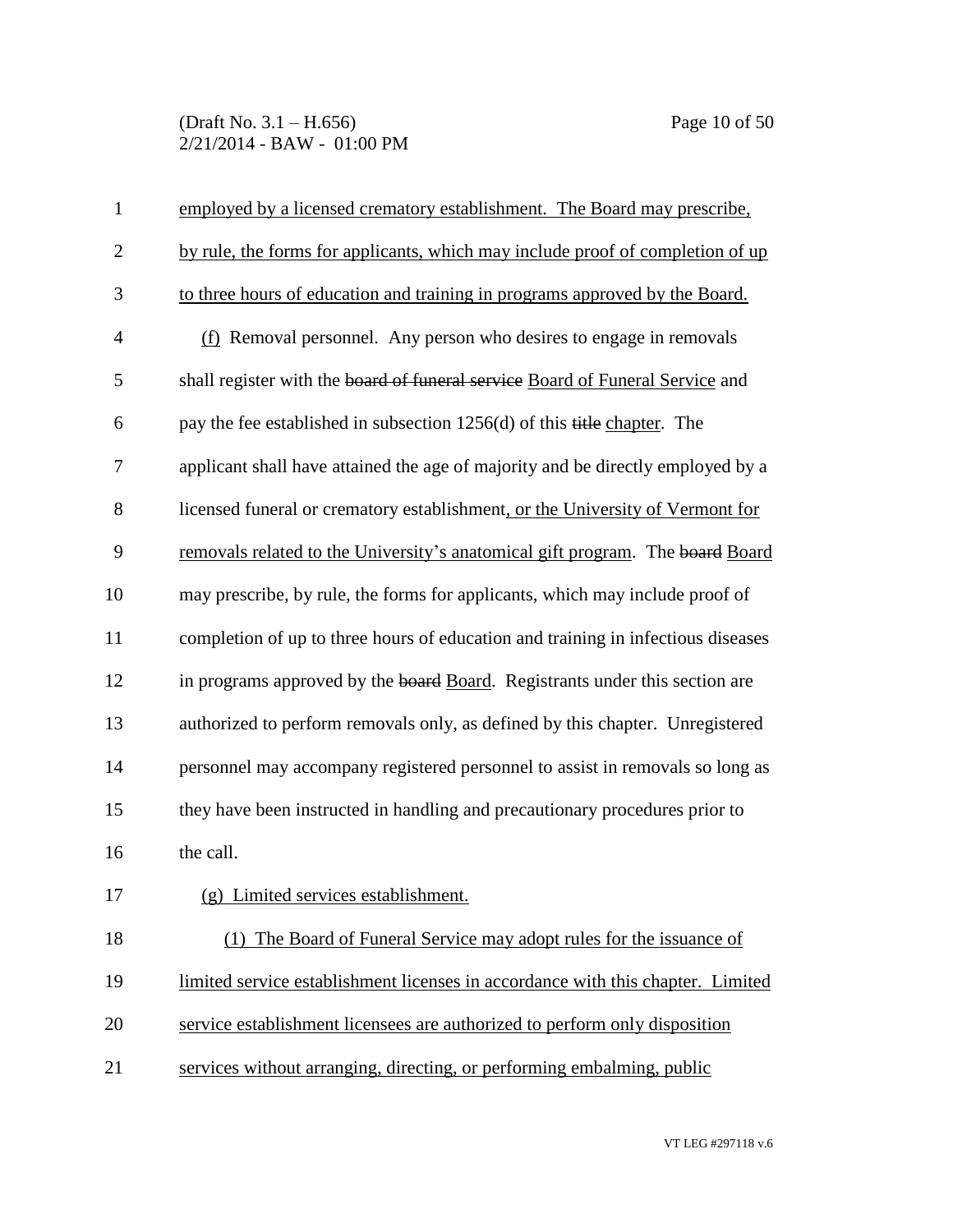### (Draft No. 3.1 – H.656) Page 11 of 50 2/21/2014 - BAW - 01:00 PM

| $\mathbf{1}$   | viewings, gatherings, memorials, funerals, or related ceremonies. Disposition     |  |  |
|----------------|-----------------------------------------------------------------------------------|--|--|
| $\overline{2}$ | services under this subsection (d) include direct cremation, direct alkaline      |  |  |
| 3              | hydrolysis, immediate burial, or direct green burial.                             |  |  |
| $\overline{4}$ | (2) Limited services shall be overseen by a funeral director licensed             |  |  |
| 5              | under this chapter who is employed by the limited service establishment.          |  |  |
| 6              | (3) Each limited service arrangement shall include a mandatory written            |  |  |
| 7              | disclosure providing notice to the purchaser that limited services do not include |  |  |
| 8              | embalming, public viewings, gatherings, memorials, funerals, or related           |  |  |
| 9              | ceremonies.                                                                       |  |  |
| 10             | (4) A funeral director associated with a funeral establishment licensed           |  |  |
| 11             | under subsection (c) of this section may provide limited services so long as the  |  |  |
| 12             | mandatory disclosure described under subdivision (3) of this subsection is        |  |  |
| 13             | provided to the purchaser.                                                        |  |  |
| 14             | Sec. 7. 26 V.S.A. § 1256 is amended to read:                                      |  |  |
| 15             | § 1256. RENEWAL OF REGISTRATION OR LICENSE                                        |  |  |
| 16             | * * *                                                                             |  |  |
| 17             | (d) Applicants and persons regulated under this chapter shall pay the             |  |  |
| 18             | following fees:                                                                   |  |  |
| 19             | (1) Application for license<br>\$70.00                                            |  |  |
| 20             | (2) Biennial renewal of license                                                   |  |  |
| 21             | (A) Funeral director<br>\$300.00                                                  |  |  |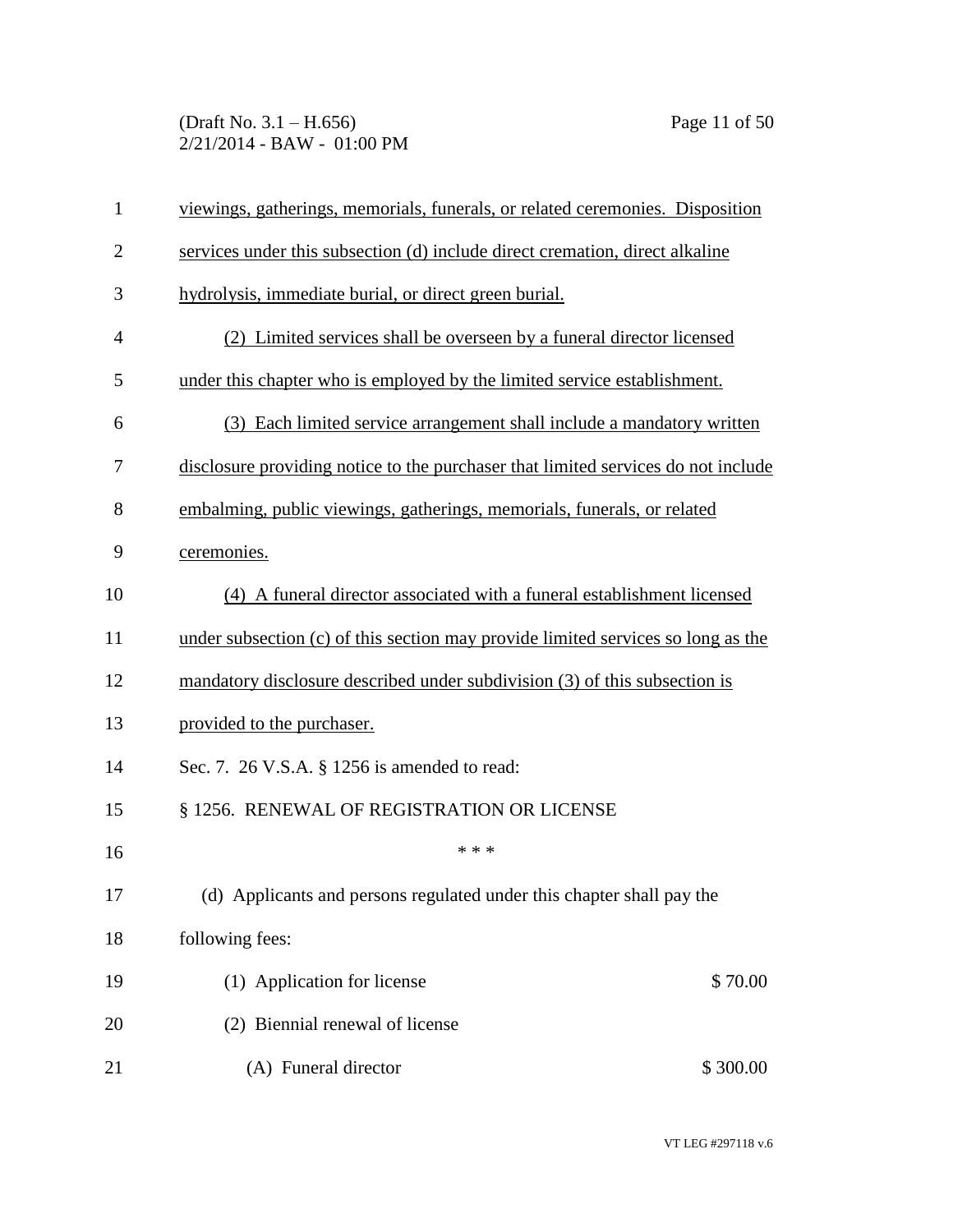| (Draft No. $3.1 - H.656$ )   |  |
|------------------------------|--|
| $2/21/2014 - BAW - 01:00 PM$ |  |

| 1              | (B) Embalmer                                                                      | \$300.00       |
|----------------|-----------------------------------------------------------------------------------|----------------|
| $\overline{2}$ | (C) Funeral establishment                                                         | \$540.00       |
| 3              | (D) Crematory establishment                                                       | \$540.00       |
| $\overline{4}$ | (E) Crematory personnel                                                           | <u>\$85.00</u> |
| 5              | (F) Removal personnel                                                             | \$85.00        |
| 6              | (G) Limited services establishment license                                        | \$540.00       |
| 7              | * * *                                                                             |                |
| 8              | Sec 8. $26$ V.S.A. § 1271 is amended to read:                                     |                |
| 9              | § 1271. PREPAID ARRANGEMENTS                                                      |                |
| 10             | A funeral director, who establishment that sells services or merchandise          |                |
| 11             | which that is not to be delivered or provided within 30 days of sale, has entered |                |
| 12             | into a prepaid funeral arrangement and shall comply with the requirements of      |                |
| 13             | this subchapter.                                                                  |                |
| 14             | *** Pharmacy ***                                                                  |                |
| 15             | Sec. 9. 18 V.S.A. § 4201 is amended to read:                                      |                |
| 16             | §4201. DEFINITIONS                                                                |                |
| 17             | As used in this chapter, unless the context otherwise requires:                   |                |
| 18             | * * *                                                                             |                |
| 19             | (26) "Prescription" means an order for a regulated drug made by a                 |                |
| 20             | physician, physician assistant, advanced practice registered nurse, dentist, or   |                |
| 21             | veterinarian licensed under this chapter to prescribe such a drug which shall be  |                |

VT LEG #297118 v.6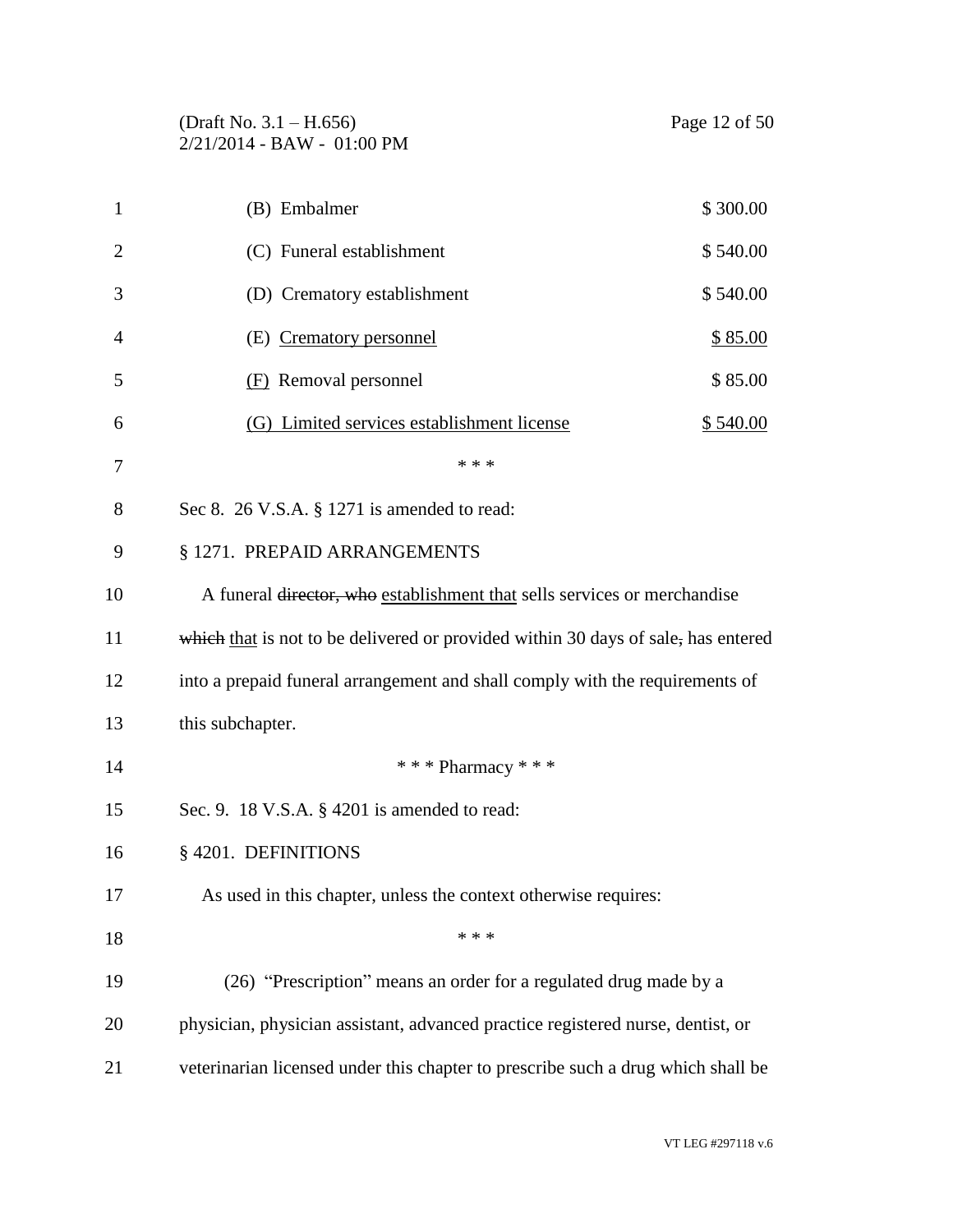### (Draft No. 3.1 – H.656) Page 13 of 50 2/21/2014 - BAW - 01:00 PM

| $\mathbf{1}$   | in writing except as otherwise specified in this subdivision. Prescriptions for      |
|----------------|--------------------------------------------------------------------------------------|
| $\overline{2}$ | such drugs shall be made to the order of an individual patient, dated as of the      |
| 3              | day of issue and signed by the prescriber. The prescription shall bear the full      |
| $\overline{4}$ | name, address, and date of birth of the patient, or if the patient is an animal, the |
| 5              | name and address of the owner of the animal and the species of the animal.           |
| 6              | Such prescription shall also bear the full name, address, and registry number of     |
| 7              | the prescriber and, unless electronically prescribed, shall be written with ink,     |
| 8              | indelible pencil, or typewriter; if typewritten, it shall be signed by the           |
| 9              | prescriber. A written or typewritten prescription for a controlled substance, as     |
| 10             | defined in 21 C.F.R. Part 1308, shall contain the quantity of the drug written       |
| 11             | both in numeric and word form. If a prescription is communicated orally, it          |
| 12             | shall be reduced promptly to writing by the pharmacist.                              |
| 13             | * * *                                                                                |
| 14             | Sec. 10. 18 V.S.A. § 4215b is amended to read:                                       |
| 15             | § 4215b. IDENTIFICATION                                                              |
| 16             | Only a patient for whom a prescription was written, the owner of an animal           |
| 17             | for which a prescription was written, or a bona fide representative of the           |
| 18             | patient or animal owner, as defined by the Board of Pharmacy by rule after           |
| 19             | consultation with the Commissioner of Health, may pick up a prescription for a       |
| 20             | Schedule II, III, or IV controlled substance. Prior to dispensing a prescription     |
| 21             | for a Schedule II, III, or IV controlled substance, a to a patient not personally    |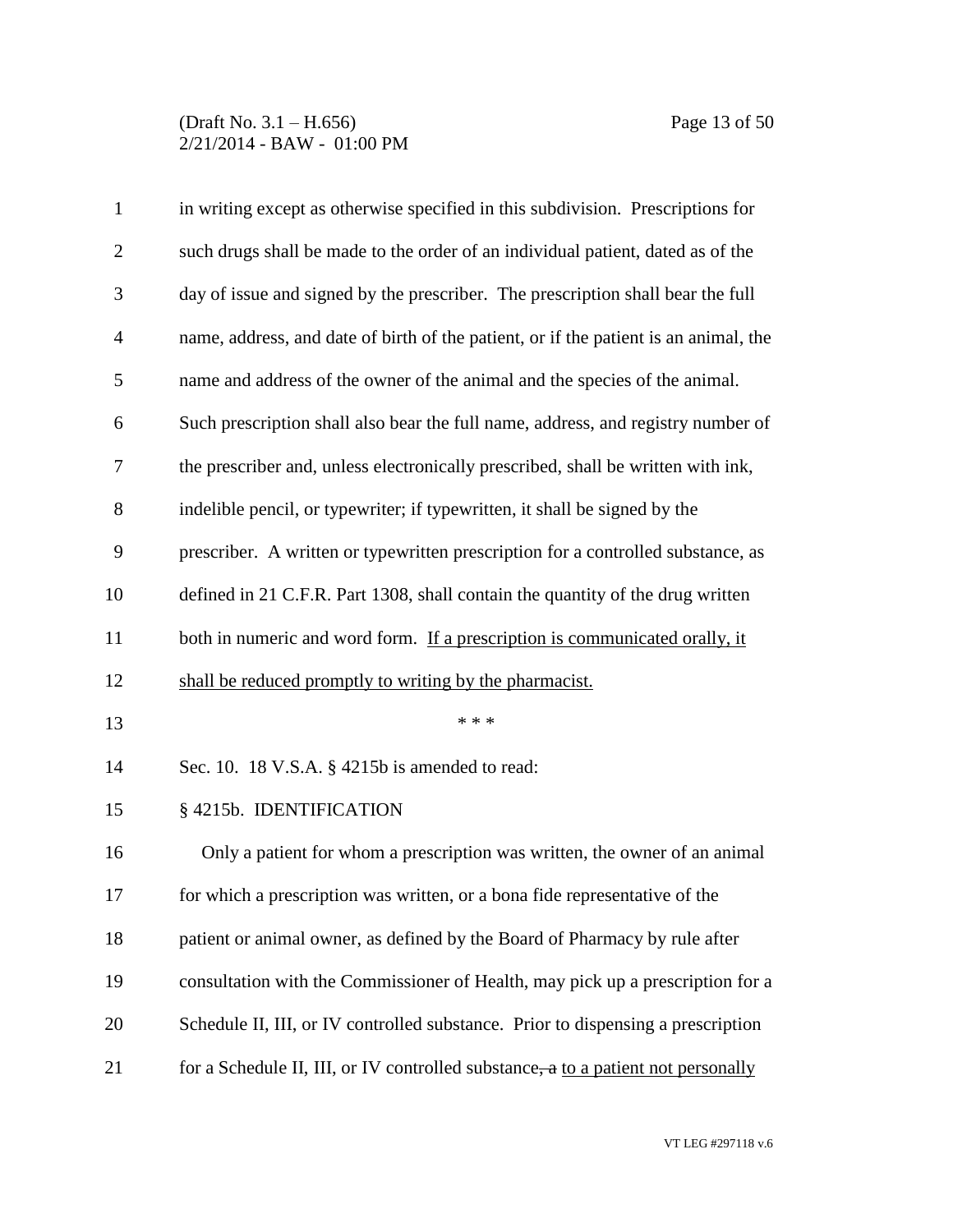(Draft No. 3.1 – H.656) Page 14 of 50 2/21/2014 - BAW - 01:00 PM

| $\mathbf{1}$ | known to the pharmacist, the pharmacist shall require the individual receiving |
|--------------|--------------------------------------------------------------------------------|
| 2            | the drug to provide a signature and show valid and current government-issued   |
| 3            | photographic identification as evidence that the individual is the patient for |
| 4            | whom the prescription was written, the owner of the animal for which the       |
| 5            | prescription was written, or the bona fide representative of the patient or    |
| 6            | animal owner. If the individual does not have valid, current                   |
| 7            | government-issued photographic identification, the pharmacist may request      |
| 8            | alternative evidence of the individual's identity, as appropriate.             |
| 9            | Sec. 11. 26 V.S.A. § 2022 is amended to read:                                  |
| 10           | § 2022. DEFINITIONS                                                            |
| 11           | As used in this chapter:                                                       |
| 12           | * * *                                                                          |
| 13           | (19) "Collaborative practice" means a licensed pharmacist providing            |
| 14           | certain patient care under a written agreement with a Vermont licensed         |
| 15           | practitioner pursuant to rules adopted by the Board of Pharmacy.               |
| 16           | Sec. 12. 26 V.S.A. § 2042a is amended to read:                                 |
| 17           | § 2042a. PHARMACY TECHNICIANS; QUALIFICATIONS FOR                              |
| 18           | <b>REGISTRATION</b>                                                            |
| 19           | No person shall perform the duties of a pharmacy technician unless             |
| 20           | registered with the board Board. To obtain a registration as a pharmacy        |
| 21           | technician, an applicant shall:                                                |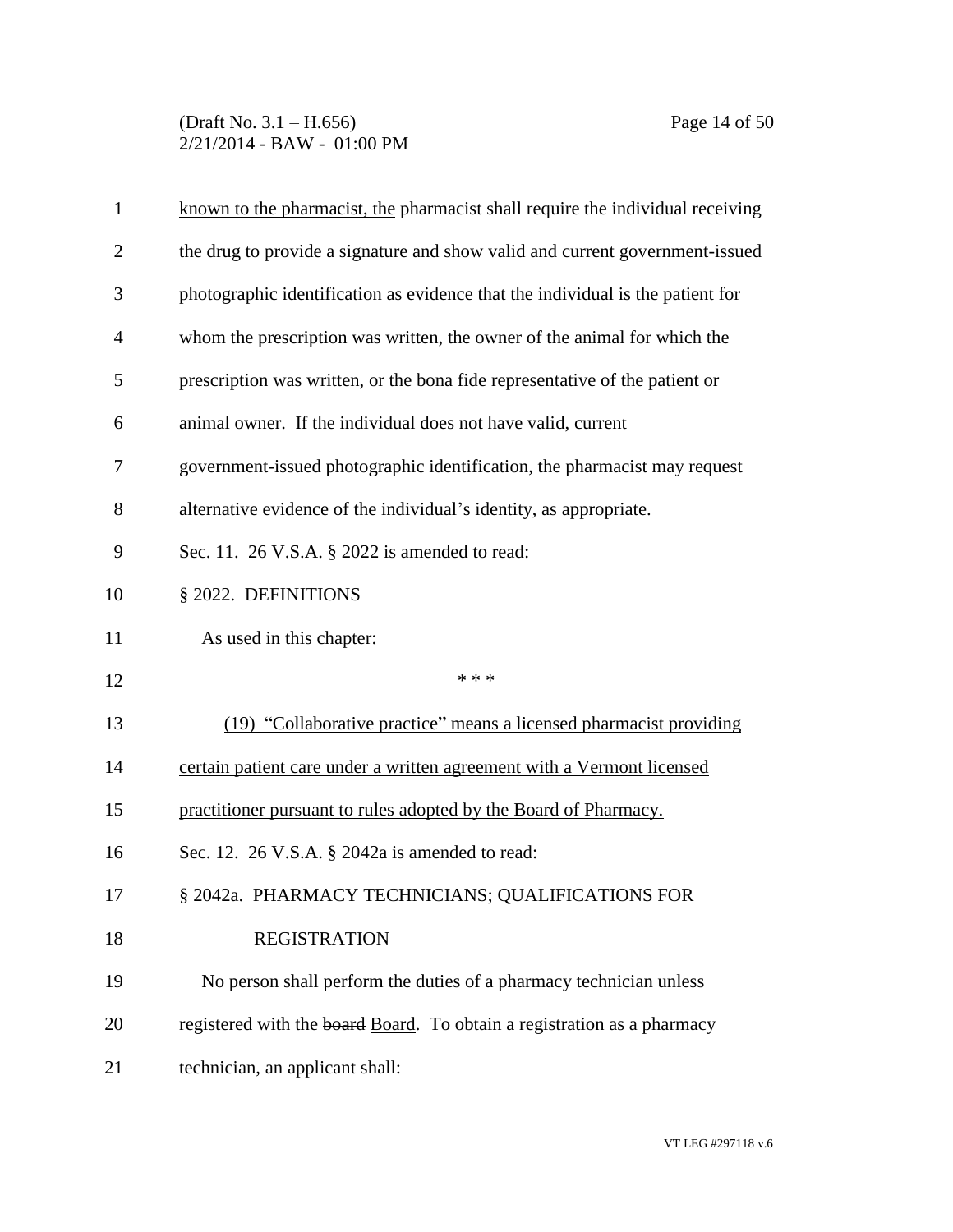### (Draft No. 3.1 – H.656) Page 15 of 50 2/21/2014 - BAW - 01:00 PM

| $\mathbf{1}$   | (1) not have engaged in acts which affect the ability of the applicant to      |
|----------------|--------------------------------------------------------------------------------|
| $\overline{2}$ | practice as a pharmacy technician; and                                         |
| 3              | (2) be certified or eligible for certification by a national pharmacy          |
| 4              | technician certification authority pursuant to rules adopted by the Board; and |
| 5              | (3) have paid the fee specified in section 2046 of this title chapter.         |
| 6              | *** Real Estate Brokers and Salespersons ***                                   |
| 7              | Sec. 13. 26 V.S.A. § 2211 is amended to read:                                  |
| 8              | § 2211. DEFINITIONS                                                            |
| 9              | (a) When used in this chapter, the following definitions shall have the        |
| 10             | following meanings except where the context clearly indicates that another     |
| 11             | meaning is intended:                                                           |
| 12             | (1) "Commission" means the Vermont real estate commission Real                 |
| 13             | Estate Commission.                                                             |
| 14             | * * *                                                                          |
| 15             | Sec. 14. 26 V.S.A. § 2214 is amended to read:                                  |
| 16             | § 2214. TRUST AND ESCROW ACCOUNTS                                              |
| 17             | * * *                                                                          |
| 18             | (b) If a deposit is reasonably expected to earn a substantial amount of        |
| 19             | interest, the broker shall, at the request of the person or persons making the |
| 20             | deposit, place the deposit in an individual interest-bearing trust or escrow   |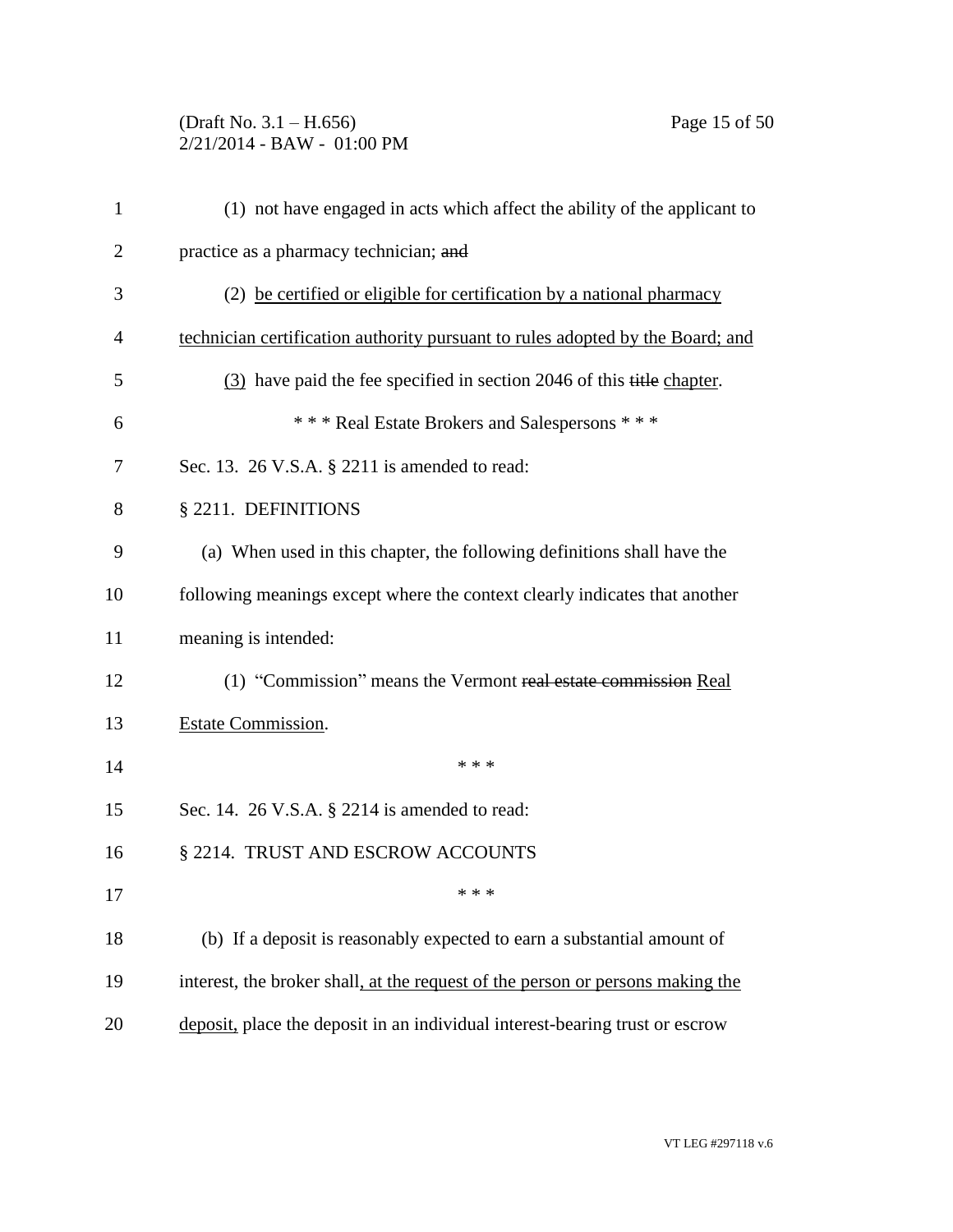# (Draft No. 3.1 – H.656) Page 16 of 50 2/21/2014 - BAW - 01:00 PM

| $\mathbf{1}$   | account for the benefit of the beneficial owner. In regard to individual         |           |
|----------------|----------------------------------------------------------------------------------|-----------|
| $\overline{2}$ | interest-bearing trust and escrow accounts:                                      |           |
| 3              | * * *                                                                            |           |
| 4              | Sec. 15. 26 V.S.A. § 2255 is amended to read:                                    |           |
| 5              | § 2255. FEES                                                                     |           |
| 6              | $\overline{a}$ Applicants and persons regulated under this chapter shall pay the |           |
| 7              | following fees:                                                                  |           |
| 8              | (1) Application                                                                  |           |
| 9              | (A) Broker license                                                               | \$50.00   |
| 10             | (B) Salesperson license                                                          | \$50.00   |
| 11             | (C) Brokerage firm registration                                                  | \$50.00   |
| 12             | (i) Corporation or partnership                                                   | \$50.00   |
| 13             | (ii) Sole proprietor                                                             | $$-0.00$  |
| 14             | (D) Branch office registration                                                   | \$50.00   |
| 15             | (2) Biennial renewal of broker or salesperson license                            | \$175.00  |
| 16             | (3) Biennial brokerage firm or branch office                                     |           |
| 17             | registration renewal                                                             | \$75.00   |
| 18             | (A) Corporation or partnership                                                   | \$75.00   |
| 19             | (B) Sole proprietor                                                              | $$ -0.00$ |
| 20             | (4) Temporary permit                                                             | \$25.00   |
| 21             | (5) Transfer of license                                                          | \$10.00   |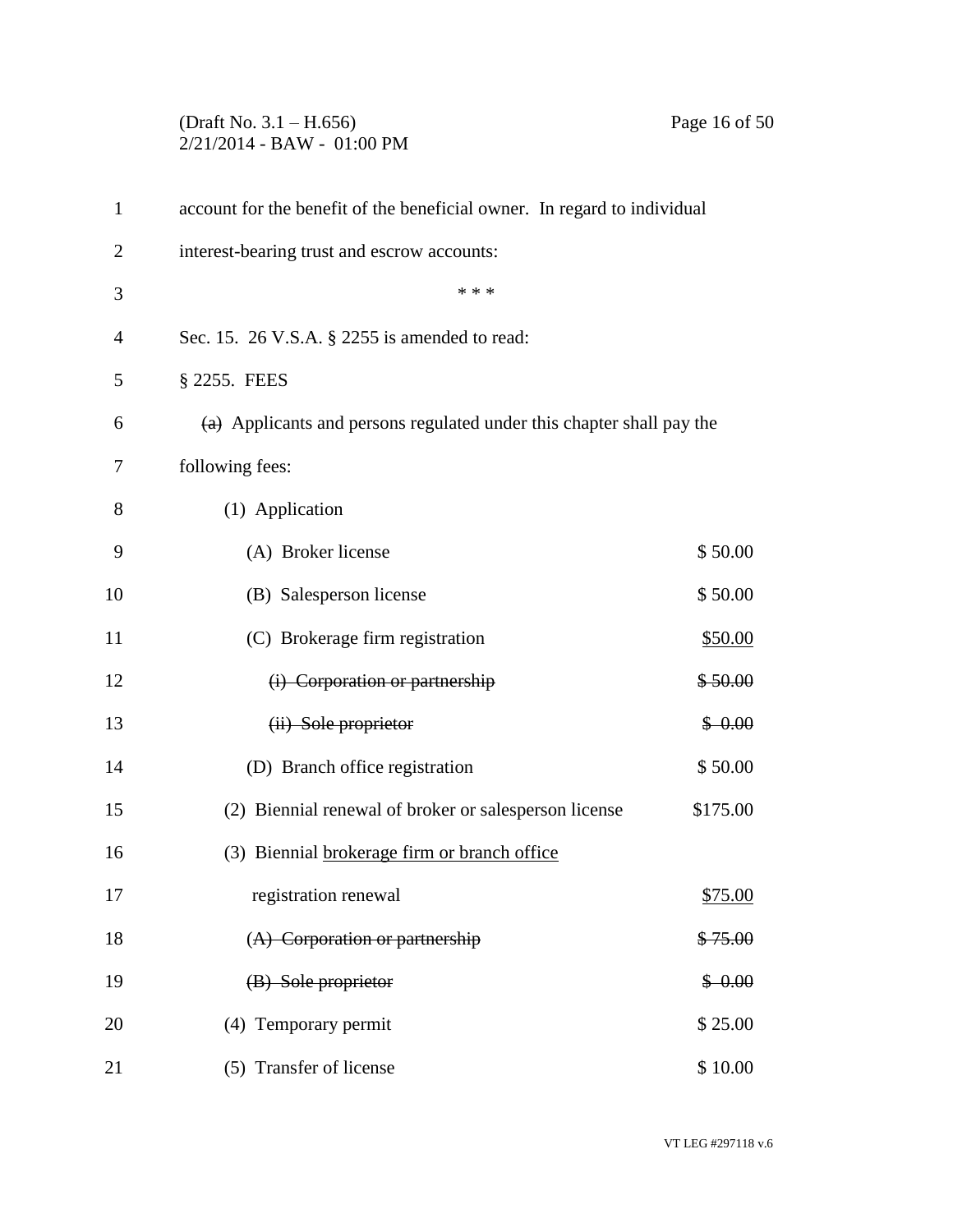(Draft No. 3.1 – H.656) Page 17 of 50 2/21/2014 - BAW - 01:00 PM

| $\mathbf{1}$   | \$25.00<br>(6) Transfer to inactive status                                       |
|----------------|----------------------------------------------------------------------------------|
| $\overline{c}$ | (b) A sole proprietor of a brokerage firm shall only pay the sole proprietor     |
| 3              | application and renewal fees pursuant to this section, provided the brokerage    |
| 4              | firm has no other persons licensed under this chapter providing professional     |
| 5              | services within the brokerage firm.                                              |
| 6              | Sec. 16. 26 V.S.A. § 2291 is amended to read:                                    |
| 7              | § 2291. GENERAL PROVISIONS                                                       |
| 8              | (a) A real estate license shall not be authority for more than one person to     |
| 9              | perform the activities listed in section 2211 of this title chapter.             |
| 10             | (b) A person, firm, partnership, association, or corporation registered          |
| 11             | brokerage firm shall designate in its application the individual who is to serve |
| 12             | as the principal broker under the license brokerage firm registration.           |
| 13             | (c) Every applicant for licensure shall have attained the age of majority.       |
| 14             | Sec. 17. 26 V.S.A. § 2293 is amended to read:                                    |
| 15             | § 2293. RENEWAL OF LICENSE; LAPSED LICENSE                                       |
| 16             | $(a)(1)$ Licenses shall be renewed every two years without examination and       |
| 17             | on payment of the required fees, provided that the person applying for renewal   |
| 18             | completes at least 46.24 hours of instruction for brokers and 16 hours of        |
| 19             | instruction for salespersons, approved by the commission Commission, during      |
| 20             | the preceding two-year period. Four hours of this continuing education           |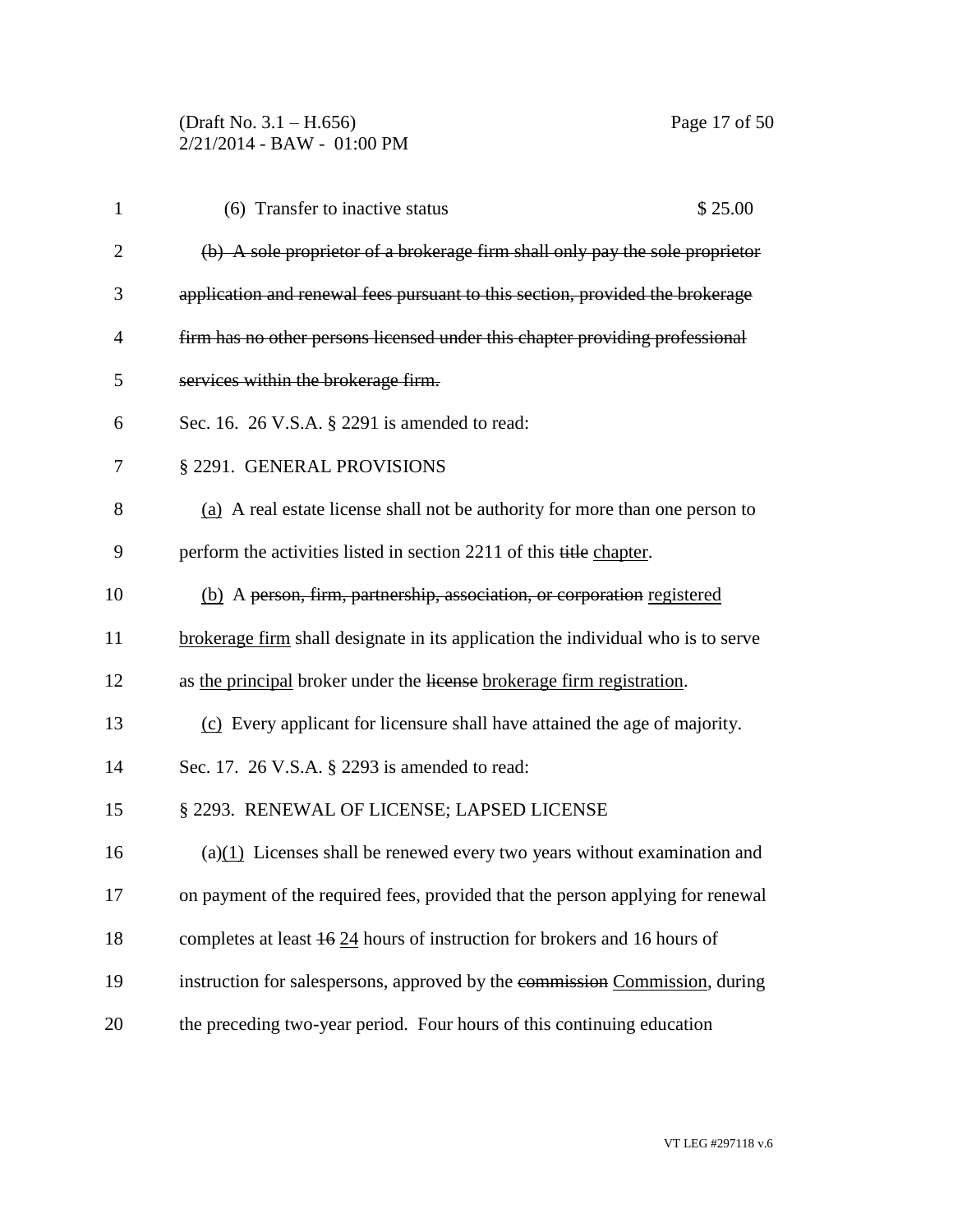(Draft No. 3.1 – H.656) Page 18 of 50 2/21/2014 - BAW - 01:00 PM

| $\mathbf{1}$   | instruction shall address legislation and other topics specified by the real estate |
|----------------|-------------------------------------------------------------------------------------|
| $\overline{2}$ | commission Commission for each renewal period.                                      |
| 3              | (2) In addition to the 16 hours of required continuing education for                |
| $\overline{4}$ | salespersons, within 90 days from the issuance of an initial salesperson license,   |
| 5              | the salesperson shall complete eight hours of instruction addressing topics         |
| 6              | specified by the Commission related to the salesperson's practice of the            |
| 7              | profession post-licensure.                                                          |
| 8              | (b) A broker or salesperson applying for reinstatement of a license that has        |
| 9              | lapsed shall be assessed both the renewal fee and late renewal penalty              |
| 10             | established by the director of the office of professional regulation Director of    |
| 11             | the Office of Professional Regulation and shall not be assessed renewal fees        |
| 12             | for the years during which the license was lapsed. Reinstatement shall not take     |
| 13             | place until the applicant completes the continuing education required for the       |
| 14             | previous renewal period.                                                            |
| 15             | (c) If a broker or salesperson's license has lapsed for greater than five           |
| 16             | consecutive years, the broker or salesperson shall apply for reinstatement in       |
| 17             | accordance with the initial licensure requirements as set forth in section 2292     |
| 18             | of this title chapter, including a course of instruction and examination. The       |
| 19             | commission Commission may waive the reinstatement requirements based                |
| 20             | upon licensed practice in another state.                                            |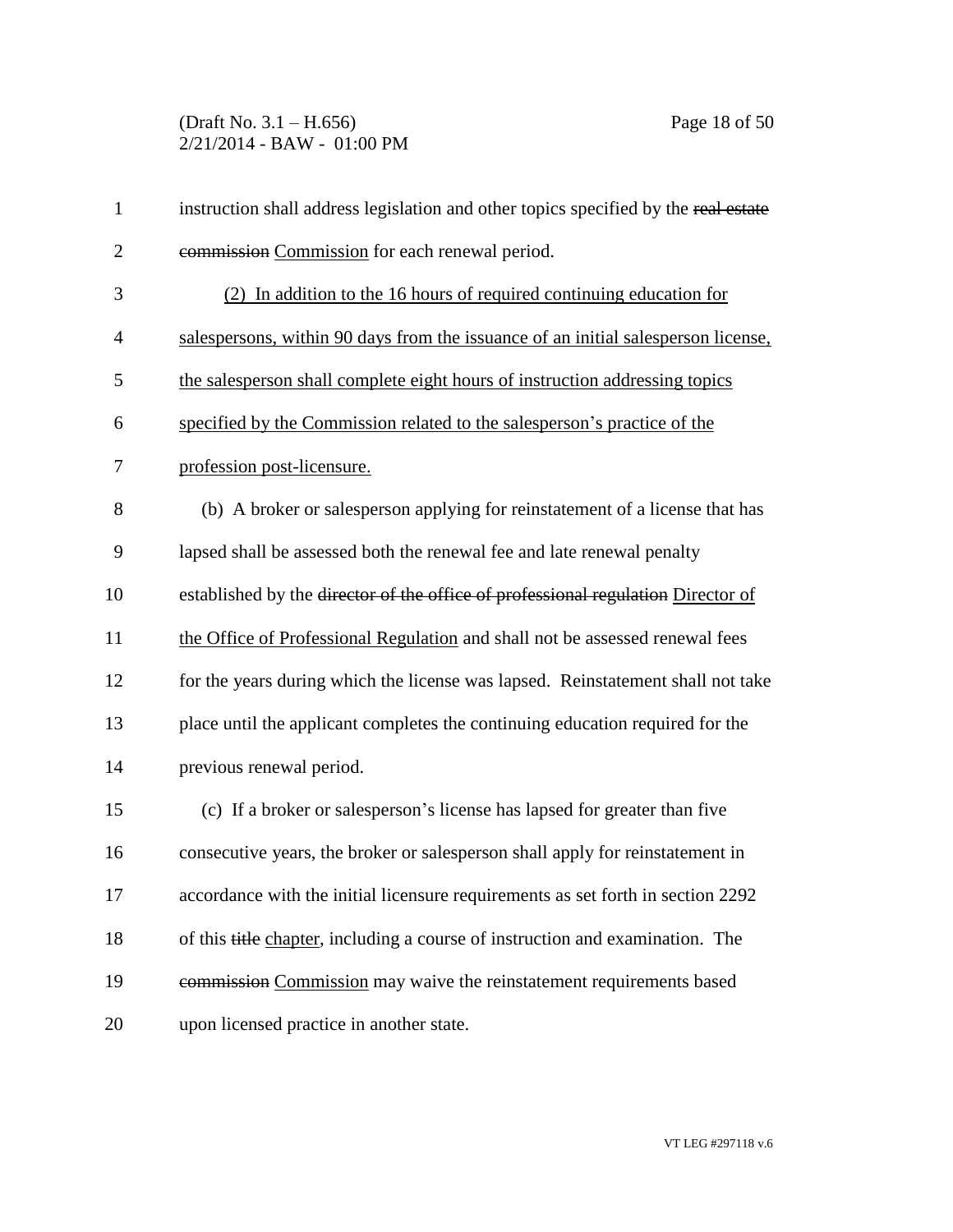| $\mathbf{1}$   | (d) The commission Commission may waive or postpone compliance with               |
|----------------|-----------------------------------------------------------------------------------|
| $\overline{2}$ | the instructional requirements of this section in cases of extreme hardship on    |
| 3              | the part of the licensee. No licensee, however, may receive a postponement or     |
| $\overline{4}$ | waiver for two successive two-year periods of licensure. The commission           |
| 5              | Commission may accept fewer hours of continuing education instruction for         |
| 6              | renewal of a license on a prorated basis following an initial licensing period of |
| 7              | less than two years.                                                              |
| 8              | (e) [Repealed.]                                                                   |
| 9              | Sec. 18. 26 V.S.A. § 2294 is amended to read:                                     |
| 10             | § 2294. CHANGE OF NAME OR LOCATION                                                |
| 11             | (a) Whenever a licensed broker desires to be licensed under a different           |
| 12             | name, the broker shall pay the fee established under section 2255 of this title   |
| 13             | chapter. A license shall not be issued to a broker in a name other than the       |
| 14             | broker's own, or transferred to a name other than the broker's own, unless he     |
| 15             | or she has complied with 11 V.S.A. chapter 15 relating to registration of         |
| 16             | business entities. If a licensee is a partnership, corporation, or association,   |
| 17             | notice Notice of any change in the names and addresses of the partners,           |
| 18             | officers, or associates licensees shall be given to the real estate commission    |
| 19             | Commission within $\text{ten } 30$ days after the change becomes effective.       |
| 20             | (b) Each licensee shall notify the commission Commission in writing of            |
| 21             | any change of the licensee's principal business location, and the commission      |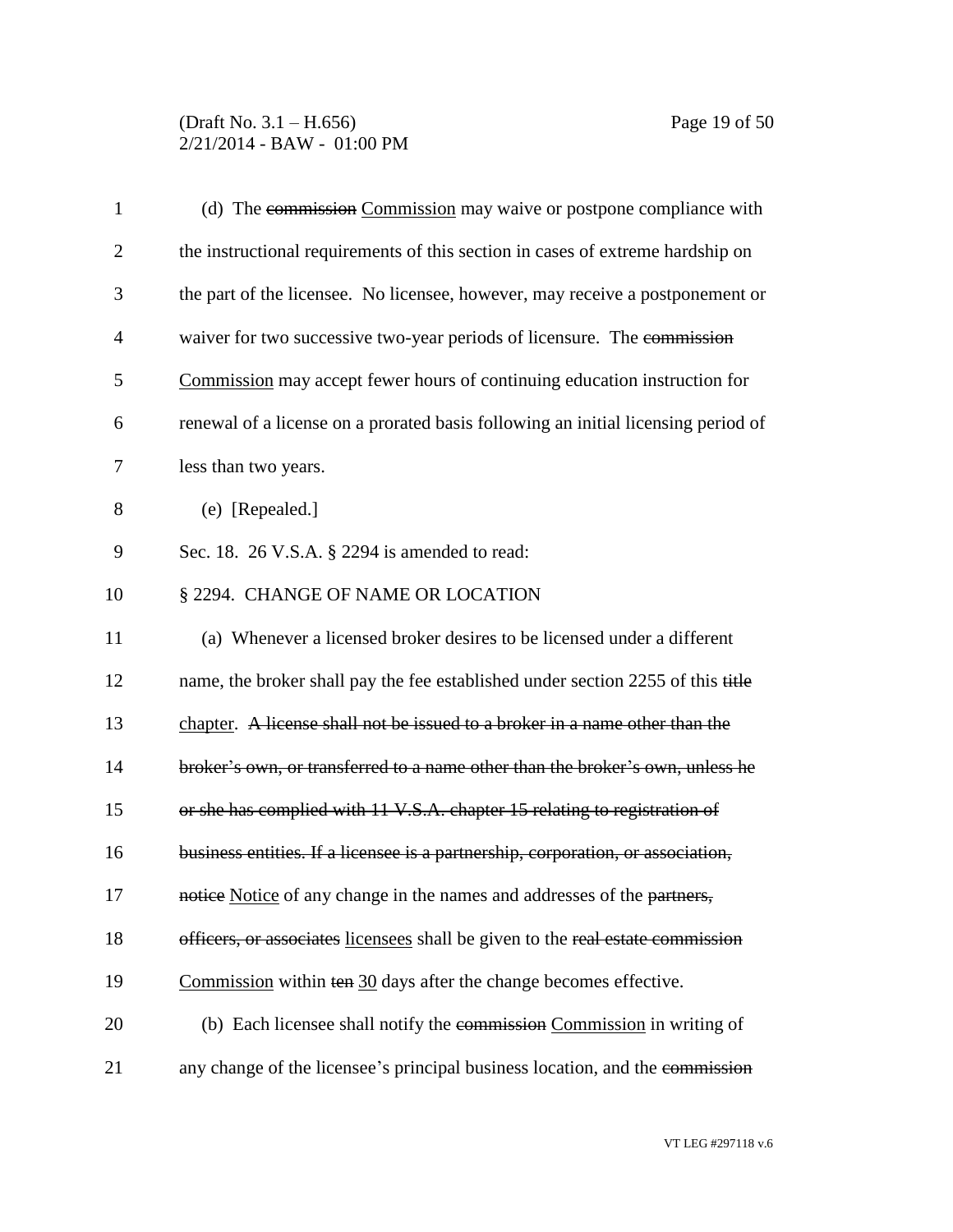(Draft No. 3.1 – H.656) Page 20 of 50 2/21/2014 - BAW - 01:00 PM

| $\mathbf{1}$   | Commission shall issue a new license with the new address for the fee           |
|----------------|---------------------------------------------------------------------------------|
| $\overline{2}$ | established under section 2255. Duplicate licenses may be obtained on           |
| 3              | payment of the fee established under section 2255 of this chapter.              |
| $\overline{4}$ | (c) If a broker brokerage firm maintains more than one place of business        |
| 5              | within the state State, a branch office license shall be issued to that broker  |
| 6              | registration is required for each branch office so maintained. Branch offices   |
| 7              | shall incorporate use the same registered brokerage firm name as the main       |
| 8              | office and shall have designate a licensed broker in charge for each branch     |
| 9              | office.                                                                         |
| 10             | Sec. 19. 26 V.S.A. § 2299 is amended to read:                                   |
| 11             | § 2299. DEATH OF BROKER; TEMPORARY LICENSE                                      |
| 12             | In the event of the death of a licensed real estate broker, the commission      |
| 13             | Commission may, upon application by the broker's legal representative, issue    |
| 14             | without examination a temporary license to such legal representative or to an   |
| 15             | individual designated by the representative or the broker and approved by the   |
| 16             | commission Commission on payment of the prescribed fee established under        |
| 17             | section 2255 of this title chapter. Such temporary licensee may continue to     |
| 18             | transact said real estate business for a period not to exceed one year. A       |
| 19             | temporary licensee shall not take new listings enter into new brokerage service |
| 20             | agreements.                                                                     |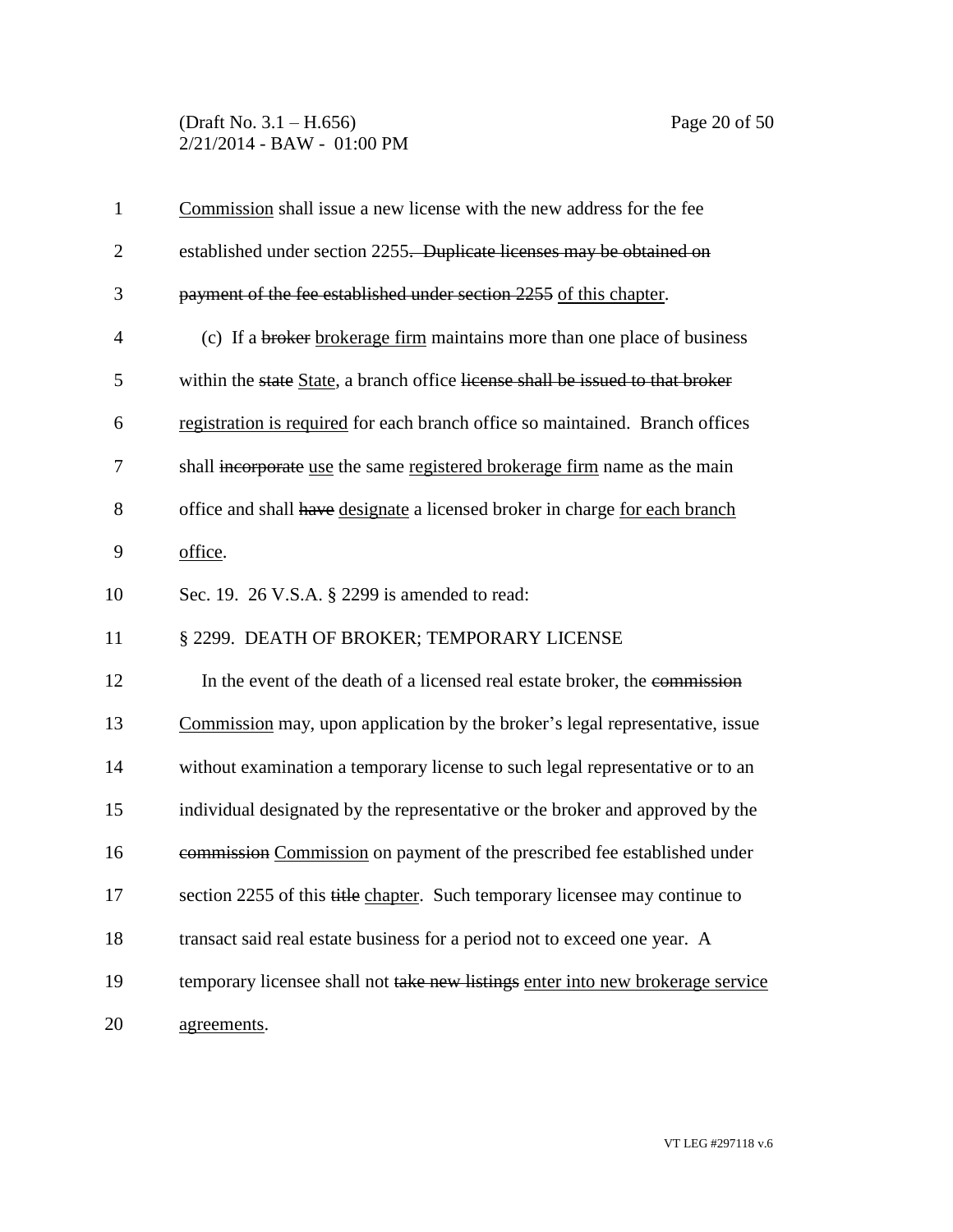|              | (Draft No. $3.1 - H.656$ )<br>Page 21 of 50<br>2/21/2014 - BAW - 01:00 PM         |
|--------------|-----------------------------------------------------------------------------------|
| $\mathbf{1}$ | *** Opticians ***                                                                 |
| 2            | Sec. 20. 26 V.S.A. chapter 47, subchapter 2 is redesignated to read:              |
| 3            | Subchapter 2. State Board of Opticians Administration                             |
| 4            | * * *                                                                             |
| 5            | *** Psychology ***                                                                |
| 6            | Sec. 21. 26 V.S.A. § 3001 is amended to read:                                     |
| 7            | § 3001. DEFINITIONS                                                               |
| 8            | For the purposes of As used in this chapter:                                      |
| 9            | * * *                                                                             |
| 10           | (12) "Psychological trainee" means a person engaged in postdegree                 |
| 11           | supervision who shall register with the board and be subject to its jurisdiction. |
| 12           | Sec. 22. 26 V.S.A. § 3010 is amended to read:                                     |
| 13           | § 3010. FEES; LICENSES                                                            |
| 14           | Applicants and persons regulated under this chapter shall pay the                 |
| 15           | following fees:                                                                   |
| 16           | (1) Application for license<br>\$175.00                                           |
| 17           | (2) Biennial renewal of license<br>\$150.00                                       |
| 18           | (3) Psychological trainee registration<br>\$75.00                                 |
| 19           | (4) Biennial renewal of trainee registration<br>\$90.00                           |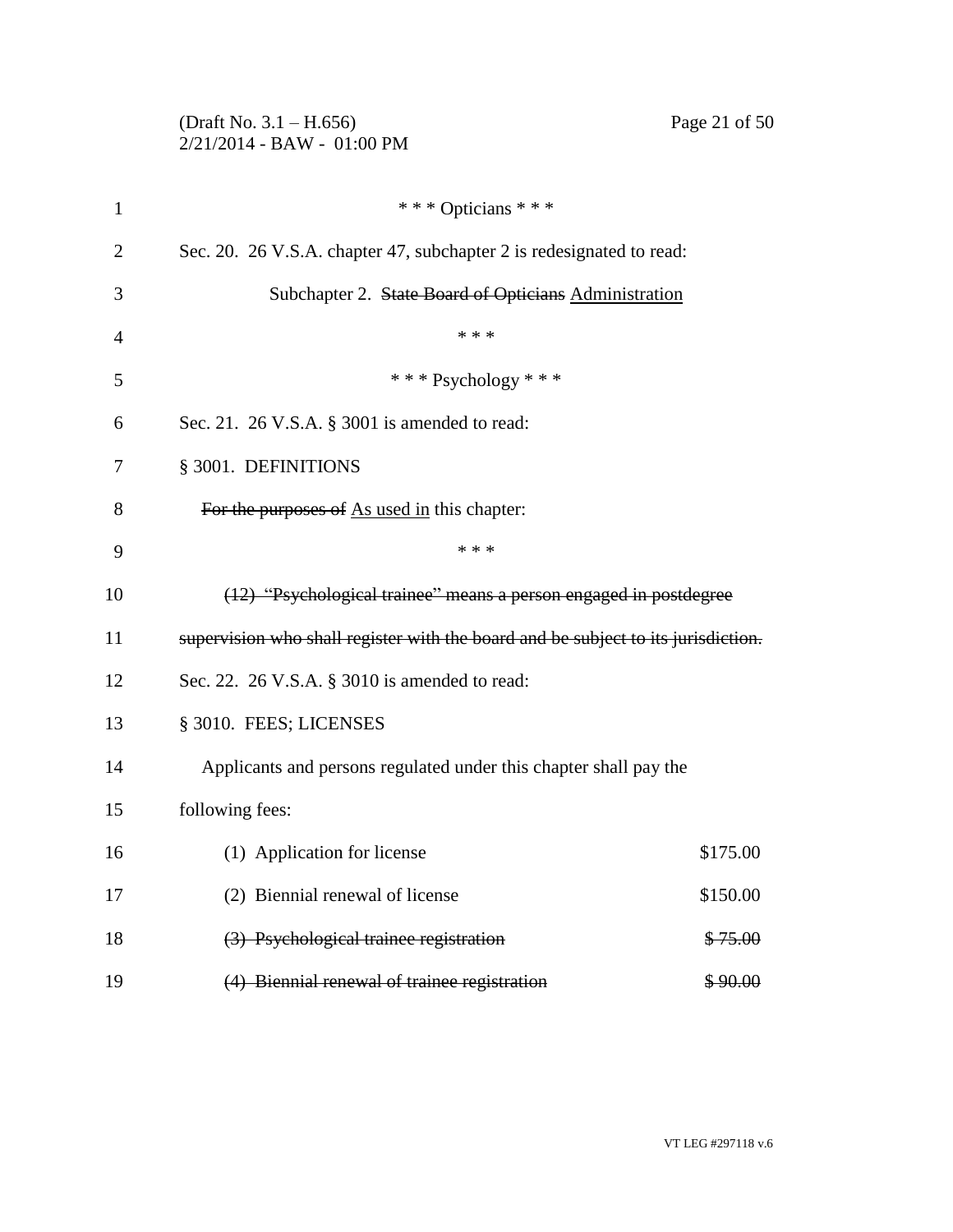(Draft No. 3.1 – H.656) Page 22 of 50 2/21/2014 - BAW - 01:00 PM

| $\mathbf{1}$   | Sec. 23. 26 V.S.A. § 3011a is amended to read:                                         |
|----------------|----------------------------------------------------------------------------------------|
| $\overline{2}$ | § 3011a. APPLICATIONS                                                                  |
| 3              | * * *                                                                                  |
| $\overline{4}$ | (b) A person engaged in supervised practice in Vermont, if not licensed as             |
| 5              | a clinical mental health counselor, marriage and family therapist, licensed            |
| 6              | independent clinical social worker, or licensed master's social worker shall be        |
| 7              | registered on the roster of psychotherapists who are nonlicensed and                   |
| 8              | noncertified.                                                                          |
| 9              | (c) In exceptional cases, the board Board may waive any requirement of                 |
| 10             | this section if in its judgment the applicant demonstrates appropriate                 |
| 11             | qualifications.                                                                        |
| 12             | *** Private Investigative and Security Services ***                                    |
| 13             | Sec. 24. 26 V.S.A. § 3162 is amended to read:                                          |
| 14             | § 3162. POWERS AND DUTIES                                                              |
| 15             | The board Board may:                                                                   |
| 16             | * * *                                                                                  |
| 17             | $(7)(\underline{A})$ Adopt rules establishing a security guard or private investigator |
| 18             | training program, consisting of not fewer than 40 hours of training, as a              |
| 19             | prerequisite to registration.                                                          |
| 20             | (B) Full-time employees shall complete the training program prior to                   |
| 21             | being issued a permanent registration.                                                 |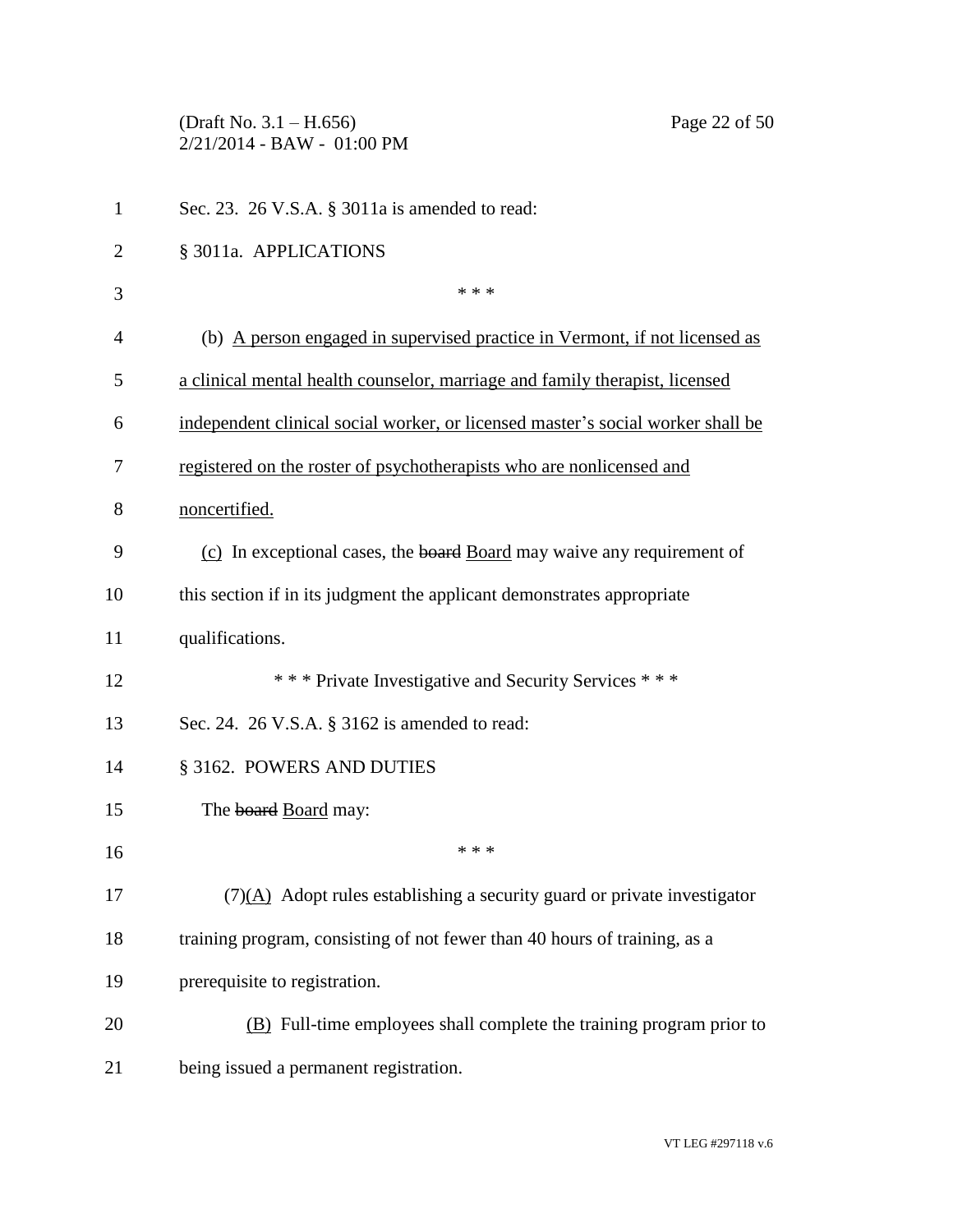### (Draft No. 3.1 – H.656) Page 23 of 50 2/21/2014 - BAW - 01:00 PM

| $\mathbf{1}$   | $(C)(i)$ Part-time employees shall complete not fewer than eight hours         |
|----------------|--------------------------------------------------------------------------------|
| $\overline{2}$ | of training prior to being issued a part-time employee temporary registration, |
| 3              | which shall be valid for not more than 180 days from the date of issuance. The |
| $\overline{4}$ | remaining training hours for part-time employees shall be completed within the |
| 5              | temporary registration period of 180 days or before the employee has worked    |
| 6              | 500 hours, whichever occurs first. The part-time employee temporary            |
| $\overline{7}$ | registration may be issued only once and shall expire after 180 days or 500    |
| 8              | hours.                                                                         |
| 9              | (ii) For the purposes of As used in this section subdivision $(C)$ ,           |
| 10             | "part-time employee" means an employee who works no more than 80 hours         |
| 11             | per month.                                                                     |
| 12             | (iii) The board Board may prioritize training subjects to require              |
| 13             | that certain subject areas are covered in the initial eight hours of training  |
| 14             | required for part-time employees.                                              |
| 15             | * * *                                                                          |
| 16             | *** Social Workers ***                                                         |
| 17             | Sec. 25. 26 V.S.A. chapter 61 is redesignated to read:                         |
| 18             | CHAPTER 61. CLINICAL SOCIAL WORKERS                                            |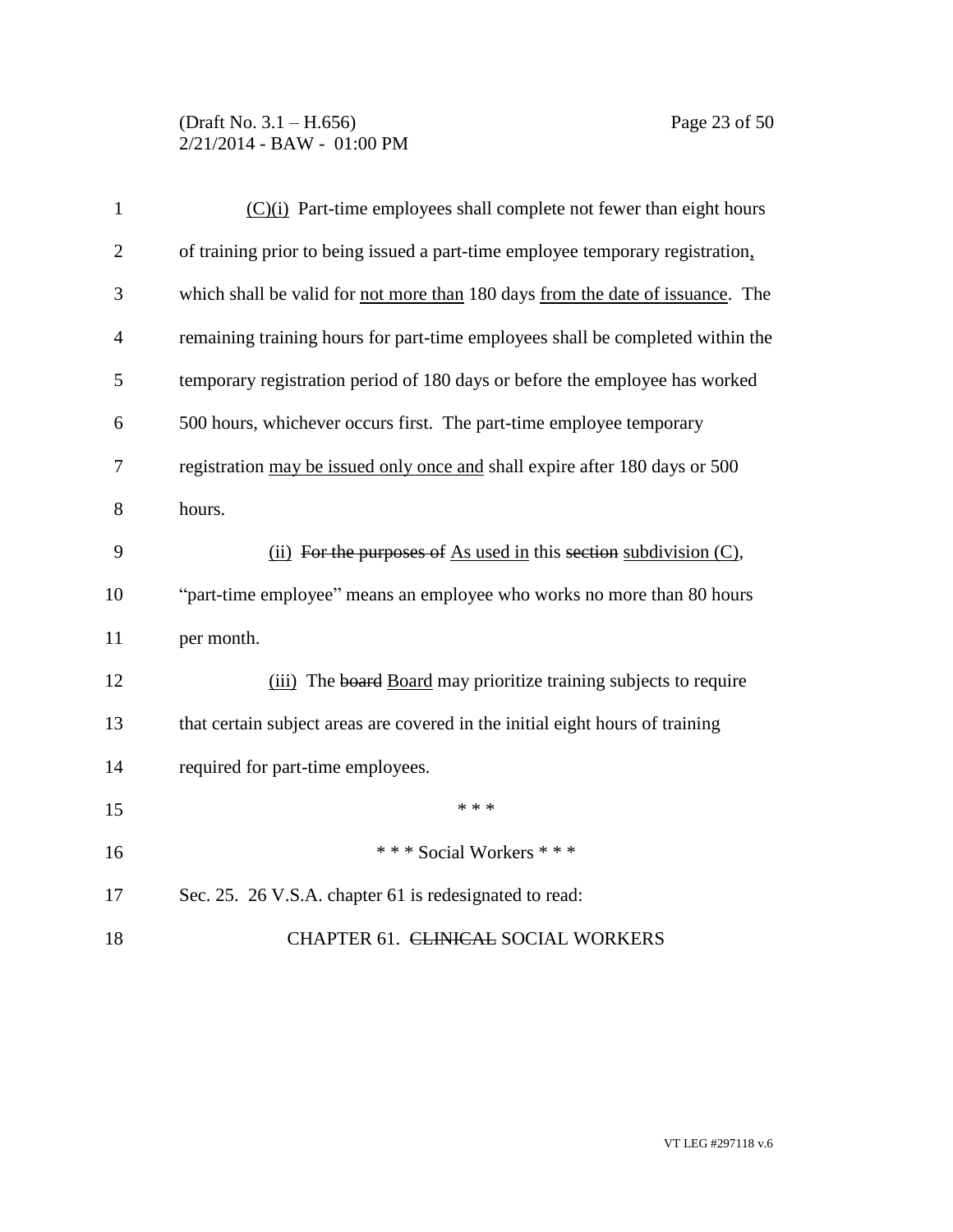(Draft No. 3.1 – H.656) Page 24 of 50 2/21/2014 - BAW - 01:00 PM

| $\mathbf{1}$   | Sec. 26. 26 V.S.A. § 3201 is amended to read:                                    |
|----------------|----------------------------------------------------------------------------------|
| $\overline{2}$ | § 3201. DEFINITIONS                                                              |
| 3              | As used in this chapter:                                                         |
| $\overline{4}$ | (1) "Clinical social work" is defined as providing a service, for a              |
| 5              | consideration, which is primarily drawn from the academic discipline of social   |
| 6              | work theory, in which a special knowledge of social resources, human             |
| 7              | capabilities, and the part that motivation plays in determining behavior, is     |
| 8              | directed at helping people to achieve a more adequate, satisfying, and           |
| 9              | productive psychosocial adjustment. The application of social work principles    |
| 10             | and methods includes, but is not restricted to assessment, diagnosis,            |
| 11             | prevention, and amelioration of adjustment problems and emotional and            |
| 12             | mental disorders of individuals, families, and groups. The scope of practice for |
| 13             | licensed clinical social workers includes the provision of psychotherapy.        |
| 14             | "Director" means the Director of the Office of Professional Regulation.          |
| 15             | (2) "Clinical social worker" means a person who practices clinical social        |
| 16             | work in some or all of its aspects and is licensed to practice clinical social   |
| 17             | work in this state. "Licensed independent clinical social worker" means a        |
| 18             | person licensed under this chapter to practice independent clinical social work, |
| 19             | which includes providing social work and psychotherapy services. Licensed        |
| 20             | independent clinical social workers are qualified to use the Diagnostic and      |
| 21             | Statistical Manual of Mental Disorders (DSM), the International Classification   |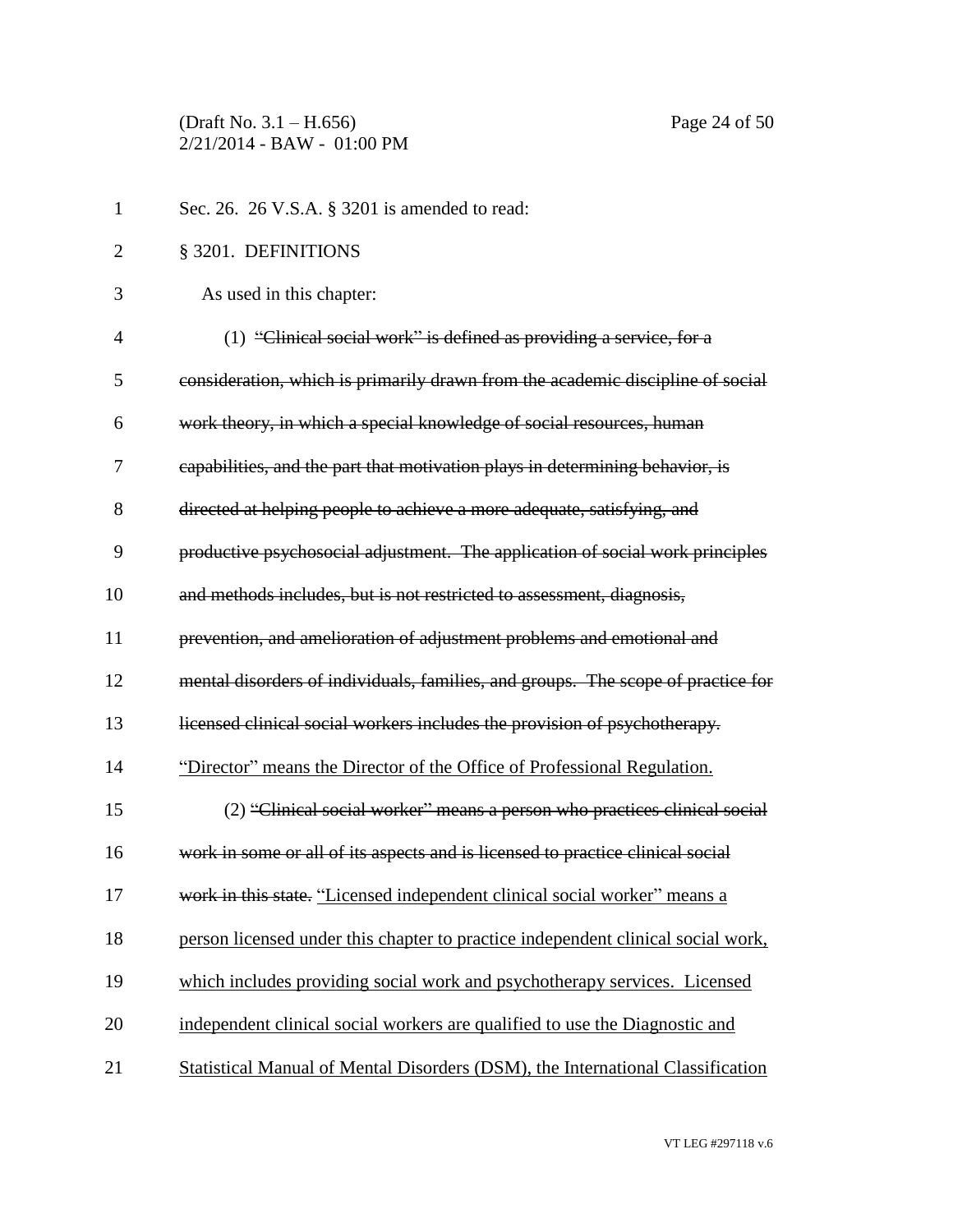(Draft No. 3.1 – H.656) Page 25 of 50 2/21/2014 - BAW - 01:00 PM

| $\mathbf{1}$   | of Diseases (ICD), and other diagnostic classification systems used in                     |
|----------------|--------------------------------------------------------------------------------------------|
| $\overline{2}$ | diagnosis and other activities.                                                            |
| 3              | (3) "Disciplinary action" or "disciplinary cases" includes any action                      |
| $\overline{4}$ | taken by the secretary of state or an administrative law officer established by            |
| 5              | 3 V.S.A. § 129(j) against a licensed clinical social worker or applicant                   |
| 6              | premised on a finding of unprofessional conduct by the licensed clinical social            |
| 7              | worker or applicant. It includes all sanctions of any kind, refusal to grant or            |
| 8              | renew a license, suspension or revocation of a license, issuing warnings, and              |
| 9              | other similar sanctions. "Licensed master's social worker" means a person                  |
| 10             | licensed under this chapter who practices social work. Psychotherapy is not                |
| 11             | within the scope of practice of a licensed master's social worker.                         |
| 12             | (4) "Office" means the Office of Professional Regulation.                                  |
| 13             | $\left(\frac{4}{5}\right)(A)$ "Psychotherapy" means the provision of treatment, diagnosis, |
| 14             | evaluation, or counseling services to individuals or groups, for a consideration,          |
| 15             | for the purpose of alleviating mental disorders.                                           |
| 16             | (B) "Psychotherapy" involves the application of therapeutic                                |
| 17             | techniques to understand unconscious or conscious motivation, resolve                      |
| 18             | emotional, relationship or attitudinal conflicts, or modify behavior which                 |
| 19             | interferes with effective emotional, social, or mental functioning.                        |
| 20             | (C) "Psychotherapy" follows a systematic procedure of                                      |
| 21             | psychotherapeutic intervention which takes place on a regular basis over a                 |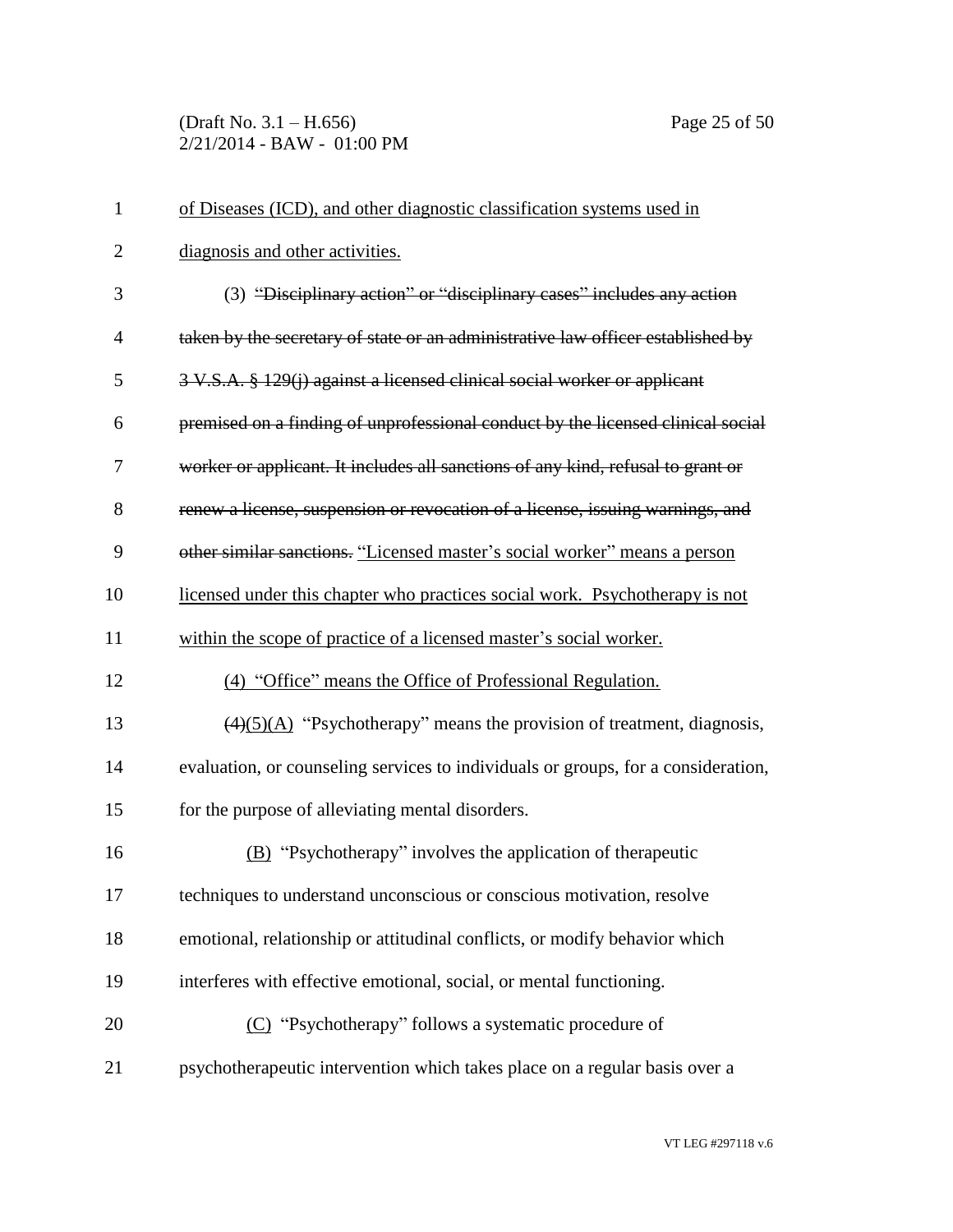| $\mathbf{1}$   | period of time, or, in the case of evaluation and brief psychotherapies, in a  |
|----------------|--------------------------------------------------------------------------------|
| $\overline{2}$ | single or limited number of interventions.                                     |
| 3              | (D) If a person is employed by or under contract with the agency of            |
| 4              | human services Agency of Human Services, this definition does not apply to     |
| 5              | persons with less than a master's degree, to persons providing life skills     |
| 6              | training or instruction, such as learning to make friends, to handle social    |
| 7              | situations, to do laundry, and to develop community awareness, or interactions |
| 8              | of employees or contracted individuals with clients whose job description or   |
| 9              | contract specifications do not specifically mention "psychotherapy" as a job   |
| 10             | responsibility or duty.                                                        |
| 11             | (6) "Social work" is defined as providing a service, for a consideration,      |
| 12             | which is primarily drawn from the academic discipline of social work theory,   |
| 13             | in which a special knowledge of social resources, human capabilities, and the  |
| 14             | part that motivation plays in determining behavior, is directed at helping     |
| 15             | people to achieve a more adequate, satisfying, and productive psychosocial     |
| 16             | adjustment. The application of social work principles and methods includes     |
| 17             | assessment, diagnosis, prevention, and amelioration of adjustment problems     |
| 18             | and emotional and mental disorders of individuals, families, and groups.       |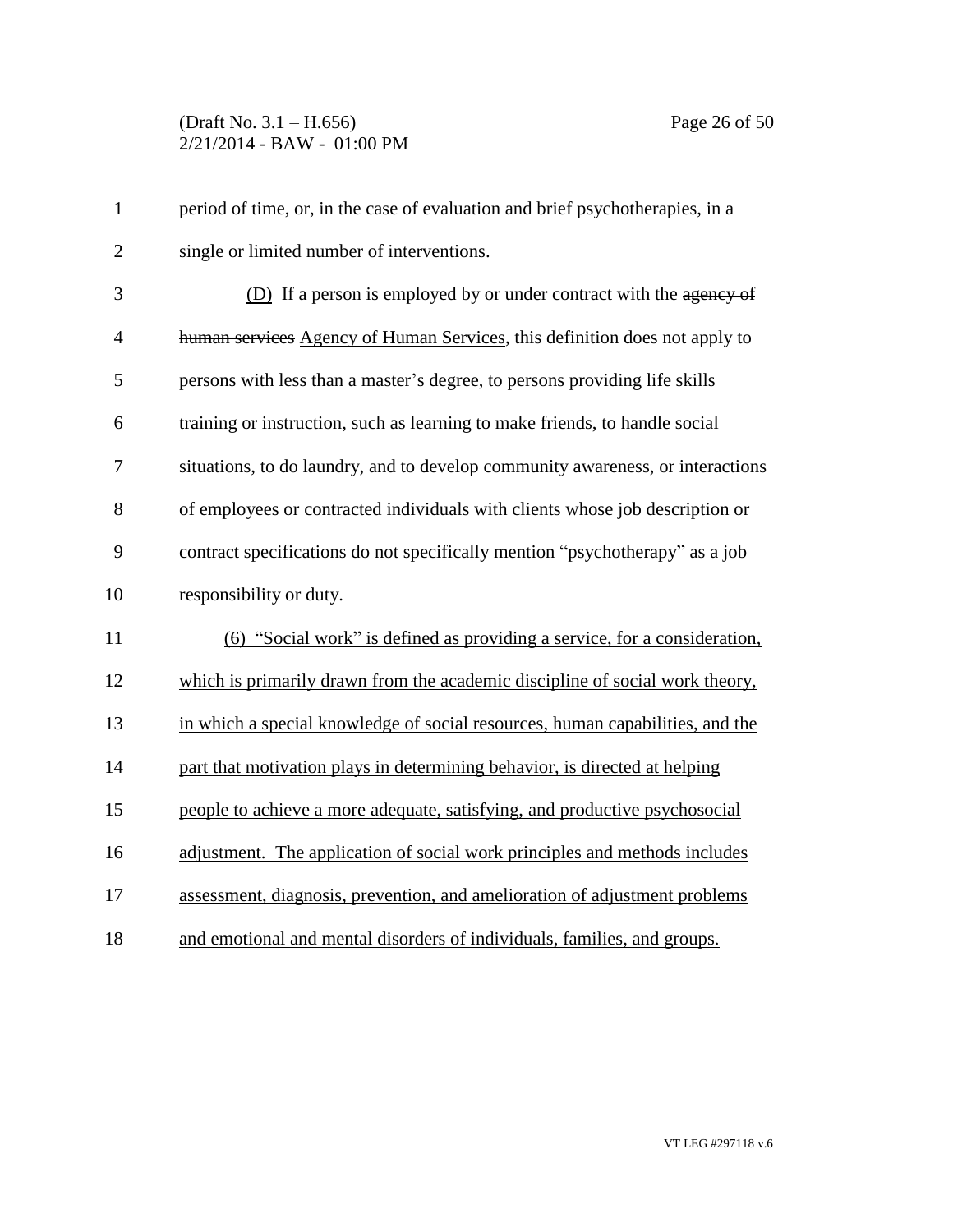(Draft No. 3.1 – H.656) Page 27 of 50 2/21/2014 - BAW - 01:00 PM

| $\mathbf{1}$   | Sec. 27. TRANSITIONAL PROVISION; PERSONS CURRENTLY                                |
|----------------|-----------------------------------------------------------------------------------|
| $\overline{2}$ | LICENSED AS CLINICAL SOCIAL WORKERS                                               |
| 3              | A person licensed as a clinical social worker on the effective date of            |
| $\overline{4}$ | Sec. 26, 26 V.S.A. § 3201 (definitions), of this act shall be deemed to be        |
| 5              | licensed at the level of a licensed independent clinical social worker, as that   |
| 6              | term is defined in that section, and may within the limits of his or her          |
| 7              | education, training, and experience practice all aspects of social work without   |
| 8              | restriction.                                                                      |
| 9              | Sec. 28. 26 V.S.A. § 3202 is amended to read:                                     |
| 10             | § 3202. PROHIBITION, OFFENSES                                                     |
| 11             | (a) No person shall practice or attempt to practice licensed independent          |
| 12             | clinical social work or licensed master's social work, nor shall any person use   |
| 13             | in connection with the person's name any letters, words, or insignia indicating   |
| 14             | or implying that the person is a licensed independent clinical social worker or a |
| 15             | licensed master's social worker unless the person is licensed in accordance       |
| 16             | with this chapter.                                                                |
| 17             | (b) A person who violates any of the provisions of subsection (a) of this         |
| 18             | section shall be subject to the penalties provided in $3 \text{ V.S.A.}$ \$127(e) |
| 19             | 3 V.S.A. § 127.                                                                   |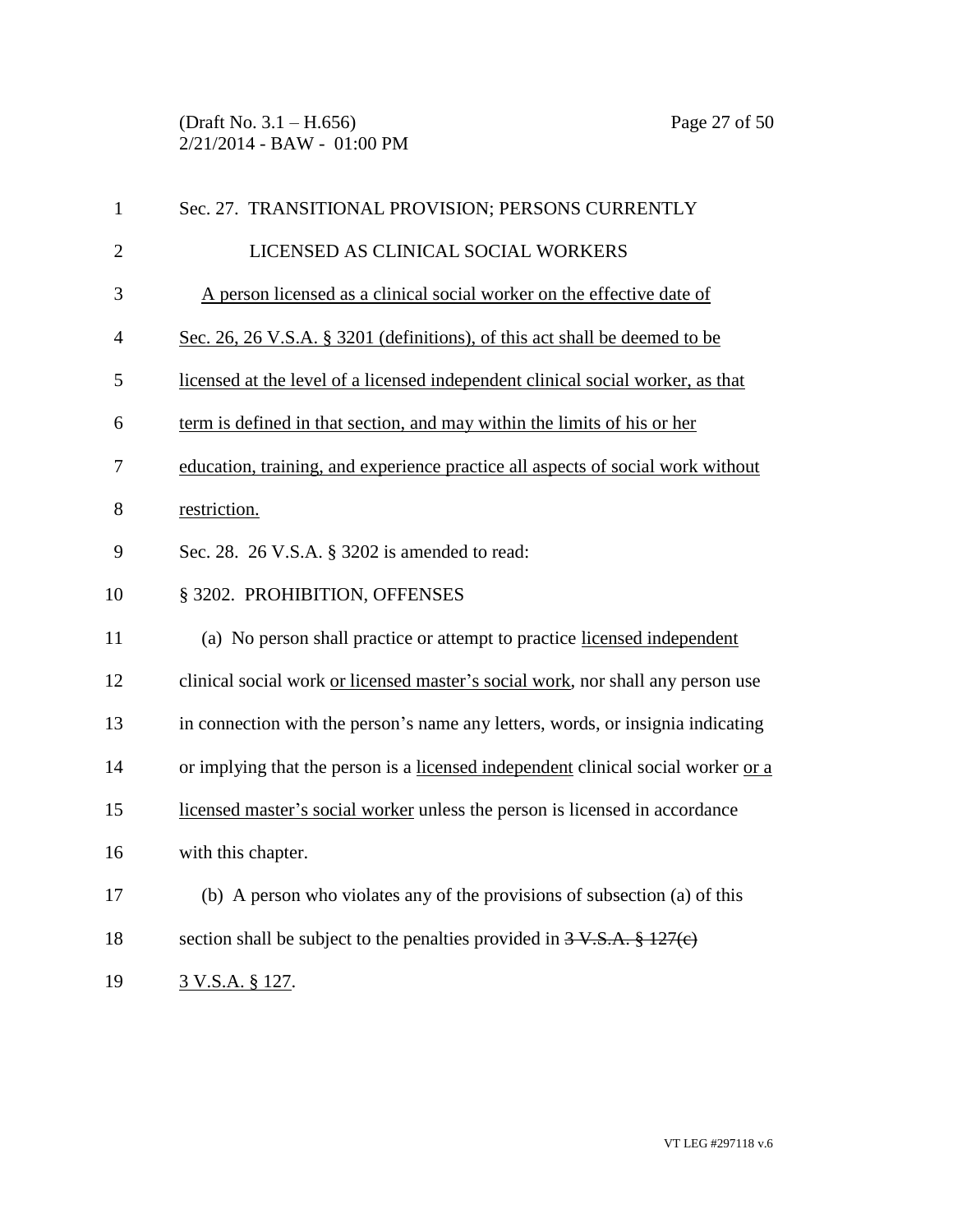(Draft No. 3.1 – H.656) Page 28 of 50 2/21/2014 - BAW - 01:00 PM

| 1              | Sec. 29. 26 V.S.A. § 3203 is amended to read:                                          |
|----------------|----------------------------------------------------------------------------------------|
| $\overline{2}$ | § 3203. DIRECTOR OF THE OFFICE OF PROFESSIONAL                                         |
| 3              | <b>REGULATION; DUTIES</b>                                                              |
| $\overline{4}$ | (a) The director of professional regulation Director shall:                            |
| 5              | (1) explain appeal procedures to licensed clinical social workers                      |
| 6              | licensees and applicants and complaint procedures to the public;                       |
| 7              | (2) administer fees collected under this chapter;                                      |
| 8              | (3) provide general information to applicants for licensure as licensed                |
| 9              | independent clinical social workers and licensed master's social workers;              |
| 10             | (4) receive applications for licensing, license applicants qualified under             |
| 11             | this chapter, or renew, revoke, reinstate, and condition licensing licenses as         |
| 12             | ordered by an administrative law officer; and                                          |
| 13             | (5) adopt by rule criteria for licensing independent clinical social                   |
| 14             | workers and licensed master's social workers who have five years' licensed or          |
| 15             | certified practice experience in another jurisdiction of the United States or          |
| 16             | Canada.                                                                                |
| 17             | (b) The director Director, with the advice of two licensed independent                 |
| 18             | clinical social workers appointed under section 3204 of this title chapter, may        |
| 19             | adopt rules necessary to enable the <del>director</del> Director to perform his or her |
| 20             | duties under subsection (a) of this section.                                           |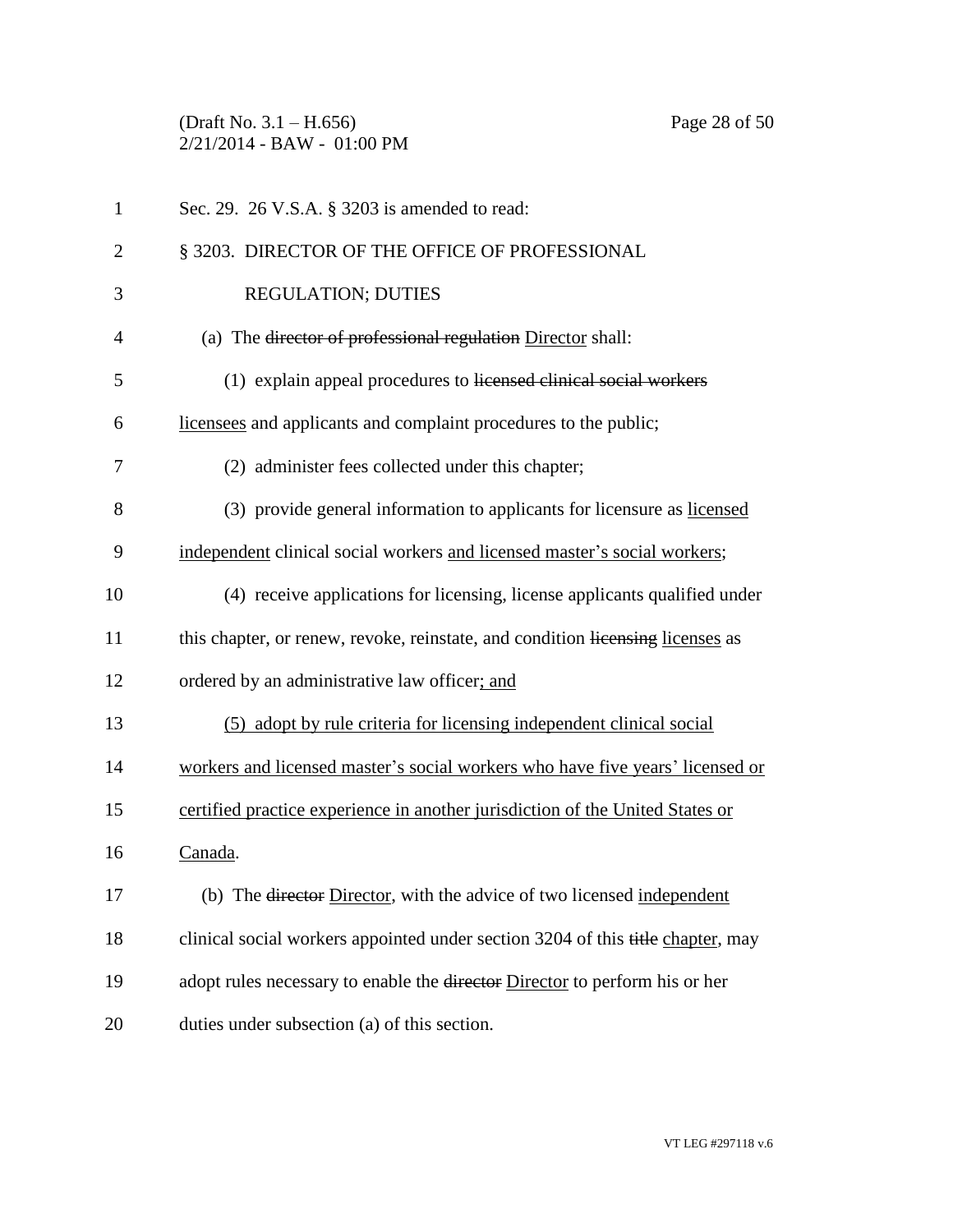(Draft No. 3.1 – H.656) Page 29 of 50 2/21/2014 - BAW - 01:00 PM

| $\mathbf{1}$   | Sec. 30. 26 V.S.A. § 3204 is amended to read:                                    |
|----------------|----------------------------------------------------------------------------------|
| $\overline{c}$ | § 3204. ADVISOR APPOINTEES                                                       |
| 3              | (a) The secretary of state Secretary of State shall appoint two licensed         |
| $\overline{4}$ | independent clinical social workers to serve as advisors in matters relating to  |
| 5              | licensed clinical social workers. They shall be appointed as set forth in        |
| 6              | 3 V.S.A. § 129b and shall serve at the pleasure of the secretary Secretary. One  |
| 7              | of the initial appointments may be for less than a full term.                    |
| 8              | (b) Appointees shall not have less than three years' experience as a licensed    |
| 9              | independent clinical social worker certified or licensed under this chapter      |
| 10             | during the period immediately preceding appointment and shall be actively        |
| 11             | engaged in the active practice of clinical social work in Vermont during         |
| 12             | incumbency.                                                                      |
| 13             | (c) The office of professional regulation Director shall refer complaints and    |
| 14             | disciplinary matters to an administrative law officer established under 3 V.S.A. |
| 15             | $§$ 129(j).                                                                      |
| 16             | (d) The director Director shall seek the advice of the clinical social workers   |
| 17             | advisors appointed under this section in carrying out the provisions of this     |
| 18             | chapter. Such members shall be entitled to compensation and expenses as          |
| 19             | provided in 32 V.S.A. § 1010 for attendance at any meeting called by the         |
| 20             | director Director for this purpose.                                              |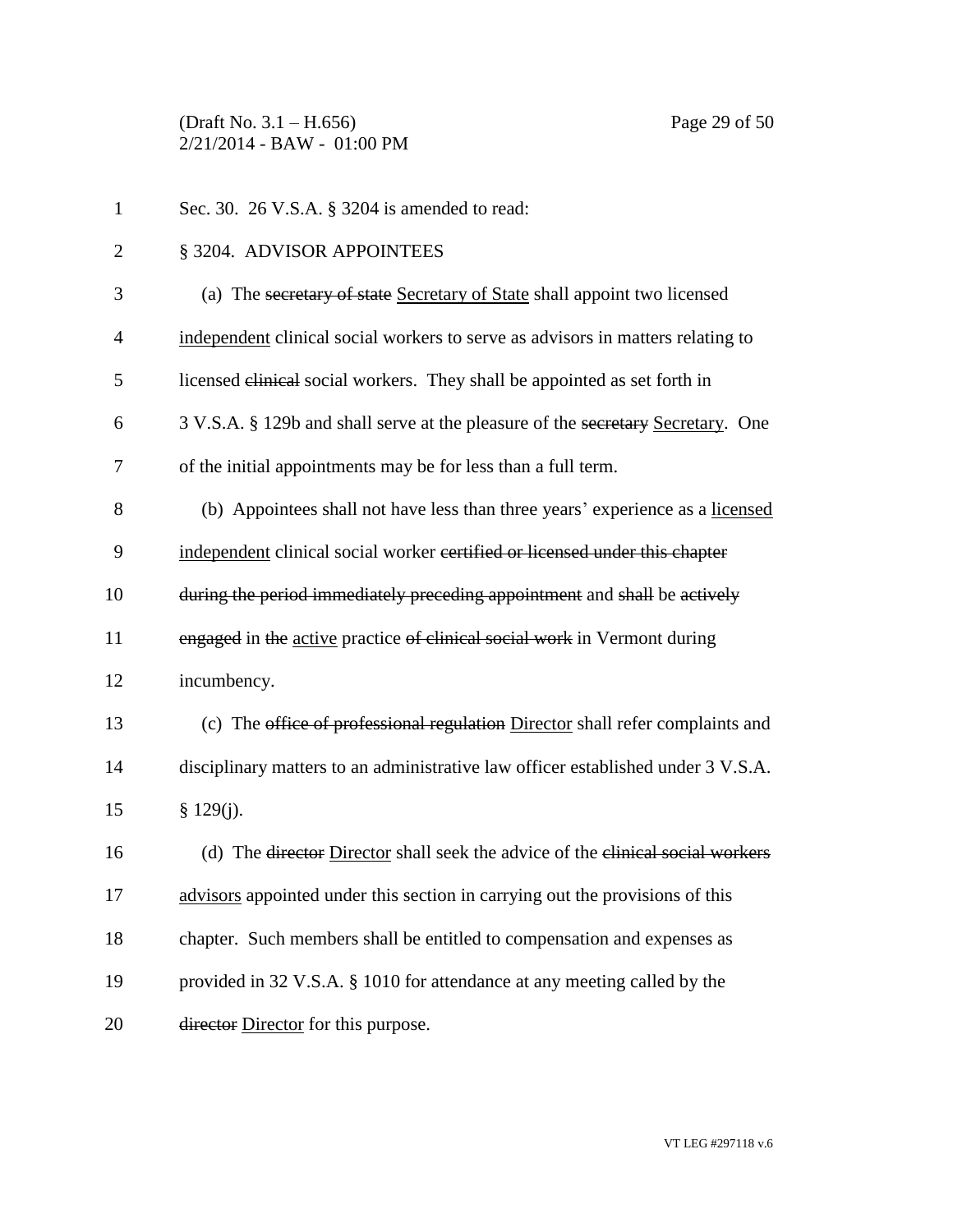(Draft No. 3.1 – H.656) Page 30 of 50 2/21/2014 - BAW - 01:00 PM

| $\mathbf{1}$   | Sec. 31. 26 V.S.A. § 3205 is amended to read:                                       |
|----------------|-------------------------------------------------------------------------------------|
| $\overline{2}$ | § 3205. LICENSED MASTER'S SOCIAL WORKER ELIGIBILITY                                 |
| 3              | (a) To be eligible for licensing as a clinical licensed master's social worker      |
| $\overline{4}$ | an applicant must shall have:                                                       |
| 5              | (1) received a master's degree or doctorate doctoral degree from an                 |
| 6              | accredited social work education program;                                           |
| 7              | (2) <del>[Deleted.]</del> within five years prior to applying for licensure, passed |
| 8              | the examinations designated by the Director; and                                    |
| 9              | (3) completed $3,000$ 1,200 hours of supervised practice of elimical social         |
| 10             | work as defined by rule under the supervision of a licensed physician or a          |
| 11             | licensed osteopathic physician who has completed a residency in psychiatry, a       |
| 12             | licensed psychologist, a licensed clinical mental health counselor, a person        |
| 13             | licensed or certified under this chapter, or a person licensed or certified in      |
| 14             | another state or Canada in one of these professions as a licensed independent       |
| 15             | clinical social worker or a licensed master's social worker or their substantial    |
| 16             | equivalent.                                                                         |
| 17             | (b) Persons engaged in post masters post-master's degree supervised                 |
| 18             | practice in Vermont to become licensed master's social workers shall be             |
| 19             | entered on the roster of nonlicensed, noncertified psychotherapists; register       |
| 20             | with the Office as provided by rule.                                                |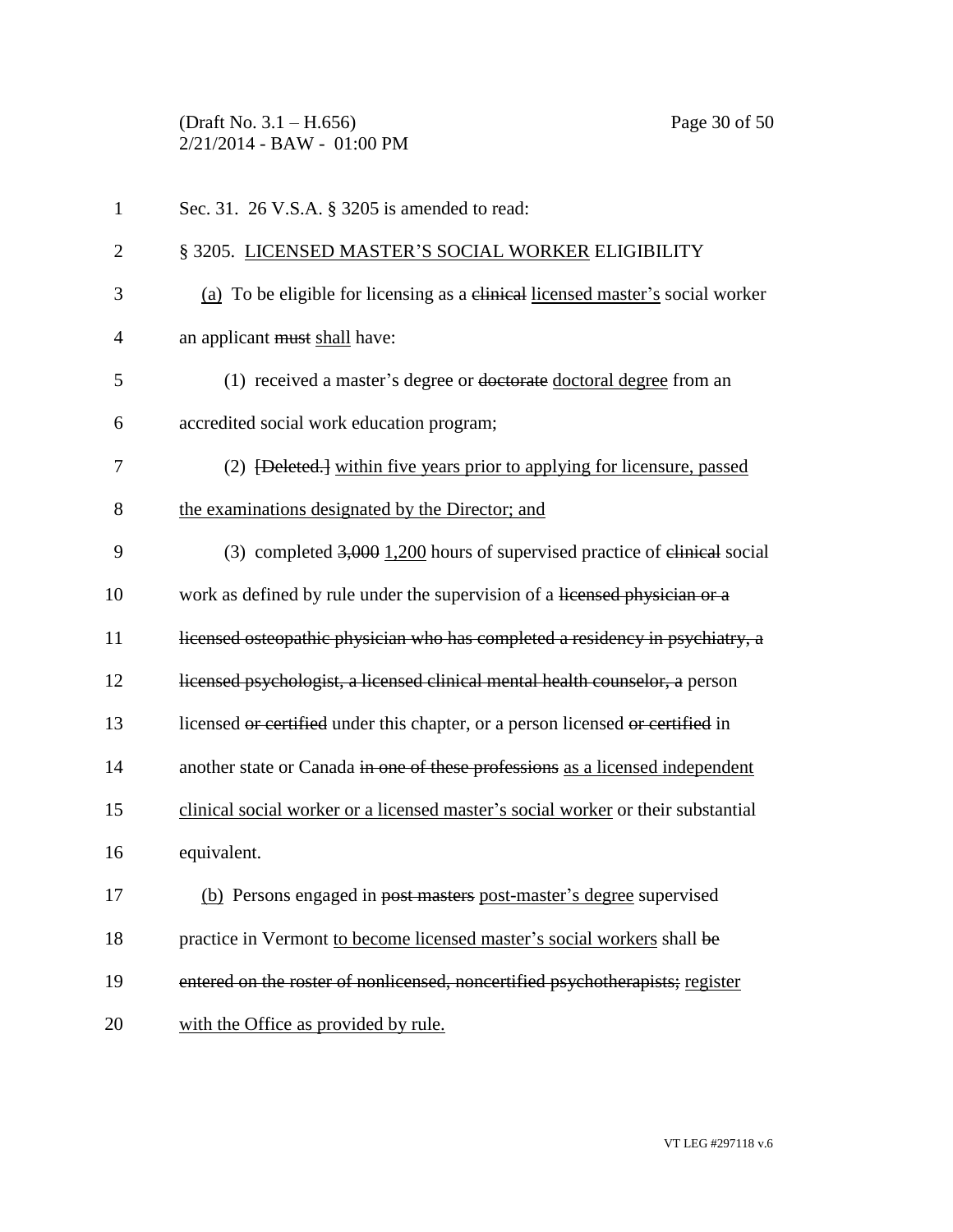(Draft No. 3.1 – H.656) Page 31 of 50 2/21/2014 - BAW - 01:00 PM

| $\mathbf{1}$   | (4) submitted the names and addresses of three persons who can attest to           |
|----------------|------------------------------------------------------------------------------------|
| $\overline{2}$ | the applicant's professional competence. Such person shall be a licensed           |
| 3              | physician or a licensed osteopathic physician who has completed a residency in     |
| $\overline{4}$ | psychiatry, a licensed psychologist, a licensed clinical mental health counselor,  |
| 5              | a person licensed or certified under this chapter, or a person licensed in another |
| 6              | state or Canada in one of these professions; and                                   |
| 7              | (5) passed an examination to the satisfaction of the director of the office        |
| 8              | of professional regulation.                                                        |
| 9              | Sec. 32. 26 V.S.A. § 3205a is added to read:                                       |
| 10             | § 3205a. LICENSED INDEPENDENT CLINICAL SOCIAL WORKER                               |
| 11             | <b>ELIGIBILITY</b>                                                                 |
| 12             | (a) To be eligible for licensure as a licensed independent clinical social         |
| 13             | worker, an applicant shall have:                                                   |
| 14             | (1) received a master's degree or doctoral degree from an accredited               |
| 15             | social work education program;                                                     |
| 16             | (2) within five years prior to applying for licensure, passed the                  |
| 17             | examinations designated by the Director; and                                       |
| 18             | (3) completed 3,000 hours of supervised practice of independent clinical           |
| 19             | social work as defined by rule under the supervision of a:                         |
| 20             | (A) licensed independent clinical social worker;                                   |
| 21             | (B) licensed independent clinical mental health counselor;                         |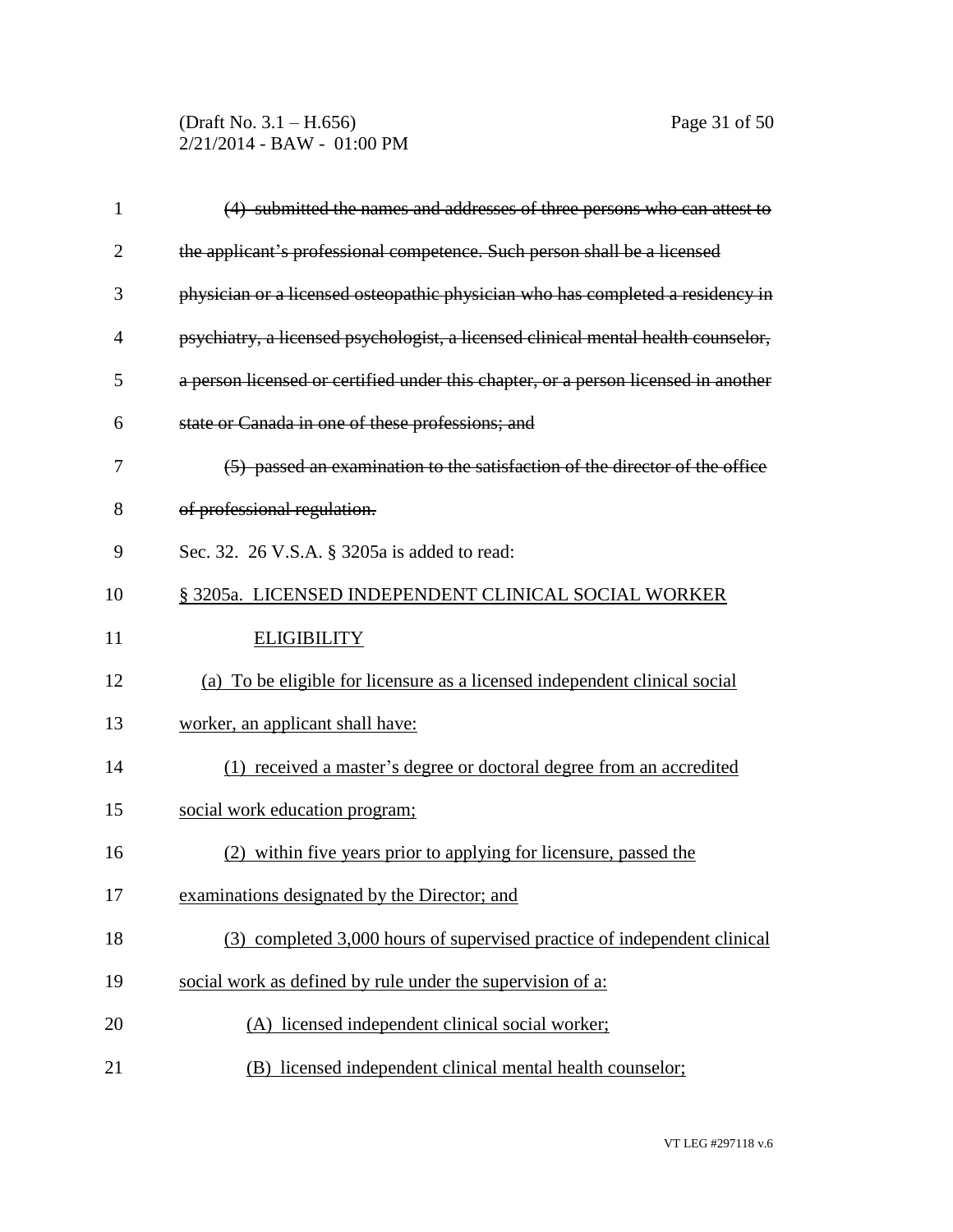| $\mathbf{1}$   | (C) licensed psychologist; or                                                        |
|----------------|--------------------------------------------------------------------------------------|
| $\overline{2}$ | (D) a person licensed or certified in another state or Canada in one of              |
| 3              | these professions or their substantial equivalent.                                   |
| 4              | (b) Persons not licensed as master's social workers who engage in                    |
| 5              | post-master's supervised practice in Vermont toward licensure as licensed            |
| 6              | independent clinical social workers shall be entered on the roster of                |
| 7              | nonlicensed, noncertified psychotherapists.                                          |
| 8              | (c) Licensed master's social workers who engage in post-master's                     |
| 9              | supervised practice to become licensed independent clinical social workers           |
| 10             | must first register with the Office as set forth by rule, if the supervised practice |
| 11             | toward licensure as an independent clinical social worker is to occur within the     |
| 12             | State of Vermont.                                                                    |
| 13             | Sec. 33. 26 V.S.A. § 3206 is amended to read:                                        |
| 14             | § 3206. APPLICATION                                                                  |
| 15             | A person who desires to be licensed as a clinical social worker under this           |
| 16             | chapter shall apply to the secretary in writing on a using an application form       |
| 17             | furnished by the secretary available from the Office, accompanied by payment         |
| 18             | of the specified fee.                                                                |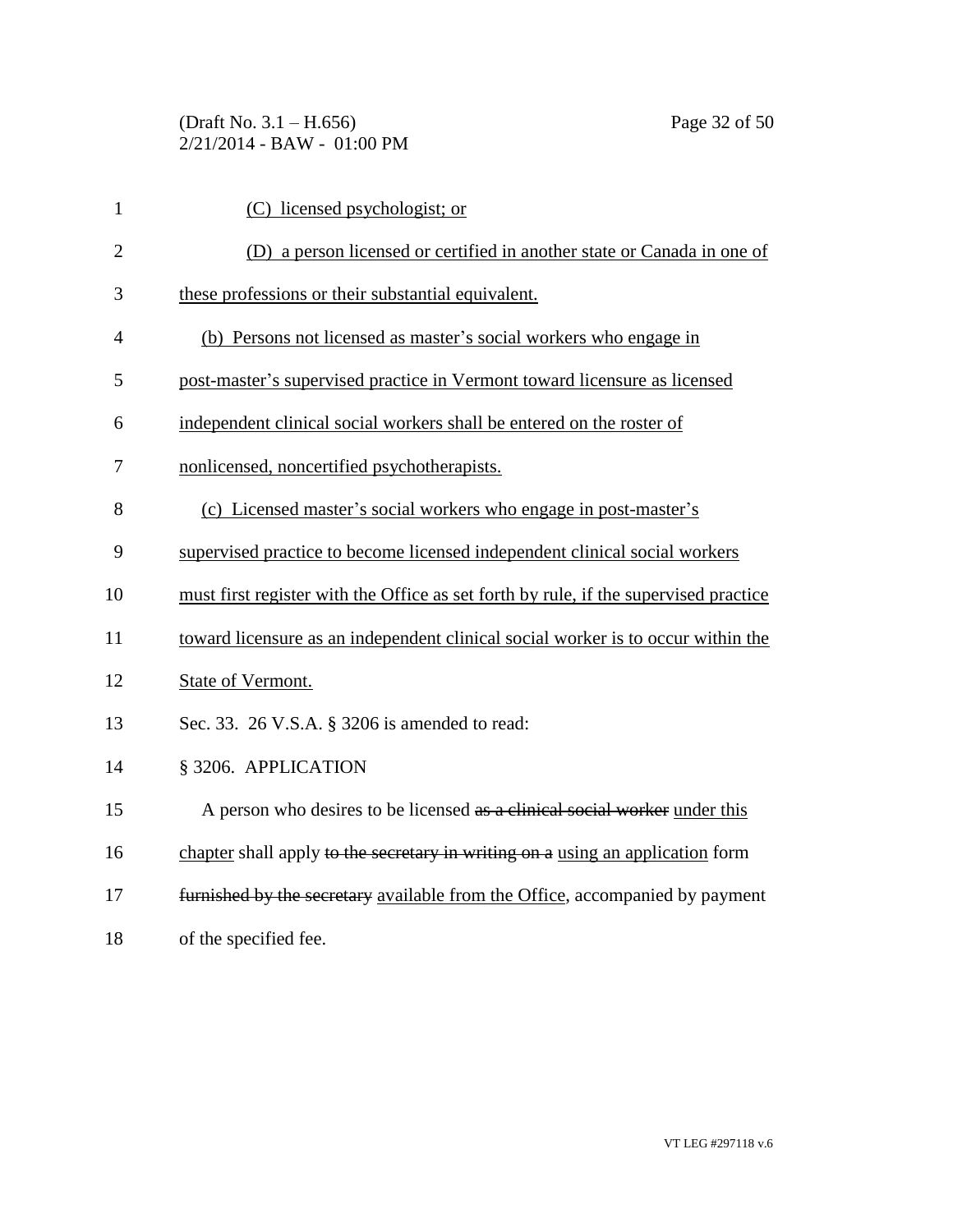(Draft No. 3.1 – H.656) Page 33 of 50 2/21/2014 - BAW - 01:00 PM

| $\mathbf{1}$   | Sec. 34. 26 V.S.A. § 3207 is amended to read:                                        |
|----------------|--------------------------------------------------------------------------------------|
| $\overline{2}$ | § 3207. EXAMINATION                                                                  |
| 3              | (a) The director of professional regulation shall conduct examinations               |
| 4              | under this chapter at least once a year at a time and place designated by it,        |
| 5              | provided, however, that examinations need not be conducted at times when             |
| 6              | there are no applicants requesting to be examined. Examinations shall be             |
| 7              | written. Each applicant shall be designated by a number so that his or her           |
| 8              | name is not disclosed to the director until the examination has been graded.         |
| 9              | Examinations shall include questions in such theoretical and applied fields as       |
| 10             | the director deems most suitable to test an applicant's knowledge and                |
| 11             | competence to engage in the practice of clinical social work. The director of        |
| 12             | professional regulation, with the advice of the clinical social workers appointed    |
| 13             | under section 3204 of this title, shall establish by rule fixed criteria for passing |
| 14             | an examination that shall apply to all persons taking the examination.               |
| 15             | (b) Examinations administered by the director and the procedures of                  |
| 16             | administration shall be fair and reasonable and shall be designed and                |
| 17             | implemented to ensure that all applicants are granted a license if they              |
| 18             | demonstrate that they possess the minimal occupational qualifications which          |
| 19             | are consistent with the public health, safety, and welfare. They shall not be        |
| 20             | designed or implemented for the purpose of limiting the number of licenses           |
| 21             | issued.                                                                              |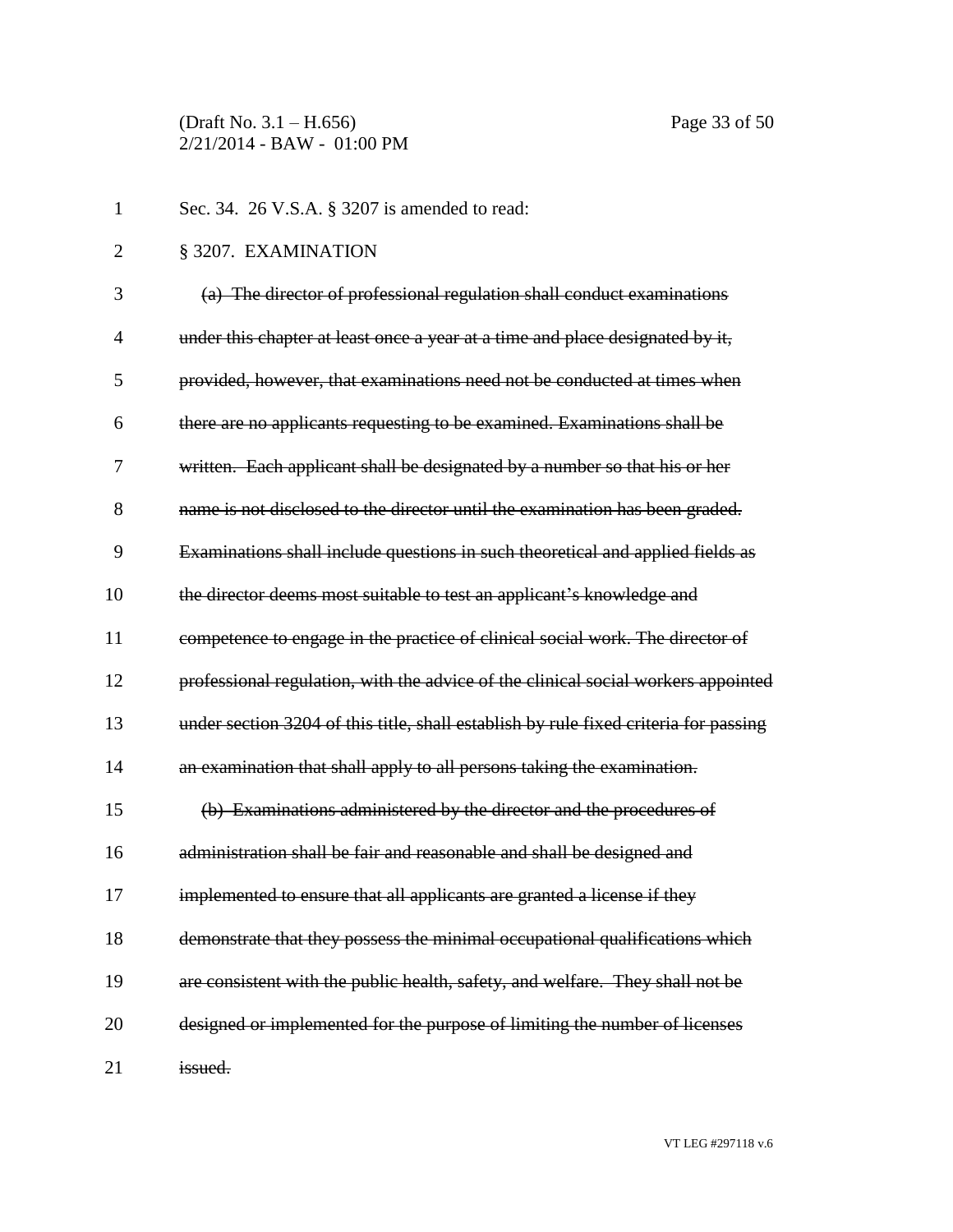(Draft No. 3.1 – H.656) Page 34 of 50 2/21/2014 - BAW - 01:00 PM

| $\mathbf{1}$   | (e) The director of the office of professional regulation Director may            |
|----------------|-----------------------------------------------------------------------------------|
| $\overline{2}$ | contract with elinical social workers or with independent testing services for    |
| 3              | the preparation and administration of the exam examinations.                      |
| 4              | Sec. 35. 26 V.S.A. § 3208 is amended to read:                                     |
| 5              | § 3208. RENEWALS                                                                  |
| 6              | (a) Licenses shall be renewed every two years on a schedule determined by         |
| 7              | the Office and upon payment of the required fee.                                  |
| 8              | (b) An application for renewal reinstatement of a license which has lapsed        |
| 9              | shall be accompanied by the renewal fee in addition to the reinstatement fee      |
| 10             | other fees set forth in 3 V.S.A. chapter 5. A person shall not be required to pay |
| 11             | renewal fees for the years during which the license was lapsed.                   |
| 12             | (c) The director may, after notice and an opportunity for hearing, revoke a       |
| 13             | person's right to renew his or her license if such license has lapsed for five    |
| 14             | years. [Repealed.]                                                                |
| 15             | (d) As a condition of renewal, a licensee shall complete continuing               |
| 16             | education, approved by the director Director by rule, during the preceding        |
| 17             | two-year period. For purposes of this subsection, the director Director may       |
| 18             | require, as set forth by rule, not more than 20 hours of approved continuing      |
| 19             | social work education as a condition of renewal.                                  |
| 20             | (e) The Director may by rule prescribe standards for persons wishing to           |
| 21             | resume practice after five years since holding an active license.                 |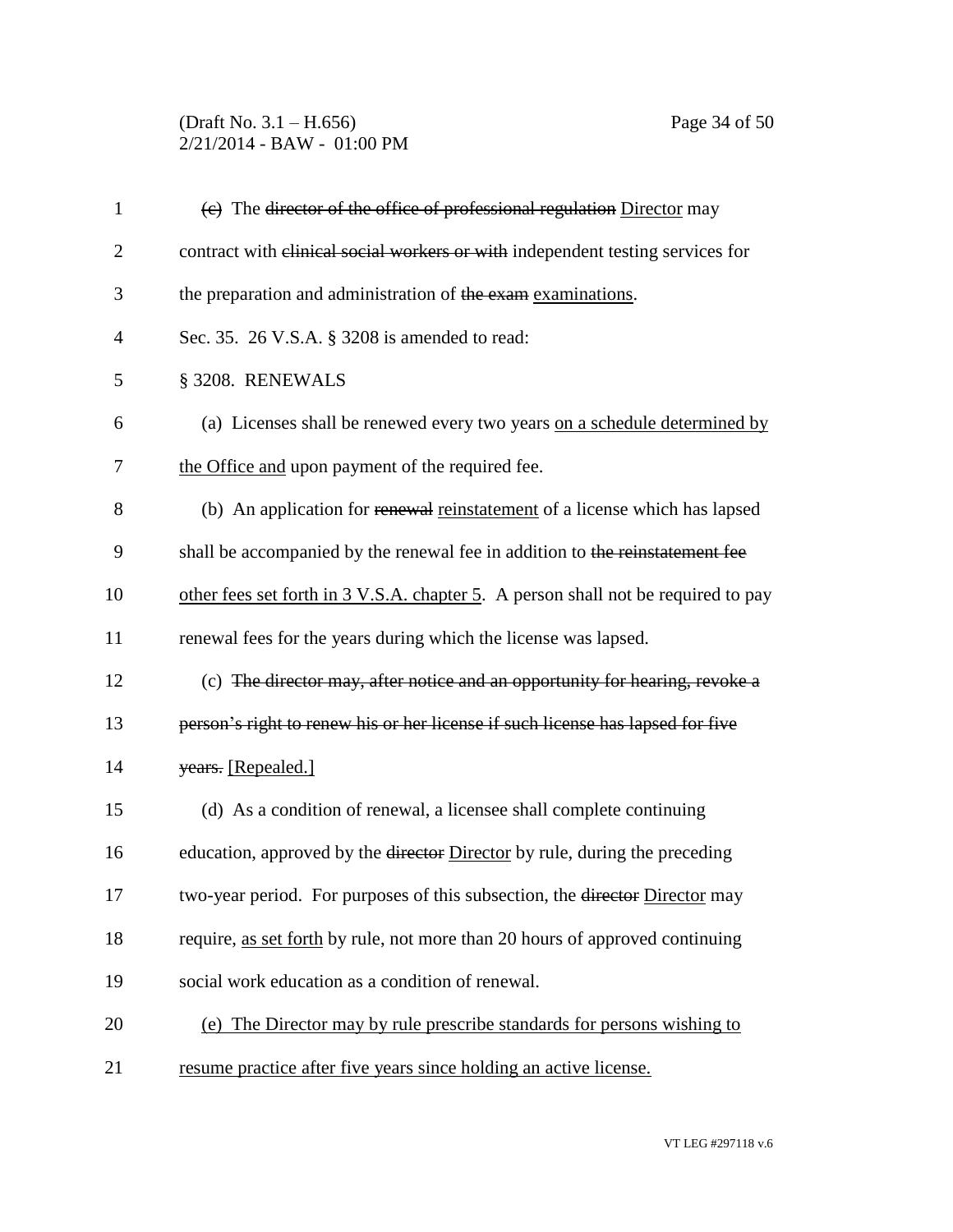(Draft No. 3.1 – H.656) Page 35 of 50 2/21/2014 - BAW - 01:00 PM

| $\mathbf{1}$   | Sec. 36. 26 V.S.A. § 3209 is amended to read:                                  |
|----------------|--------------------------------------------------------------------------------|
| $\overline{2}$ | § 3209. LICENSING WITHOUT EXAMINATION LICENSURE BY                             |
| 3              | <b>ENDORSEMENT</b>                                                             |
| $\overline{4}$ | The director of the office of professional regulation Director may, upon       |
| 5              | payment of the required fee, grant a license without examination if the        |
| 6              | applicant:                                                                     |
| 7              | (1) is licensed holds an active license to practice elinical licensed          |
| 8              | master's social work or licensed independent clinical social work in another   |
| 9              | state or Canadian jurisdiction; and                                            |
| 10             | $(2)$ the requirements for licensing in that state or jurisdiction are, in the |
| 11             | judgment of the director of the office of professional regulation Director,    |
| 12             | essentially substantially equivalent to the requirements of this chapter.      |
| 13             | Sec. 37. 26 V.S.A. § 3210 is amended to read:                                  |
| 14             | § 3210. UNPROFESSIONAL CONDUCT                                                 |
| 15             | (a) The following conduct and the conduct set forth in 3 V.S.A. § 129a by a    |
| 16             | person licensed social worker under this chapter constitutes unprofessional    |
| 17             | conduct. When that conduct is by an applicant or a person who later becomes    |
| 18             | an applicant, it may constitute grounds for denial or discipline of a license: |
| 19             | (1) failing to use a correct title in professional activity;                   |
| 20             | (2) conduct which evidences unfitness to practice licensed independent         |
| 21             | clinical social work or licensed master's social work;                         |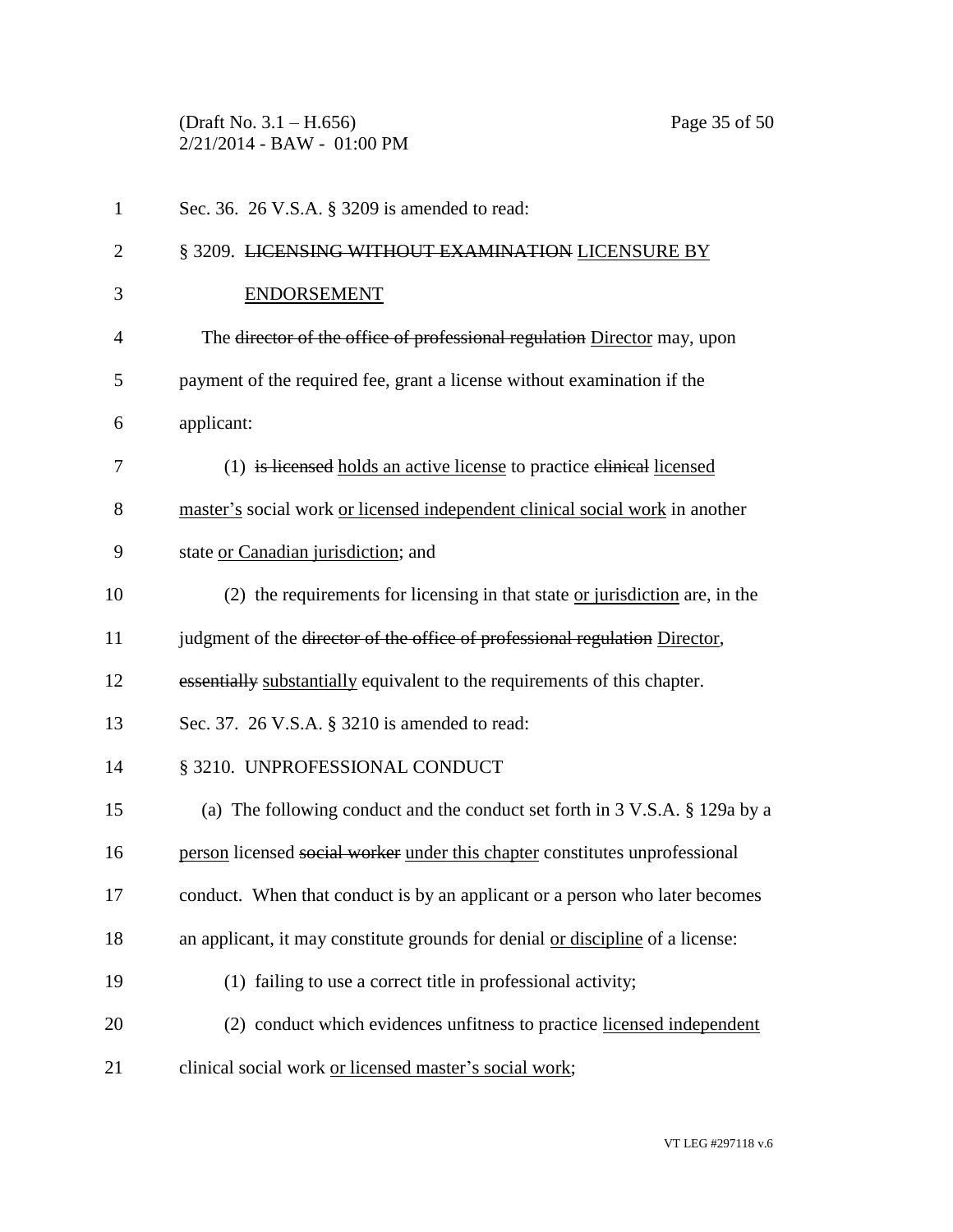# (Draft No. 3.1 – H.656) Page 36 of 50 2/21/2014 - BAW - 01:00 PM

| $\mathbf{1}$   | (3) engaging in any sexual conduct with a client, or with the immediate            |
|----------------|------------------------------------------------------------------------------------|
| $\overline{2}$ | family member of a client, with whom the licensee has had a professional           |
| 3              | relationship within the previous two years;                                        |
| $\overline{4}$ | (4) harassing, intimidating, or abusing a client or patient;                       |
| 5              | (5) practicing outside or beyond a clinical social worker's area of                |
| 6              | licensee's education, training, experience, or competence without appropriate      |
| 7              | supervision;                                                                       |
| 8              | (6) engaging in conflicts having a conflict of interest that interfere             |
| 9              | interferes with the exercise of the elinical social worker's licensee's            |
| 10             | professional responsibilities, discretion, and impartial judgment;                 |
| 11             | (7) failing to inform a client when a real or potential conflict of interest       |
| 12             | arises, and failing to take reasonable steps to resolve the issue in a manner that |
| 13             | makes the client's interest primary and protects the client's interest to the      |
| 14             | greatest extent possible;                                                          |
| 15             | (8) taking unfair advantage of any professional relationship or exploiting         |
| 16             | others to further the clinical social worker's licensee's personal, religious,     |
| 17             | political, or business interests;                                                  |
| 18             | (9) engaging in dual or multiple relationships with a client or former             |
| 19             | client in which there is a risk of exploitation or potential harm to the client;   |
|                |                                                                                    |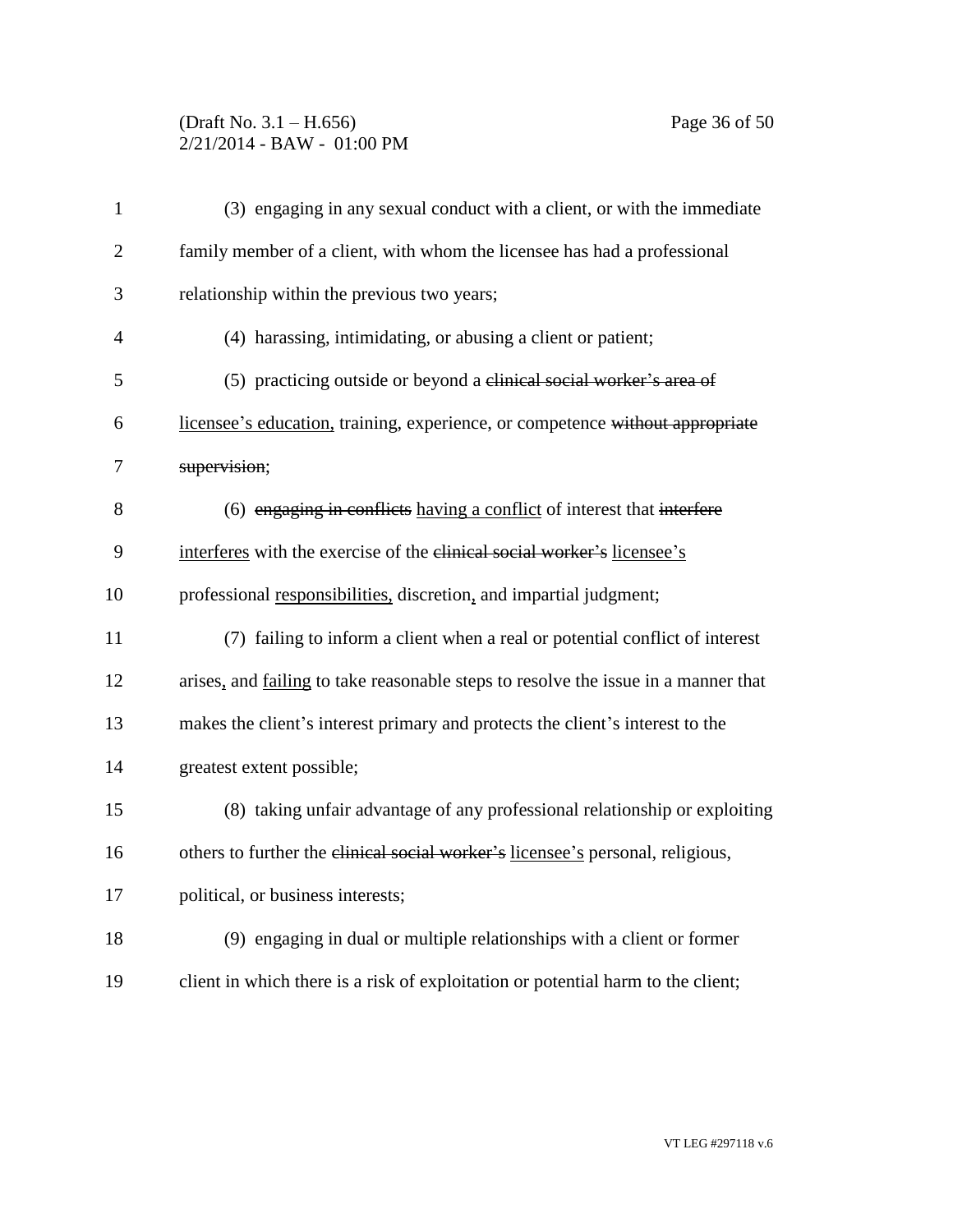# (Draft No. 3.1 – H.656) Page 37 of 50 2/21/2014 - BAW - 01:00 PM

| $\mathbf{1}$   | (10) failing to take steps to protect a client and to set clear, appropriate,      |
|----------------|------------------------------------------------------------------------------------|
| $\mathbf{2}$   | and culturally sensitive boundaries, in instances where dual or multiple           |
| 3              | relationships are unavoidable;                                                     |
| $\overline{4}$ | (11) failing to clarify with all parties which individuals will be                 |
| 5              | considered clients and the nature of the clinical social worker's licensee's       |
| 6              | professional obligations to the various individuals who are receiving services,    |
| 7              | when a clinical social worker licensee provides services to two or more people     |
| 8              | who have a spousal, familial, or other relationship with each other;               |
| 9              | (12) failing to clarify the elinical social worker's licensee's role with the      |
| 10             | parties involved and to take appropriate action to minimize any conflicts of       |
| 11             | interest, when the clinical social worker anticipates a conflict of interest among |
| 12             | the individuals receiving services or anticipates having to perform in             |
| 13             | conflicting roles such as testifying in a child custody dispute or divorce         |
| 14             | proceedings involving clients.                                                     |
| 15             | (b) After hearing, and upon a finding of unprofessional conduct, an                |
| 16             | administrative hearing officer may take disciplinary action against a licensed     |
| 17             | elinical social worker licensee or applicant.                                      |
| 18             | Sec. 38. 26 V.S.A. § 3212 is amended to read:                                      |
| 19             | § 3212. EXEMPTIONS                                                                 |
| 20             | (a) The provisions of this chapter shall not apply to persons while engaged        |
| 21             | in the course of their customary duties as clergy, licensed physicians, nurses,    |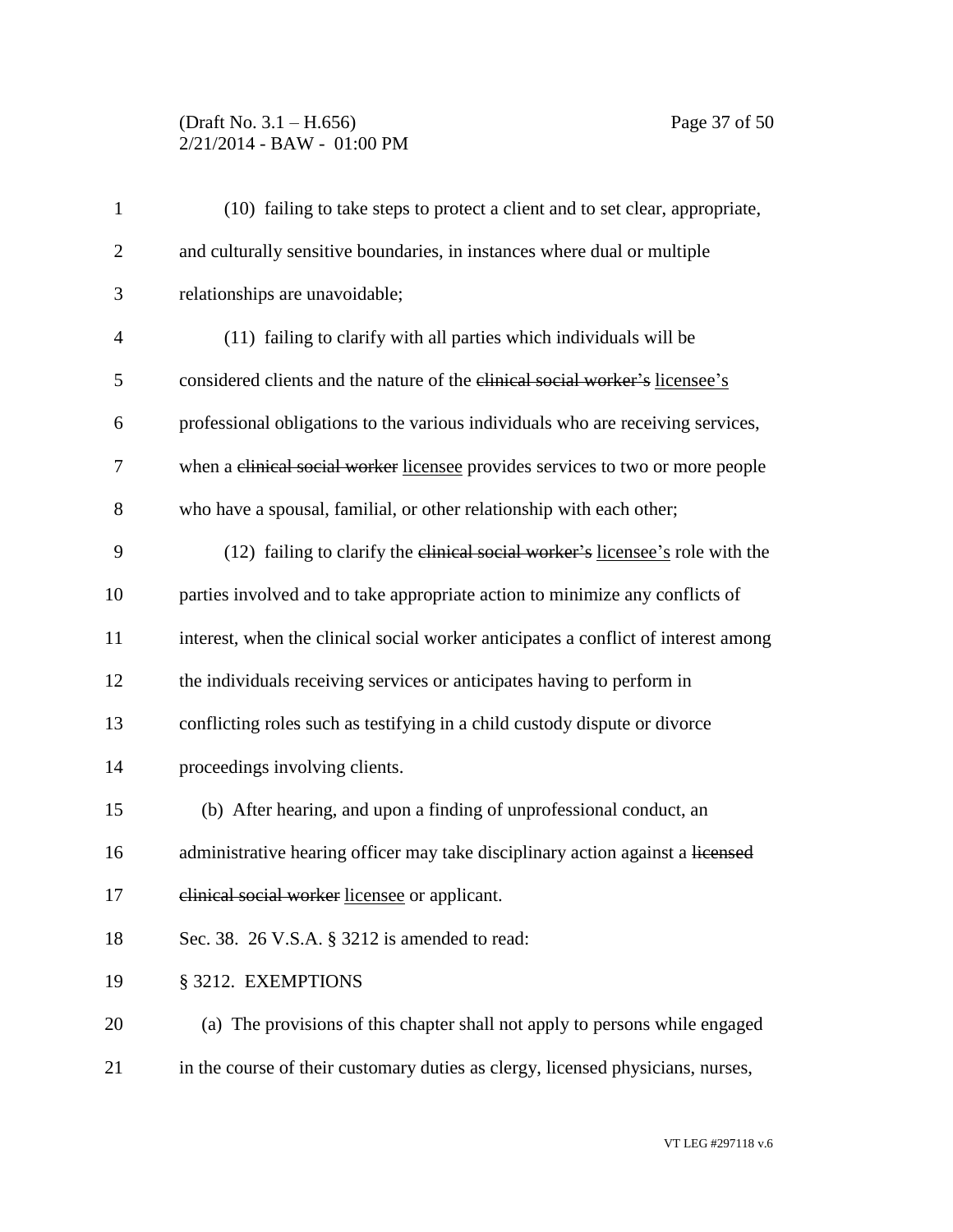# (Draft No. 3.1 – H.656) Page 38 of 50 2/21/2014 - BAW - 01:00 PM

| $\mathbf{1}$   | osteopaths, optometrists, dentists, lawyers, psychologists, mental health          |
|----------------|------------------------------------------------------------------------------------|
| $\overline{2}$ | counselors, certified marriage and family therapists and psychoanalysts,           |
| 3              | rostered psychotherapists, or licensed educators when performing their duties      |
| 4              | consistent with the accepted standards of their respective professions;            |
| 5              | provided, however, that they do not describe themselves to the public by any       |
| 6              | other title or description stating or implying that they are licensed independent  |
| 7              | clinical social workers or are licensed to practice clinical social work master's  |
| 8              | social workers.                                                                    |
| 9              | * * *                                                                              |
| 10             | (c) Notwithstanding the provisions of subsections (a) and (b) of this              |
| 11             | section, the provisions of this chapter shall apply to any person licensed as a    |
| 12             | elinical social worker under this chapter. [Repealed.]                             |
| 13             | Sec. 39. 26 V.S.A. § 3213 is amended to read:                                      |
| 14             | § 3213. DISCLOSURE OF INFORMATION                                                  |
| 15             | (a) The office of professional regulation Director, in consultation with the       |
| 16             | advisor appointees, shall adopt rules requiring licensed independent clinical      |
| 17             | social workers to disclose to each client the licensed independent clinical social |
| 18             | worker's professional qualifications and experience, those actions that            |
| 19             | constitute unprofessional conduct, the method for filing a complaint or making     |
| 20             | a consumer inquiry, and provisions relating to the manner in which the             |
| 21             | information shall be displayed and signed by both the licensed independent         |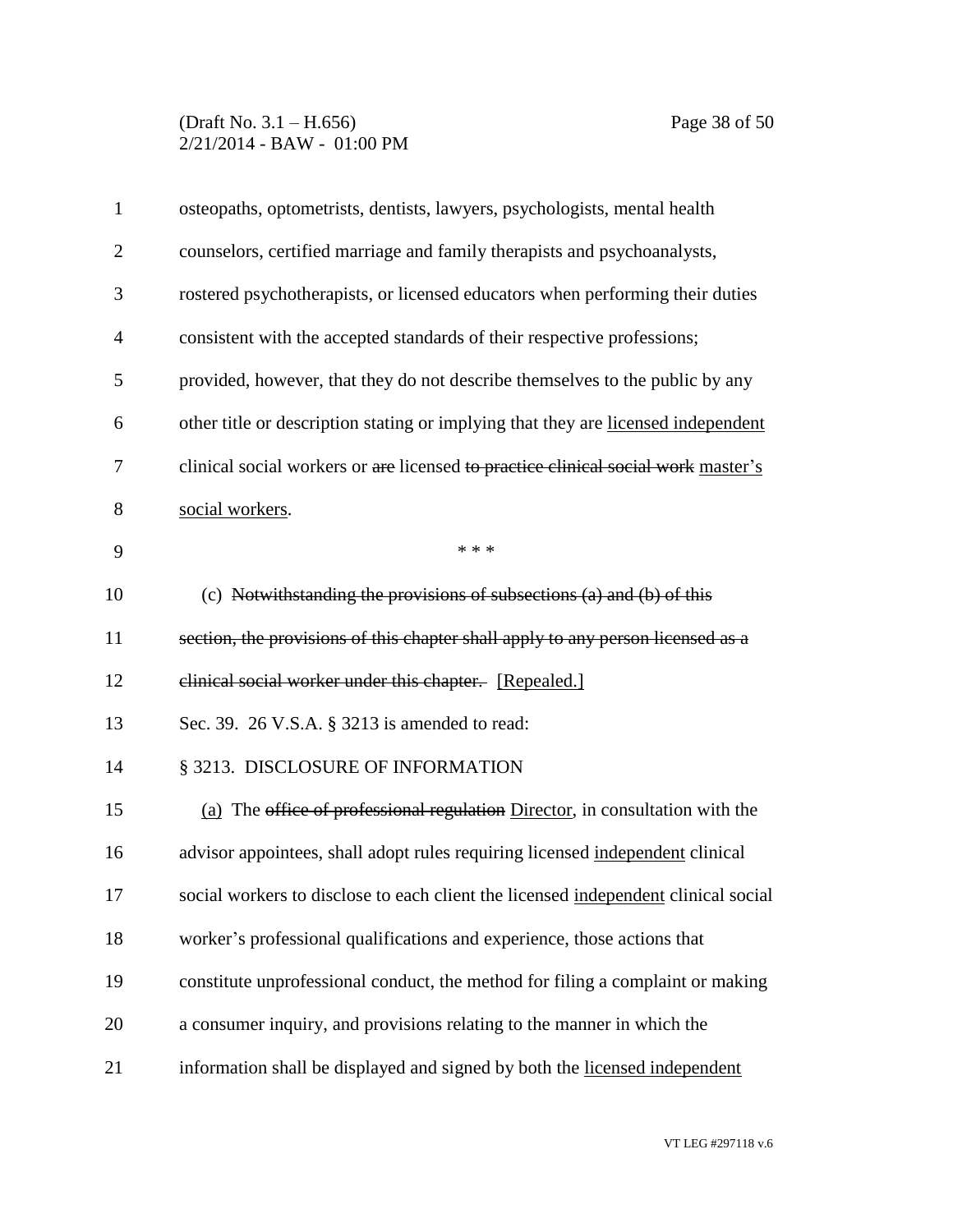# (Draft No. 3.1 – H.656) Page 39 of 50 2/21/2014 - BAW - 01:00 PM

| $\mathbf{1}$   | clinical social worker and the client. The rules may include provisions for     |
|----------------|---------------------------------------------------------------------------------|
| $\overline{2}$ | applying or modifying these requirements in cases involving institutionalized   |
| 3              | clients, minors, and adults under the supervision of a guardian.                |
| $\overline{4}$ | (b) The Director, in consultation with the advisor appointees, may adopt        |
| 5              | rules requiring licensed master's social workers to disclose to each client the |
| 6              | licensed master's social worker's professional qualifications and experience,   |
| 7              | those actions that constitute unprofessional conduct, the method for filing a   |
| 8              | complaint or making a consumer inquiry, and provisions relating to the manner   |
| 9              | in which the information shall be displayed and signed by both the licensed     |
| 10             | master's social worker and the client. The rules may include provisions for     |
| 11             | applying or modifying these requirements in cases involving institutionalized   |
| 12             | clients, minors, and adults under the supervision of a guardian.                |
| 13             | *** Clinical Mental Health Counselors ***                                       |
| 14             | Sec. 40. 26 V.S.A. § 3262a is amended to read:                                  |
| 15             | § 3262a. BOARD OF ALLIED MENTAL HEALTH PRACTITIONERS                            |
| 16             | (a) A board of allied mental health practitioners Board of Allied Mental        |
| 17             | Health Practitioners is established.                                            |
| 18             | (b) The board Board shall consist of six members appointed by the               |
| 19             | governor Governor pursuant to 3 V.S.A. §§ 129b and 2004.                        |
| 20             | $(1)$ Two members shall be licensed clinical mental health counselors,          |
| 21             | one member shall be a certified licensed marriage and family therapist, i one   |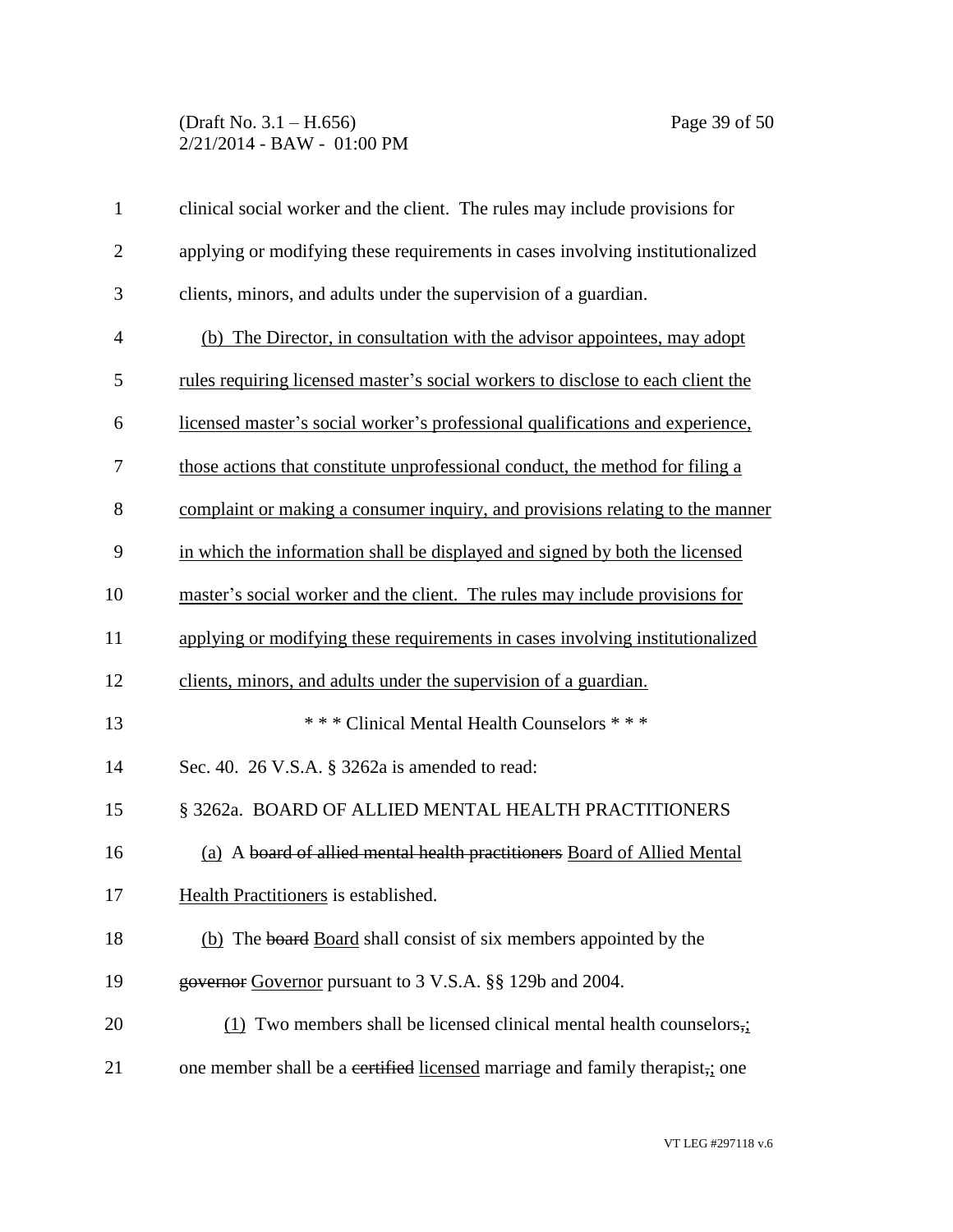### (Draft No. 3.1 – H.656) Page 40 of 50 2/21/2014 - BAW - 01:00 PM

| $\mathbf{1}$   | member shall, at the time of appointment, be a nonlicensed and noncertified      |
|----------------|----------------------------------------------------------------------------------|
| $\overline{2}$ | psychotherapist entered on the roster, and two members shall be public           |
| 3              | members.                                                                         |
| $\overline{4}$ | (2) The public members shall have no direct financial interest personally        |
| 5              | or through a spouse, parent, child, brother, or sister in clinical mental health |
| 6              | counseling, marriage and family therapy, or psychotherapy.                       |
| 7              | (3) The professional members of the board shall have at least three years        |
| 8              | of professional experience as a clinical mental health counselor, marriage and   |
| 9              | family therapist, or psychotherapist, during the period immediately preceding    |
| 10             | appointment and shall be actively engaged in the practice of clinical mental     |
| 11             | health counseling, marriage and family therapy, or psychotherapy one of these    |
| 12             | professions during incumbency.                                                   |
| 13             | (c) A majority of the members of the board Board shall constitute a quorum       |
| 14             | for transacting business, and all action shall be taken upon a majority vote of  |
| 15             | the members present and voting.                                                  |
| 16             | *** Real Estate Appraisers ***                                                   |
| 17             | Sec. 41. 26 V.S.A. § 3314 is amended to read:                                    |
| 18             | § 3314. BOARD; POWERS AND DUTIES                                                 |
| 19             | (a) The Board shall administer the provisions of this chapter in a manner        |
| 20             | that conforms in all respects with the requirements of the Act.                  |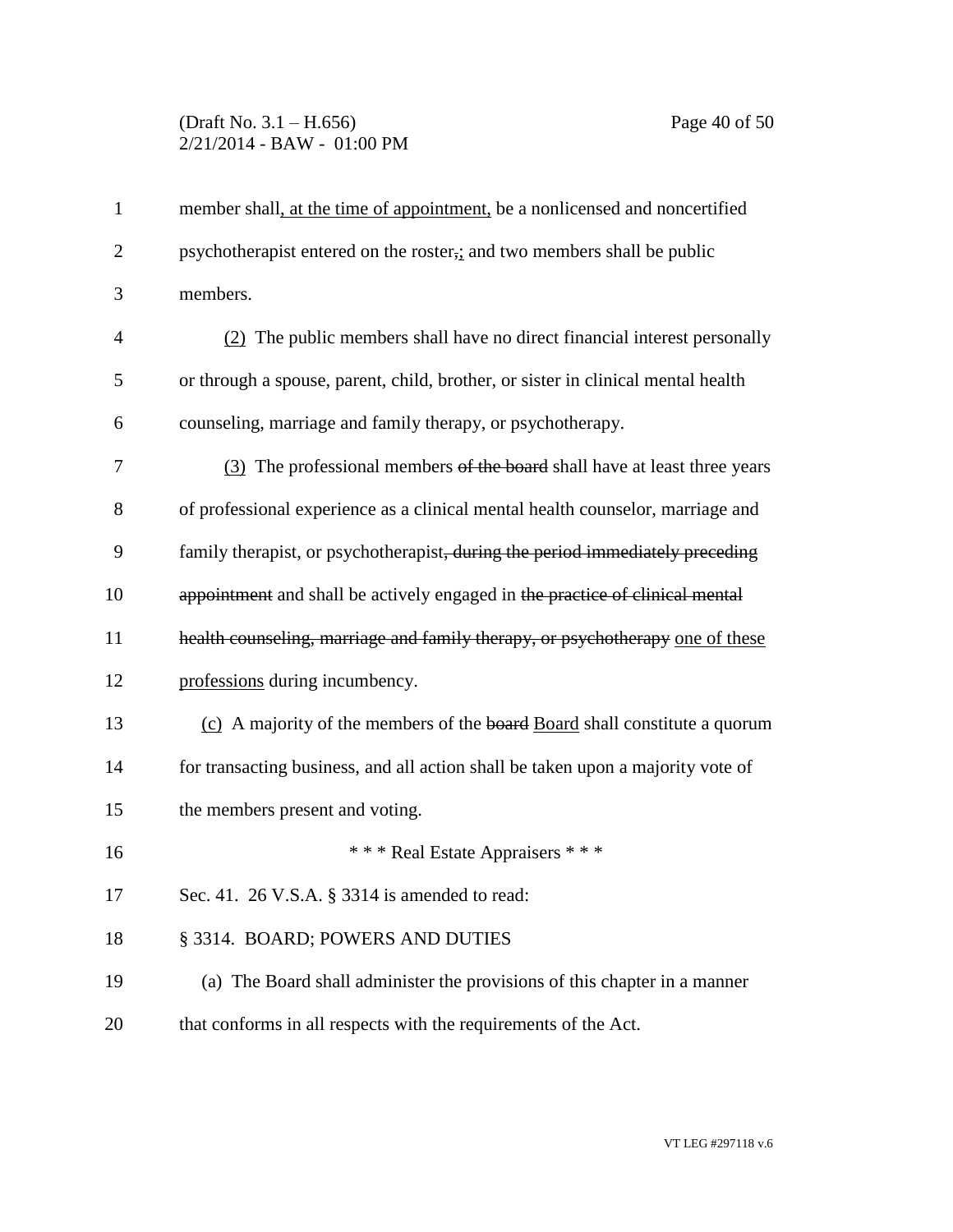| 1              | (b) In addition to its other powers and duties under this chapter, the Board       |
|----------------|------------------------------------------------------------------------------------|
| $\overline{2}$ | shall:                                                                             |
| 3              | (1) receive and review applications;                                               |
| $\overline{4}$ | (2) collect the registry fee as required by the Act and transmit that fee to       |
| 5              | the ASC. The registry fee shall be in addition to State licensing and registration |
| 6              | fees;                                                                              |
| 7              | (3) annually publish a roster of all licensees and transmit the roster to          |
| 8              | the ASC as required by the Act;                                                    |
| 9              | (4) register appraisal management companies; and                                   |
| 10             | (5) inquire of the Vermont Criminal Information Center for any                     |
| 11             | information on criminal records of any and all applicants, and the Center shall    |
| 12             | provide such information to the Board. The Board, through the Vermont              |
| 13             | Criminal Information Center, shall also inquire of the appropriate state           |
| 14             | criminal record repositories in all states in which it has reason to believe an    |
| 15             | applicant has resided or been employed, and it shall also inquire of the Federal   |
| 16             | Bureau of Investigation for any information on criminal records of applicants.     |
| 17             | The Board shall obtain fingerprints of the applicant, in digital form if           |
| 18             | practicable, and any appropriate identifying information for submission to the     |
| 19             | Federal Bureau of Investigation in connection with a state and national            |
| 20             | background check. Applicants shall bear all costs associated with background       |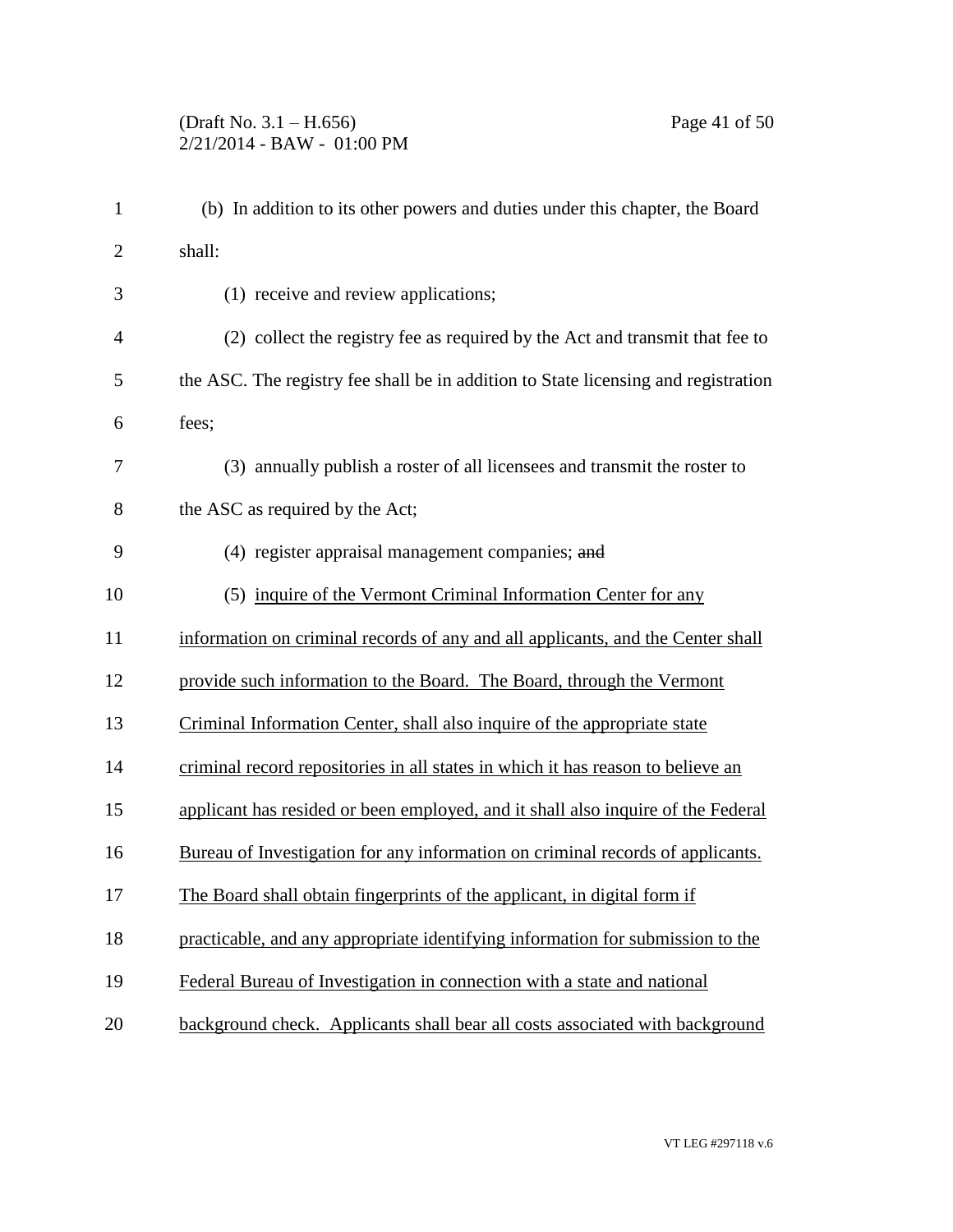(Draft No. 3.1 – H.656) Page 42 of 50 2/21/2014 - BAW - 01:00 PM

| 1              | screening. The Board may also make additional inquiries it deems necessary       |
|----------------|----------------------------------------------------------------------------------|
| $\overline{2}$ | into the character, integrity, and reputation of the applicant; and              |
| 3              | (6) perform other functions and duties as may be necessary to carry out          |
| 4              | the provisions of this chapter.                                                  |
| 5              | Sec. 42. 26 V.S.A. § 3319a is amended to read:                                   |
| 6              | § 3319a. APPRAISER TRAINEE REGISTRATION                                          |
| 7              | * * *                                                                            |
| 8              | (b) To be credited toward the hourly experience requirement for licensure,       |
| 9              | the trainee shall inspect each property appraised with the trainee's supervisor. |
| 10             | [Repealed.]                                                                      |
| 11             | (c) Notwithstanding subsection (b) of this section, the The Board may, in        |
| 12             | its discretion, give credit for training hours, not exceeding 10 percent of the  |
| 13             | total hourly experience requirement, for hours worked or training given that     |
| 14             | does not include or is unrelated to a site inspection.                           |
| 15             | *** Tattooists and Body Piercers ***                                             |
| 16             | Sec. 43. 26 V.S.A. § 4102 is amended to read:                                    |
| 17             | § 4102. PROHIBITIONS                                                             |
| 18             | (a) No person shall practice tattooing, permanent cosmetics, or body             |
| 19             | piercing unless that person is registered in accordance with the provisions of   |
| 20             | this chapter.                                                                    |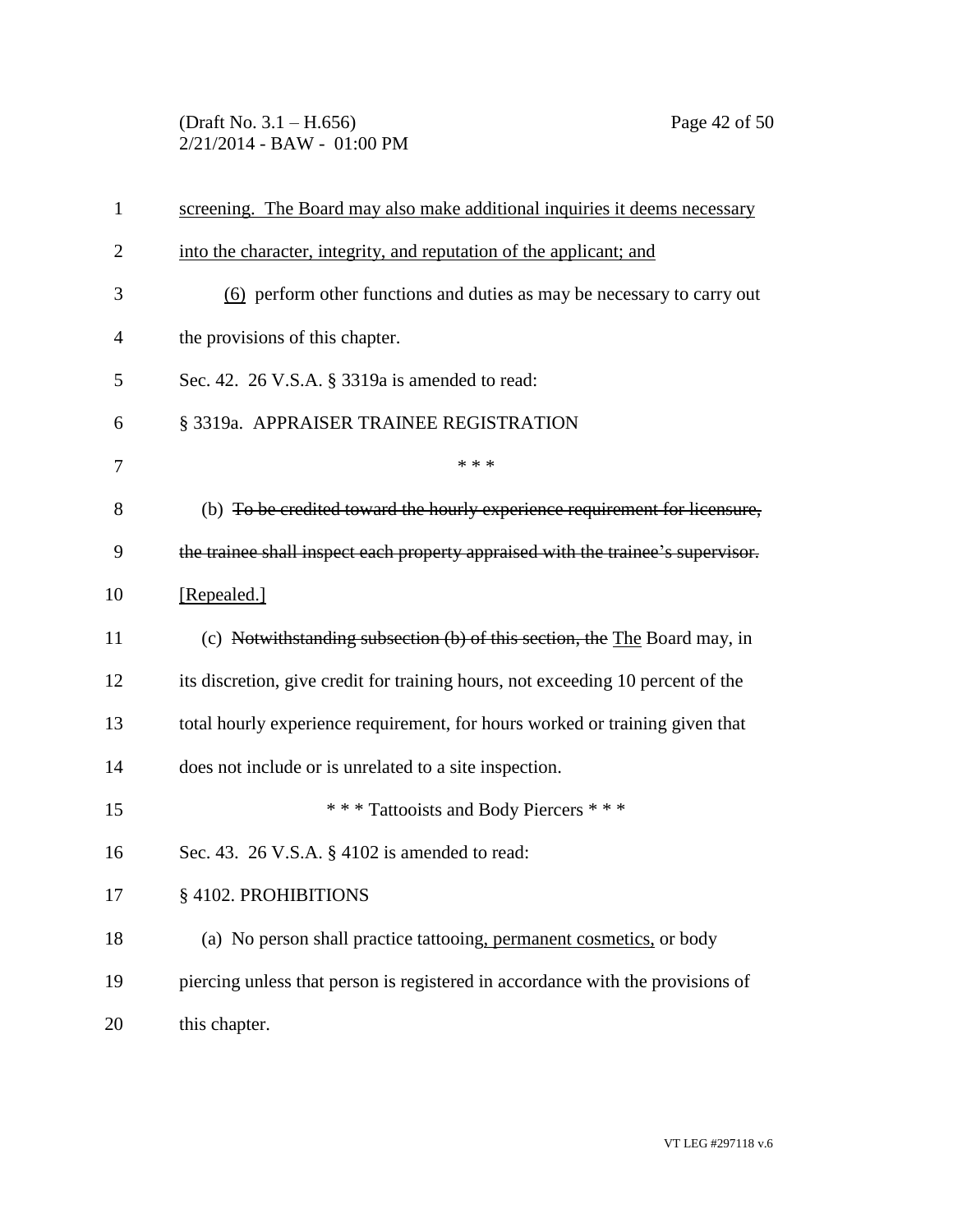### (Draft No. 3.1 – H.656) Page 43 of 50 2/21/2014 - BAW - 01:00 PM

| $\mathbf{1}$   | (b) No person under the age of 18 may practice tattooing, permanent             |
|----------------|---------------------------------------------------------------------------------|
| $\overline{2}$ | cosmetics, or body piercing.                                                    |
| 3              | (c) A tattooist shall not tattoo a minor without the written consent of the     |
| $\overline{4}$ | parent or guardian of the minor.                                                |
| 5              | (d) A person who violates any of the provisions of this section shall be        |
| 6              | subject to the penalties provided in $3 \text{ V.S.A.} \$ 127(c).               |
| 7              | Sec. 44. 26 V.S.A. § 4104 is amended to read:                                   |
| 8              | § 4104. ADVISORY APPOINTEES                                                     |
| 9              | $(a)(1)$ The Secretary of State shall appoint:                                  |
| 10             | (A) a professional in the field of public health and medicine from a            |
| 11             | list of persons provided by the Commissioner of Health; and                     |
| 12             | (B) two registered operators who have been practicing tattooing and             |
| 13             | body piercing for at least the three years immediately preceding appointment    |
| 14             | and who shall actively be engaged in the practice of tattooing and body         |
| 15             | piercing in Vermont during incumbency.                                          |
| 16             | (2) The appointees shall be appointed to serve as advisors in matters           |
| 17             | relating to tattooing, permanent cosmetics, and body piercing. The appointees   |
| 18             | shall be appointed as set forth in 3 V.S.A. § 129b.                             |
| 19             | (b) The Director shall seek the advice of the advisor appointees in carrying    |
| 20             | out the provisions of this chapter. The advisor appointees shall be entitled to |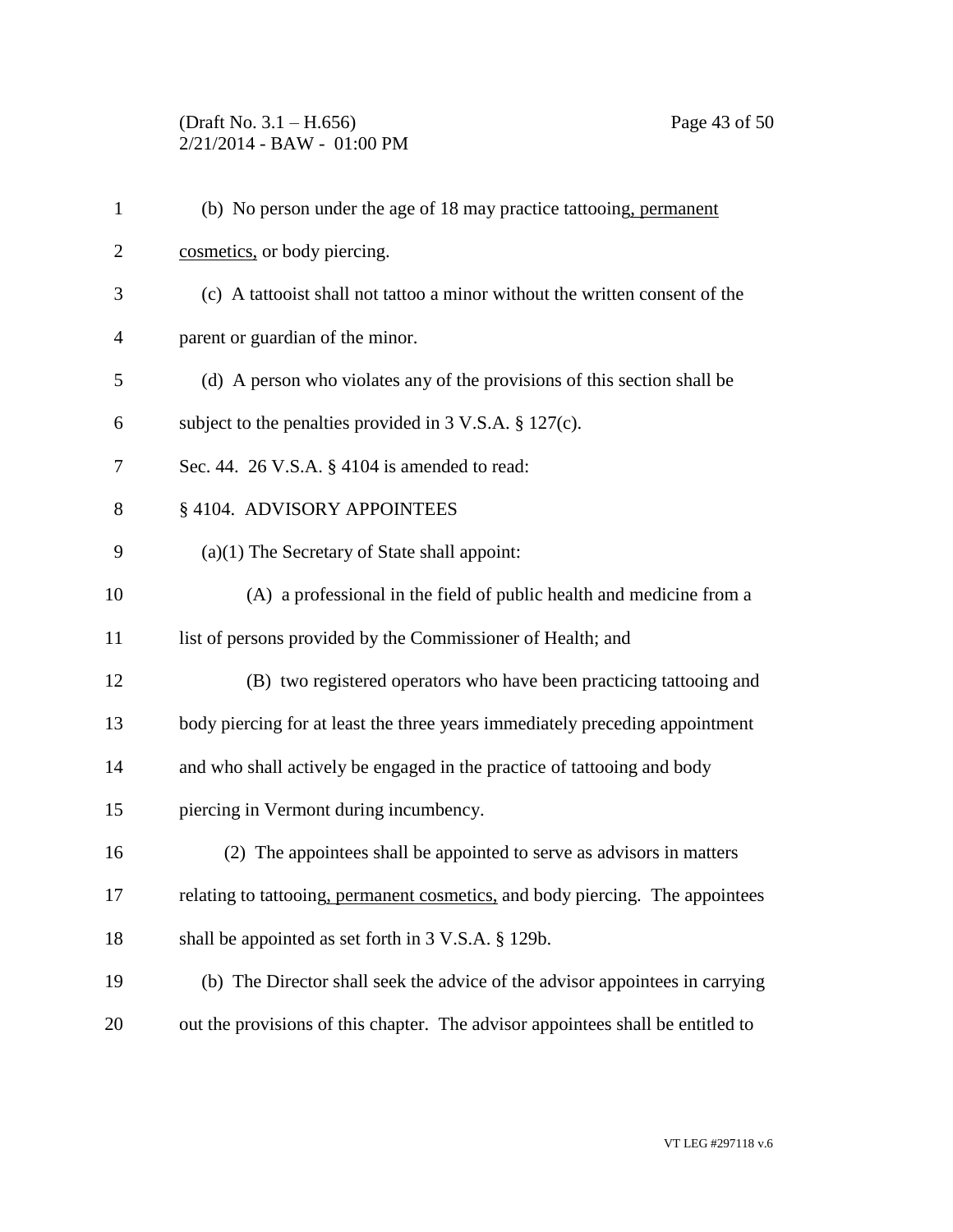### (Draft No. 3.1 – H.656) Page 44 of 50 2/21/2014 - BAW - 01:00 PM

| $\mathbf{1}$   | compensation and necessary expenses as provided in 32 V.S.A. § 1010 for            |
|----------------|------------------------------------------------------------------------------------|
| $\overline{2}$ | attendance at any meeting called by the Director for that purpose.                 |
| 3              | Sec. 45. 26 V.S.A. $\S$ 4105 is amended to read:                                   |
| 4              | § 4105. REGISTRATION; APPRENTICESHIP REQUIREMENTS                                  |
| 5              | * * *                                                                              |
| 6              | $(b)(1)$ As a prerequisite to registration, a tattooist or body piercer applicant  |
| 7              | shall provide proof of an apprenticeship of at least 1,000 hours of experience     |
| 8              | obtained within two calendar years working under the direction and direct          |
| 9              | supervision of a body piercer or tattooist registered and in good standing with    |
| 10             | this state State or the state in which he or she is regulated, and who has been in |
| 11             | practice a minimum of three years. Such proof Proof may be in the form of a        |
| 12             | sworn affidavit from the supervising tattooist or body piercer, including          |
| 13             | information as the director Director may reasonably require on forms provided      |
| 14             | by the director Director.                                                          |
| 15             | (2) Apprenticeships shall include successful completion of a three-hour            |
| 16             | course in universal precautions and infectious diseases.                           |
| 17             | (3) Apprentices shall contact the office Office for the appropriate forms          |
| 18             | prior to beginning the apprenticeship.                                             |
| 19             | (4) For the purposes of As used in this section subsection, "good                  |
| 20             | standing" shall mean that the tattooist or body piercer supervisor holds a         |
| 21             | current, unrestricted license registration in this State or an unrestricted        |
|                |                                                                                    |
|                |                                                                                    |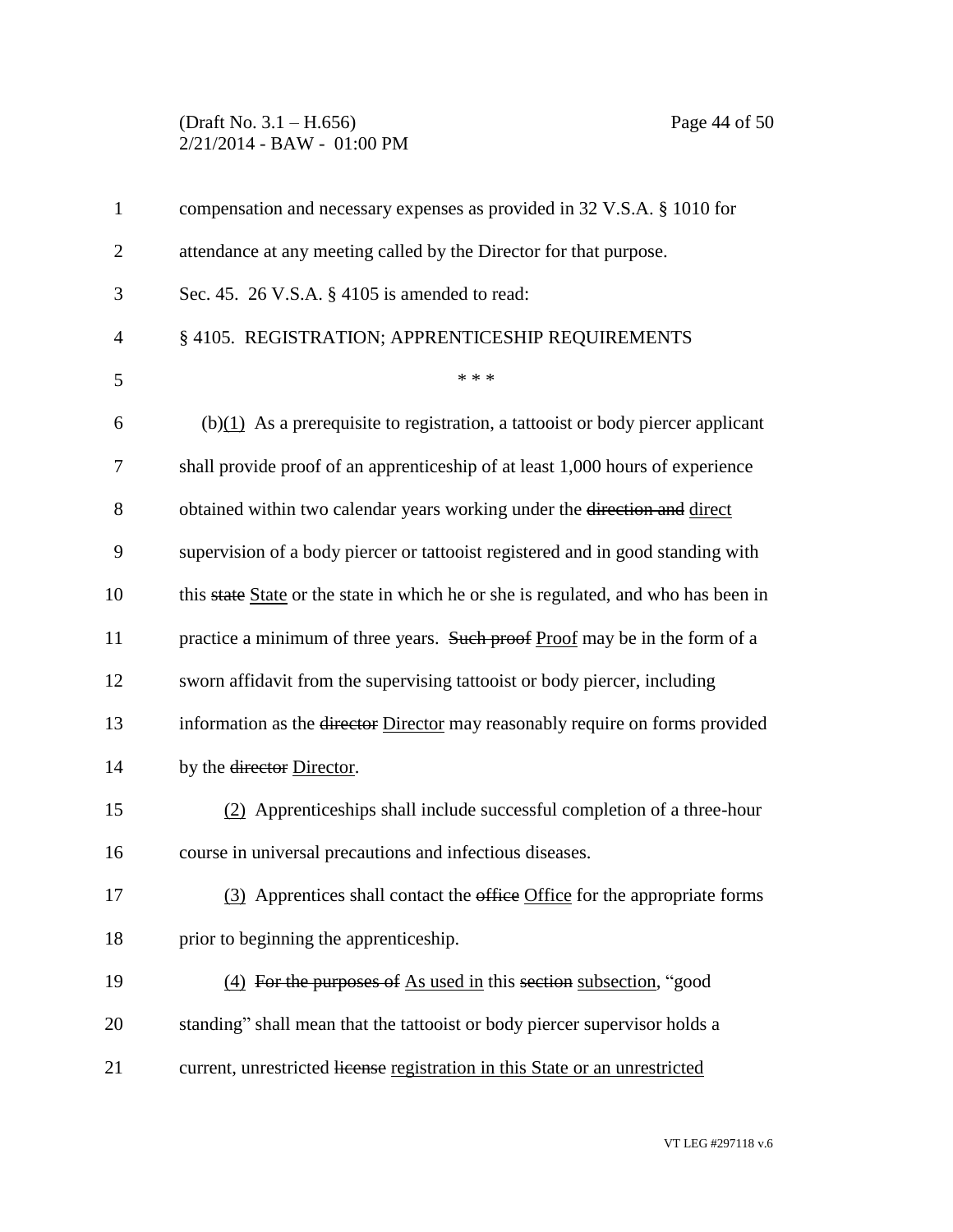### (Draft No. 3.1 – H.656) Page 45 of 50 2/21/2014 - BAW - 01:00 PM

| $\mathbf{1}$   | authorization to practice tattooing or body piercing in another state. A tattooist |
|----------------|------------------------------------------------------------------------------------|
| $\overline{2}$ | or body piercer who holds a restricted license registration or restricted          |
| 3              | authorization to practice may petition the director Director for permission to be  |
| 4              | a tattooist or body piercer supervisor, which may be granted by the director       |
| 5              | Director for good cause shown.                                                     |
| 6              | $(c)(1)$ As a prerequisite to registration for the practice of permanent           |
| 7              | cosmetics, an applicant shall provide proof of a course of approved study          |
| 8              | lasting at least 60 hours. In addition, the applicant shall obtain at least 40     |
| 9              | hours of practical experience, within two calendar years preceding the             |
| 10             | application, working under the direct supervision of a registered tattooist or     |
| 11             | permanent cosmetologist registered and in good standing in Vermont with this       |
| 12             | State or the state where in which he or she is regulated, and who has been in      |
| 13             | practice a minimum of three years. Proof may be in the form of a sworn             |
| 14             | affidavit from the supervising permanent cosmetologist or tattooist, including     |
| 15             | information in a form as the director Director may reasonably require on forms     |
| 16             | provided by the Director.                                                          |
| 17             | (2) Training shall include successful completion of a three-hour course            |
| 18             | in universal precautions and infectious diseases.                                  |
| 19             | (3) Prior to training and obtaining practical experience, applicants shall         |
| 20             | contact the office Office and submit the appropriate forms.                        |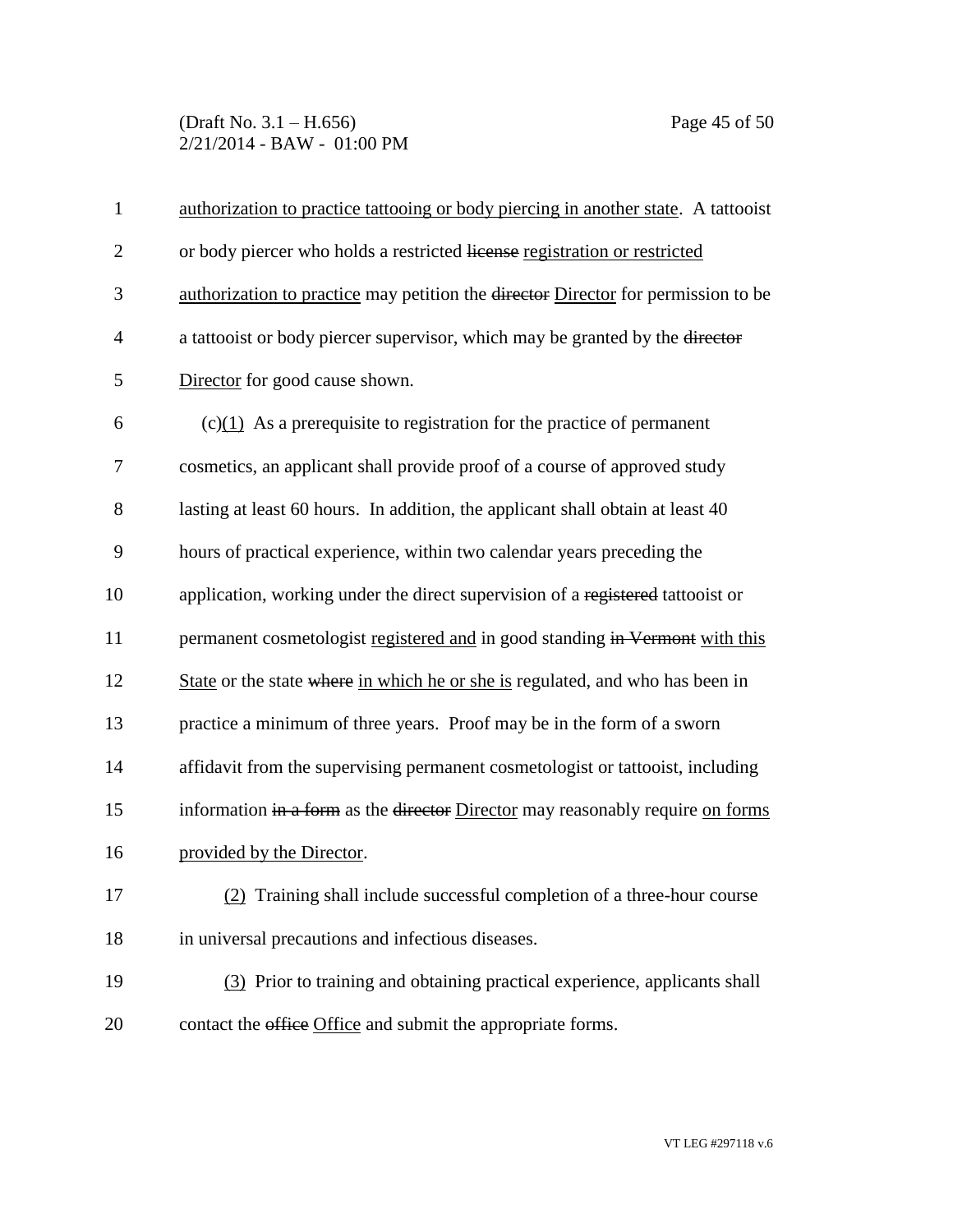(Draft No. 3.1 – H.656) Page 46 of 50 2/21/2014 - BAW - 01:00 PM

| $\mathbf{1}$   | $(4)$ For the purposes of As used in this section subsection, "in good                   |
|----------------|------------------------------------------------------------------------------------------|
| $\overline{2}$ | standing" shall mean that the permanent cosmetologist or tattooist supervisor            |
| 3              | holds a current, unrestricted license registration in this State or an unrestricted      |
| 4              | authorization to practice permanent cosmetics or tattooing in another state. A           |
| 5              | permanent cosmetologist or tattooist who holds a restricted license registration         |
| 6              | or restricted authorization to practice may petition the director Director for           |
| 7              | permission to be a supervisor, which the <del>director</del> Director may grant for good |
| 8              | cause shown.                                                                             |
| 9              | (d) No shop shall operate in this state State without first registering with             |
| 10             | the office of professional regulation Office of Professional Regulation and              |
| 11             | paying a fee of \$100.00. Registration shall be in the form required by the              |
| 12             | director Director.                                                                       |
| 13             | (1) No shop shall be granted registration unless the shop complies with                  |
| 14             | this chapter and rules adopted under this chapter.                                       |
| 15             | (2) All shops shall designate a person, who is licensed pursuant to                      |
| 16             | registered under this chapter in the practice of tattooing or body piercing, who         |
| 17             | shall be responsible for overall cleanliness and sanitation of the shop.                 |
| 18             | (3) The practice of tattooing or body piercing shall be permitted only in                |
| 19             | registered shops.                                                                        |
| 20             | (4) The practice of permanent cosmetics may be performed anywhere                        |
| 21             | the practice of tattooing is licensed permitted, on the premises of a health care        |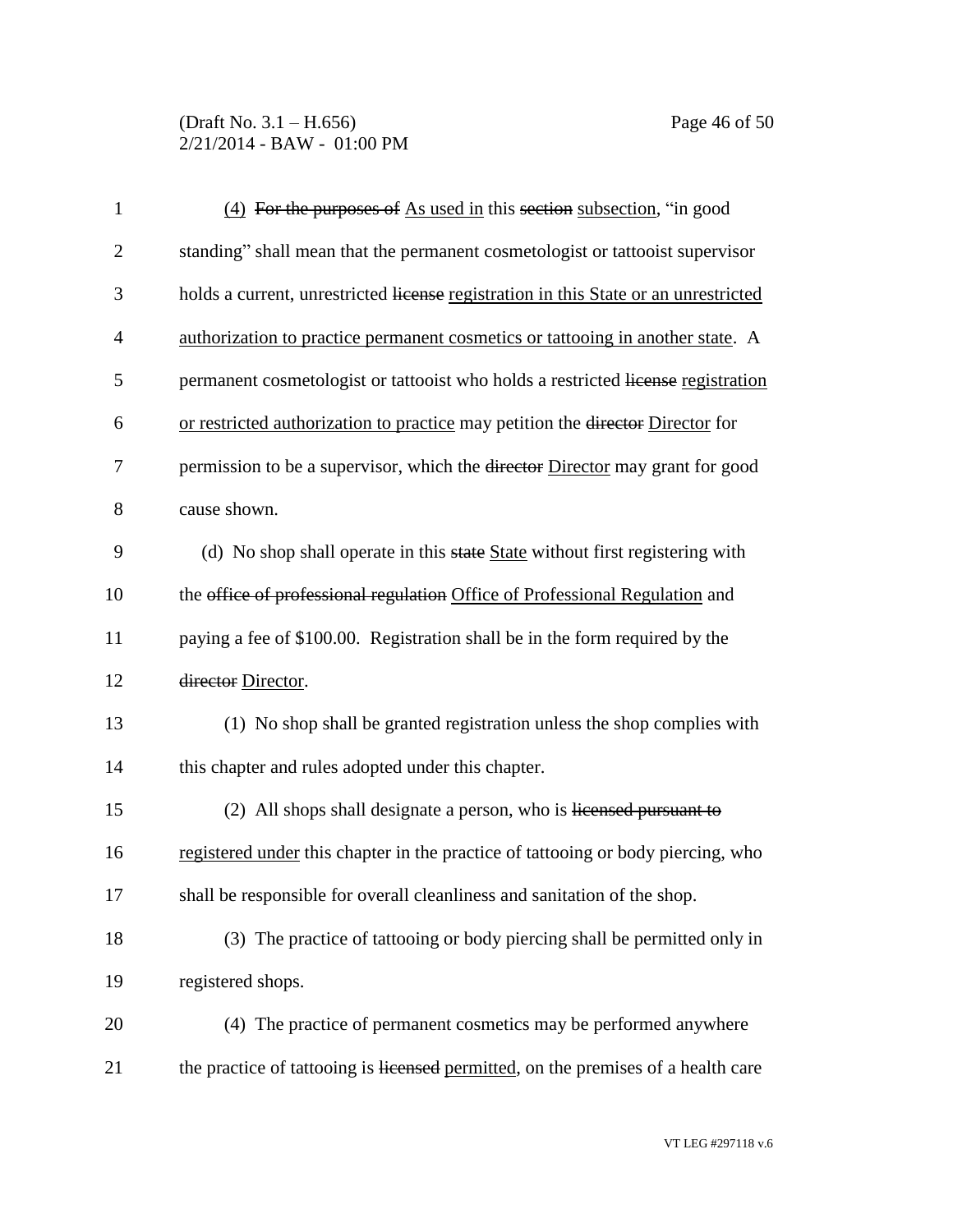## (Draft No. 3.1 – H.656) Page 47 of 50 2/21/2014 - BAW - 01:00 PM

| $\mathbf{1}$   | professional licensed pursuant to this title, or on premises meeting the        |
|----------------|---------------------------------------------------------------------------------|
| $\overline{2}$ | sanitation requirements of this chapter as determined by the director Director  |
| 3              | or as set forth by rule.                                                        |
| $\overline{4}$ | (e) [Repealed.]                                                                 |
| 5              | *** Naturopathic Physicians ***                                                 |
| 6              | Sec. 46. 26 V.S.A. § 4125 is amended to read:                                   |
| 7              | § 4125. DIRECTOR; DUTIES                                                        |
| 8              | * * *                                                                           |
| 9              | $(e)(1)$ The Director shall appoint an advisory committee to study and report   |
| 10             | to the Director and the Commissioner of Health on matters relating to the       |
| 11             | prescribing authority of naturopathic physicians under the special license      |
| 12             | endorsement, including recommendations if necessary for revisions to the        |
| 13             | administrative rules in order to ensure that naturopathic physicians prescribe, |
| 14             | dispense, and administer prescription medicines within the scope of a           |
| 15             | naturopathic physician's pharmacology education, training, and experience.      |
| 16             | (2) The Committee shall be composed of at least seven members: two              |
| 17             | naturopathic physicians, two physicians licensed by the Board of Medical        |
| 18             | Practice or the Board of Osteopathic Physicians and Surgeons, a                 |
| 19             | pharmacologist, a pharmacist, and a member of the public.                       |
| 20             | (3) Members of the Committee shall be entitled to compensation at the           |
| 21             | rate provided in 32 V.S.A. § 1010.                                              |
|                |                                                                                 |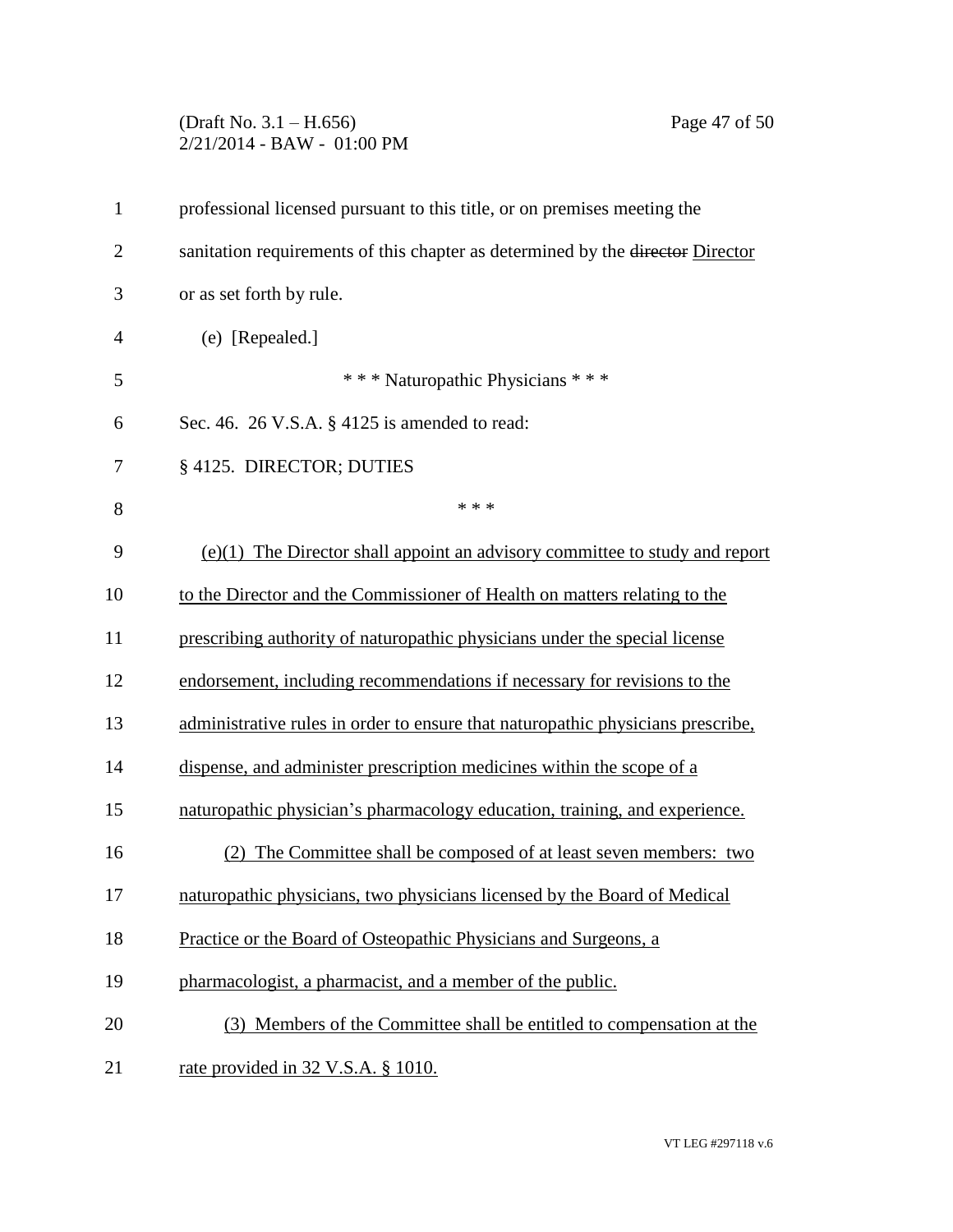(Draft No. 3.1 – H.656) Page 48 of 50 2/21/2014 - BAW - 01:00 PM

| $\mathbf{1}$   | *** Midwives ***                                                              |
|----------------|-------------------------------------------------------------------------------|
| $\overline{2}$ | Sec. 47. 26 V.S.A. § 4185 is amended to read:                                 |
| 3              | §4185. DIRECTOR; DUTIES                                                       |
| $\overline{4}$ | * * *                                                                         |
| 5              | $(c)(1)$ The Director shall appoint an advisory committee to study and report |
| 6              | to the Director and to the Commissioner of Health on matters relating to      |
| 7              | midwifery, including recommendations if necessary for revisions to the        |
| 8              | administrative rules. The Committee shall focus on improving communication    |
| 9              | and collaboration among birth providers.                                      |
| 10             | (2) The Committee shall be composed of at least six members: three            |
| 11             | midwives licensed under this chapter, two physicians licensed by the Board of |
| 12             | Medical Practice or the Board of Osteopathic Physicians and Surgeons, and     |
| 13             | one advanced practice registered nurse midwife licensed by the Board of       |
| 14             | Nursing.                                                                      |
| 15             | (3) Members of the Committee shall be entitled to compensation at the         |
| 16             | rate provided in 32 V.S.A. § 1010.                                            |
| 17             | *** Electrologists ***                                                        |
| 18             | Sec. 48. $26$ V.S.A. $\S$ 4402 is amended to read:                            |
| 19             | § 4402. DEFINITIONS                                                           |
| 20             | As used in this chapter:                                                      |
| 21             | * * *                                                                         |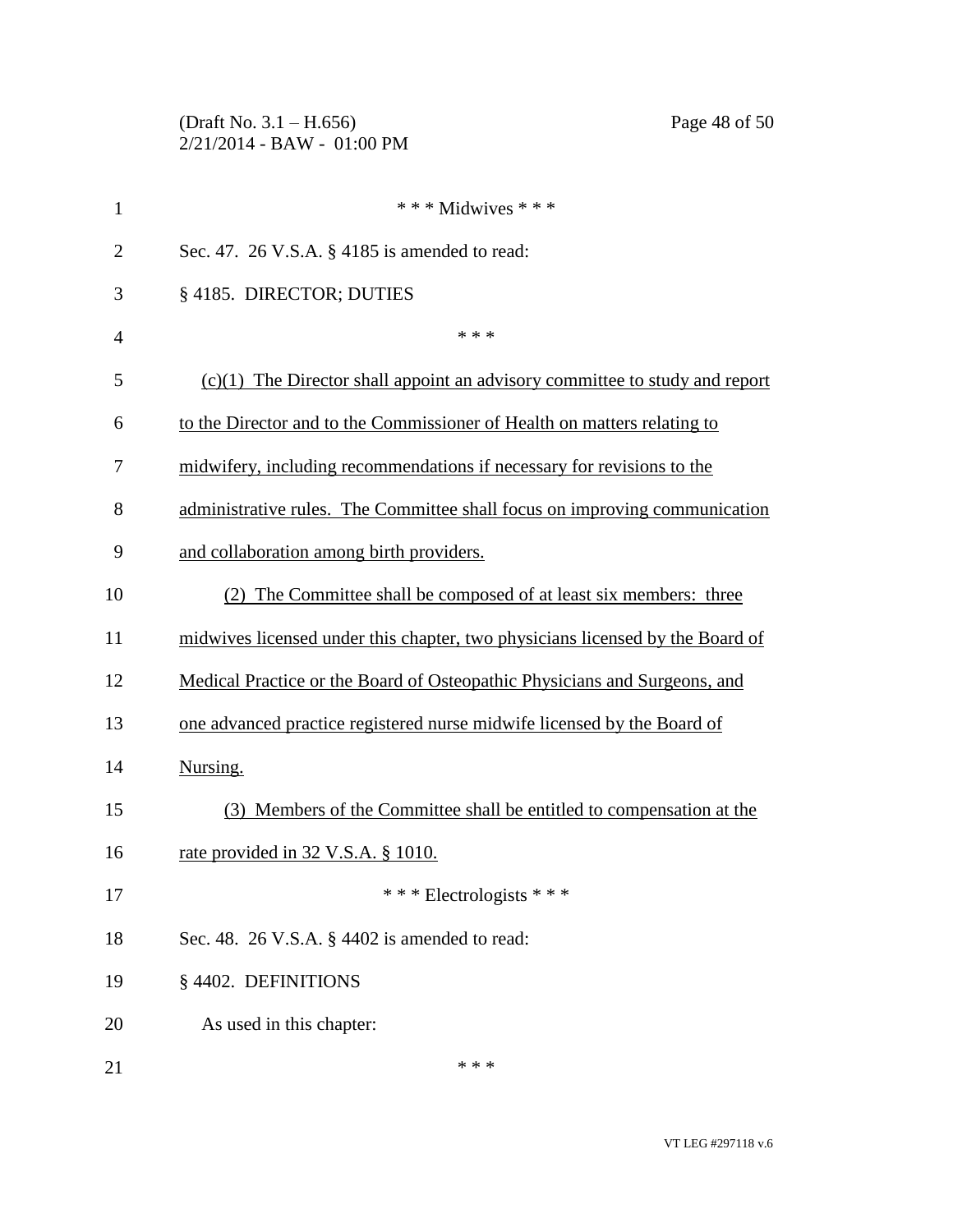### (Draft No. 3.1 – H.656) Page 49 of 50 2/21/2014 - BAW - 01:00 PM

| $\mathbf{1}$   | (3) "Electrology" means the removal of hair by electrical current using          |
|----------------|----------------------------------------------------------------------------------|
| $\overline{2}$ | needle/probe electrode-type epilation which would include electrolysis (direct   |
| 3              | current/DC), thermolysis (alternating current/AC), or a combination of both      |
| $\overline{4}$ | (superimposed or sequential blend). "Electrology" includes the use by            |
| 5              | properly trained licensed electrologists of lasers approved by the United States |
| 6              | U.S. Food and Drug Administration for electrology and as otherwise permitted     |
| 7              | by Vermont law by electrologists possessing a special license endorsement set    |
| 8              | forth in subsection $4404(d)$ of this chapter.                                   |
| 9              | * * *                                                                            |
| 10             | Sec. 49. 26 V.S.A. § 4403 is amended to read:                                    |
| 11             | § 4403. PROHIBITION; PENALTY                                                     |
| 12             | * * *                                                                            |
| 13             | (c) A person licensed under this chapter shall not use lasers for hair           |
| 14             | removal without obtaining from the Director the special license endorsement      |
| 15             | set forth in subsection 4404(d) of this chapter.                                 |
| 16             | (d) A person who violates this section shall be subject to the penalties         |
| 17             | provided in 3 V.S.A. § 127(e) 3 V.S.A. § 127.                                    |